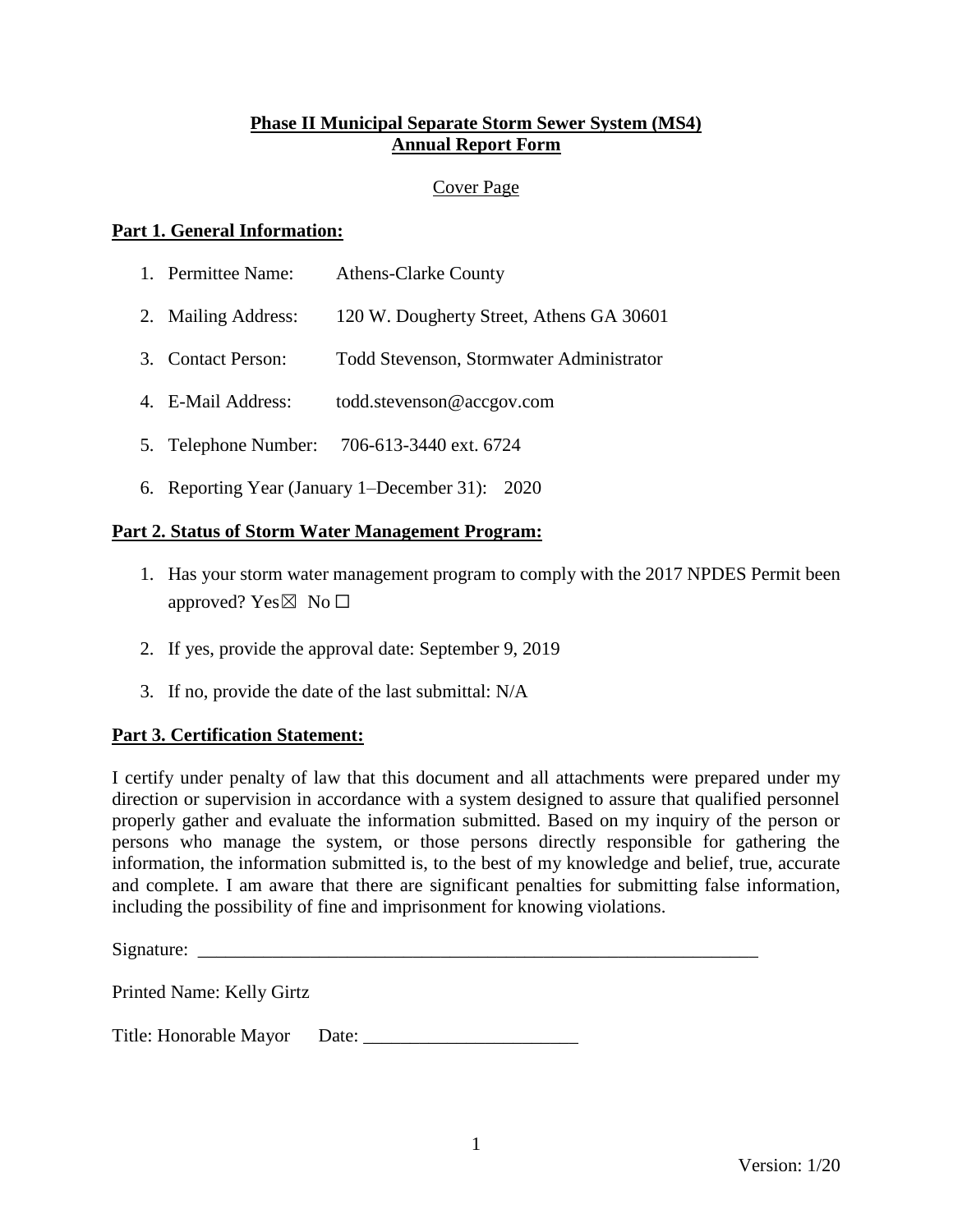## **Public Education and Outreach Minimum Control Measure (Table 4.2.1)**

# 1. **BMP # A1**

## 2. **BMP Title: Educate students in grades K-12 on stormwater management.**

- 3. **Provide the measurable goal from SWMP:** Continue to implement the existing K-12 education plan. Contact and coordinate with teachers at all school levels to implement K-12 education plan. Conduct 15 educational presentations and activities to K-12 classes annually. Distribute 200 educational materials to students and teachers annually. The number of classroom presentations and educational materials given during the reporting period will be included in each annual report.
	- A. Did you comply with the measurable goal? Yes $\square$  No  $\boxtimes$
	- B. If not, explain why you did not comply with the measurable goal: Although the Education Specialist continued to implement the K-12 education program, less than 15 presentations to classes were conducted. This was due to the COVID-19 pandemic and local schools being largely virtual during the 2019-2020 and 2020-2021 school years. When in-person school was in session, outsider presenters were not allowed into the buildings.

#### 4. **Documentation**

- A. Did you attach documentation of the BMP activities completed during the reporting period? Yes $\boxtimes$  No $\square$
- B. If not, please explain why: N/A

## 5. **Implementation Schedule**

- A. BMP activities completed during this reporting period: The Stormwater Education Specialist continued implementing K-12 Education. Throughout the year, the Education Specialist conducted 11 K-12 or youth summer camp activities, presentations, and events and distributed approximately 2,856 educational materials to 435 students. A full list with descriptions is included in attachment "BMP A1 K-12 Activity Documentation."
- B. Date(s) for any BMP activities completed during this reporting period: See attachment "BMP A1 K-12 Activity Documentation."
- C. Did you comply with the implementation schedule in the SWMP?  $Yes \boxtimes No \square$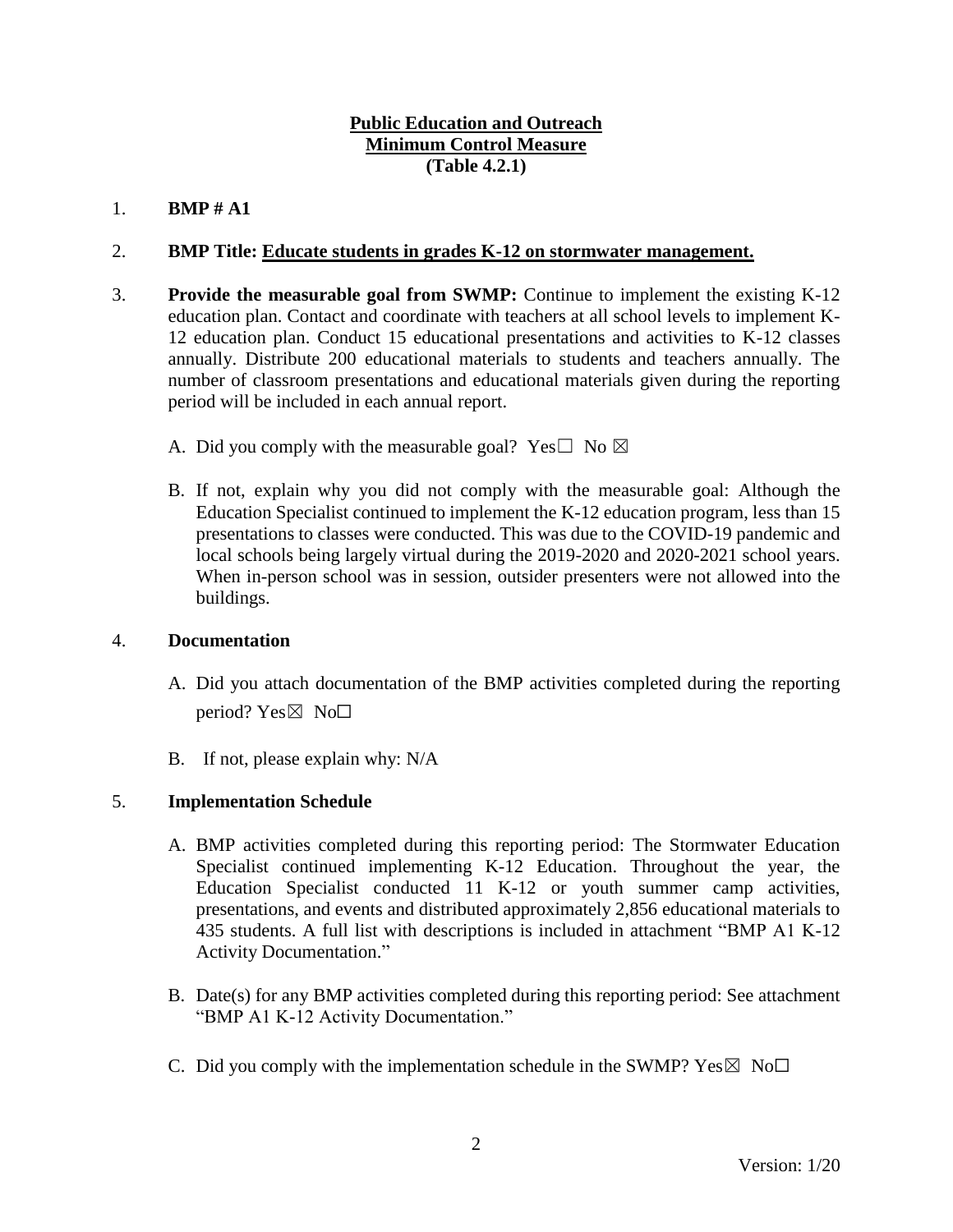D. If not, please explain why: N/A

- A. Do you consider this BMP to be effective? Yes  $\boxtimes$ No $\square$
- B. Do you plan to continue with implementation of this BMP or revise it in the SWMP? Continue⊠ Revise□
- C. Do you plan to revise the BMP description, implementation schedule, or measurable goal for this BMP? Yes□ No⊠
- D. If yes, please explain: N/A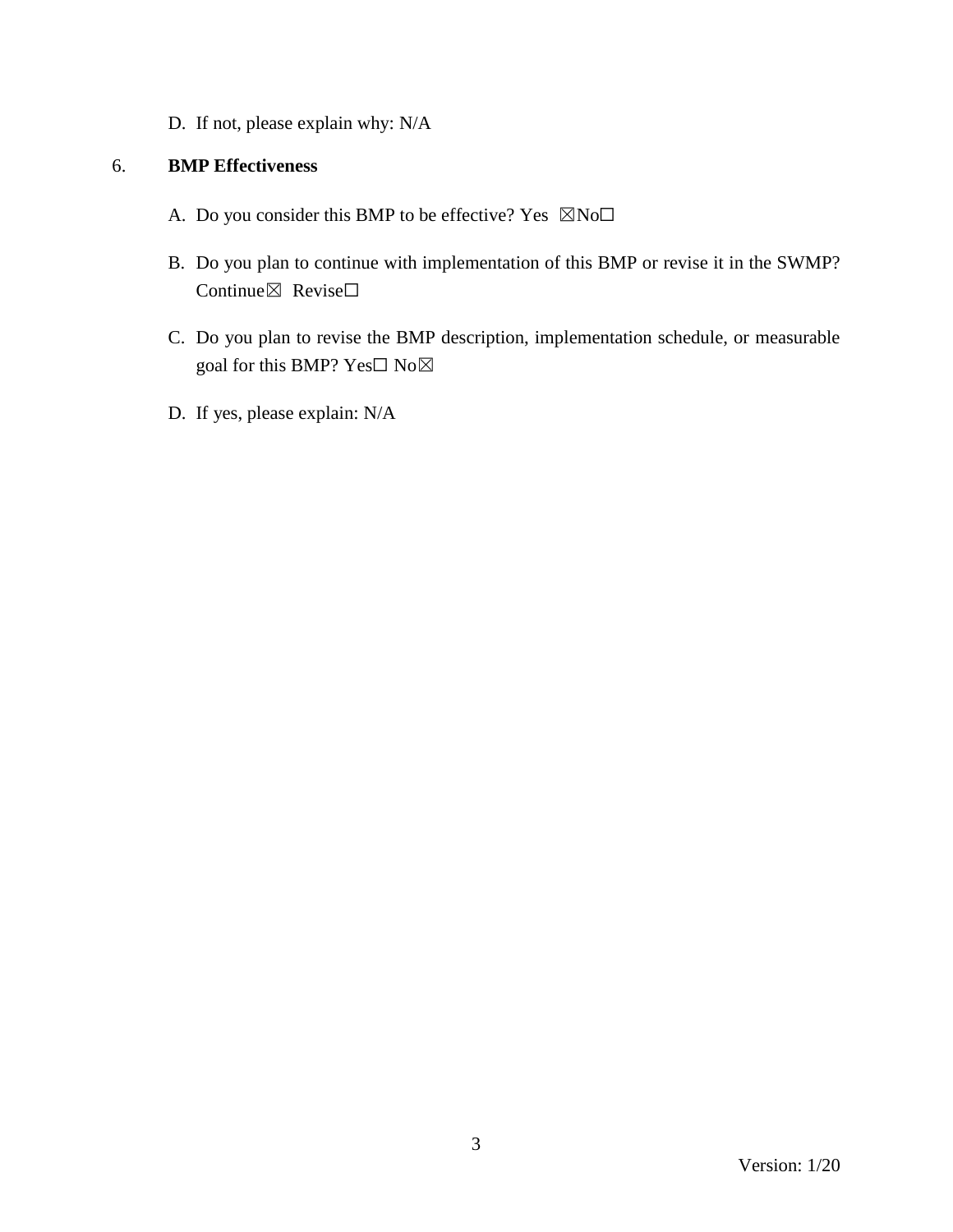## 2. **BMP Title: Educate the business and industrial communities on stormwater management.**

- 3. **Provide the measurable goal from SWMP:** Continue to implement the Business Education Plan and update the business contact database. Make 1 presentation to the business and industrial community through organizations such as the Chamber of Commerce or Downtown Athens Business Association per year. Distribute 100 pieces of educational literature each year. The number of brochures distributed and the number of attendees at each educational presentation will be recorded and reported in each annual report.
	- A. Did you comply with the measurable goal? Yes  $\boxtimes$  No $\Box$
	- B. If not, explain why you did not comply with the measurable goal: NA

## 4. **Documentation**

- A. Did you attach documentation of the BMP activities completed during the reporting period? Yes $\boxtimes$  No $\square$
- B. If not, please explain why: NA

#### 5. **Implementation Schedule**

- A. BMP activities completed during this reporting period: The Stormwater Management Program participated in 2 presentations and led 2 rounds of outreach to the business community during the reporting year. More information can be found in attachment "BMP A2 Business Activity Documentation."
- B. Date(s) for any BMP activities completed during this reporting period: More information and dates of presentations/outreach can be found in attachment "BMP A2 Business Activity Documentation."
- C. Did you comply with the implementation schedule in the SWMP?  $Yes \boxtimes No \Box$
- D. If not, please explain why: N/A

- A. Do you consider this BMP to be effective? Yes  $\boxtimes$  No $\Box$
- B. Do you plan to continue with implementation of this BMP or revise it in the SWMP? Continue $\nabla$  Revise $\nabla$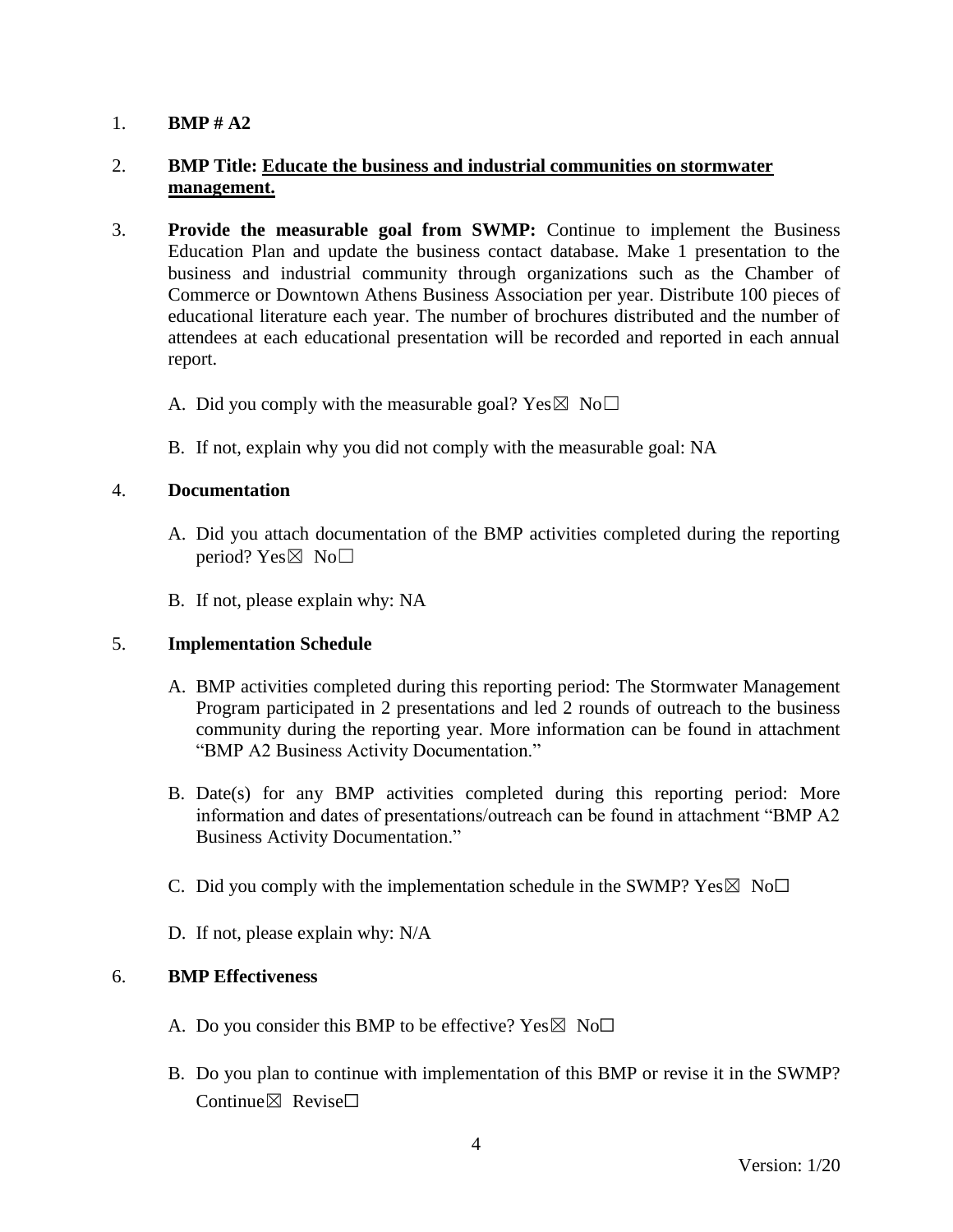- C. Do you plan to revise the BMP description, implementation schedule, or measurable goal for this BMP? Yes $\Box$  No $\boxtimes$
- D. If yes, please explain: N/A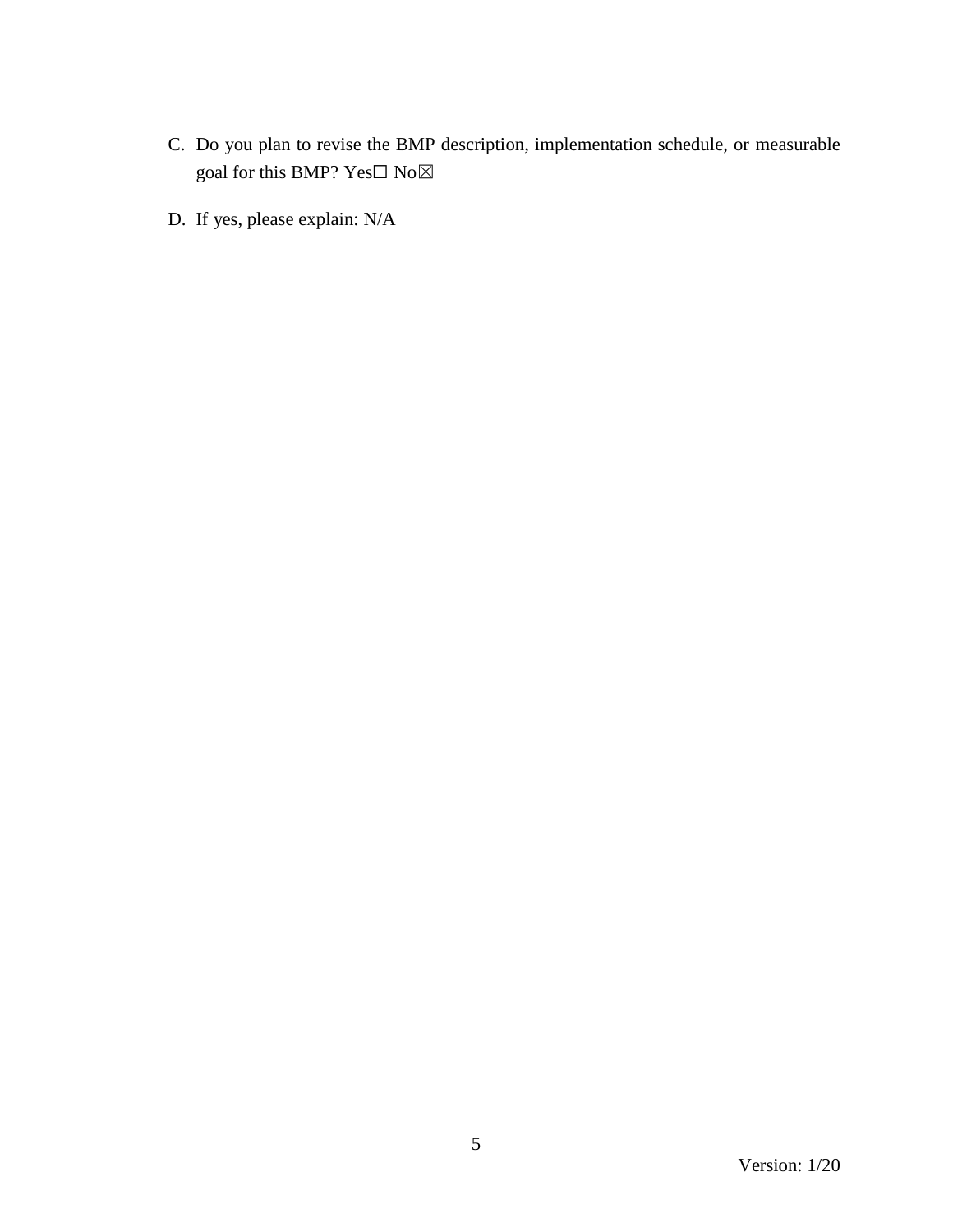#### 2. **BMP Title: Implement a stormwater education program for the general public.**

- 3. **Provide the measurable goal from SWMP:** Continue to implement the Public Outreach Plan. Attend 4 public events and activities throughout the year. Conduct 1 educational workshop per year. Distribute 100 educational materials per year. Conduct bi-annual inventories and restock materials as needed. The number of public events attended and the number of workshops hosted and attendees at each workshop will be recorded and reported in each annual report.
	- A. Did you comply with the measurable goal? Yes  $\boxtimes$  No $\Box$
	- B. If not, explain why you did not comply with the measurable goal: NA

## 4. **Documentation**

- A. Did you attach documentation of the BMP activities completed during the reporting period? Yes $\boxtimes$  No $\square$
- B. If not, please explain why: N/A

## 5. **Implementation Schedule**

- A. BMP activities completed during this reporting period: Stormwater Education Staff participated in 7 public events/activities in 2020 (see attachment "BMP A3 Public Activity Documentation"), including a Winter Rain Barrel Sale where citizens purchased DIY rain barrel kits to install at their homes. Approximately 169 educational materials were distributed to 310 attendees at events. Promotional items/giveaways and materials were re-stocked throughout the year and before events.
- B. Date(s) for any BMP activities completed during this reporting period: See attachment "BMP A3 Public Activity Documentation."
- C. Did you comply with the implementation schedule in the SWMP?  $Yes \boxtimes No \Box$
- D. If not, please explain why: N/A

- A. Do you consider this BMP to be effective? Yes  $\boxtimes$  No $\Box$
- B. Do you plan to continue with implementation of this BMP or revise it in the SWMP? Continue $\boxtimes$  Revise $\Box$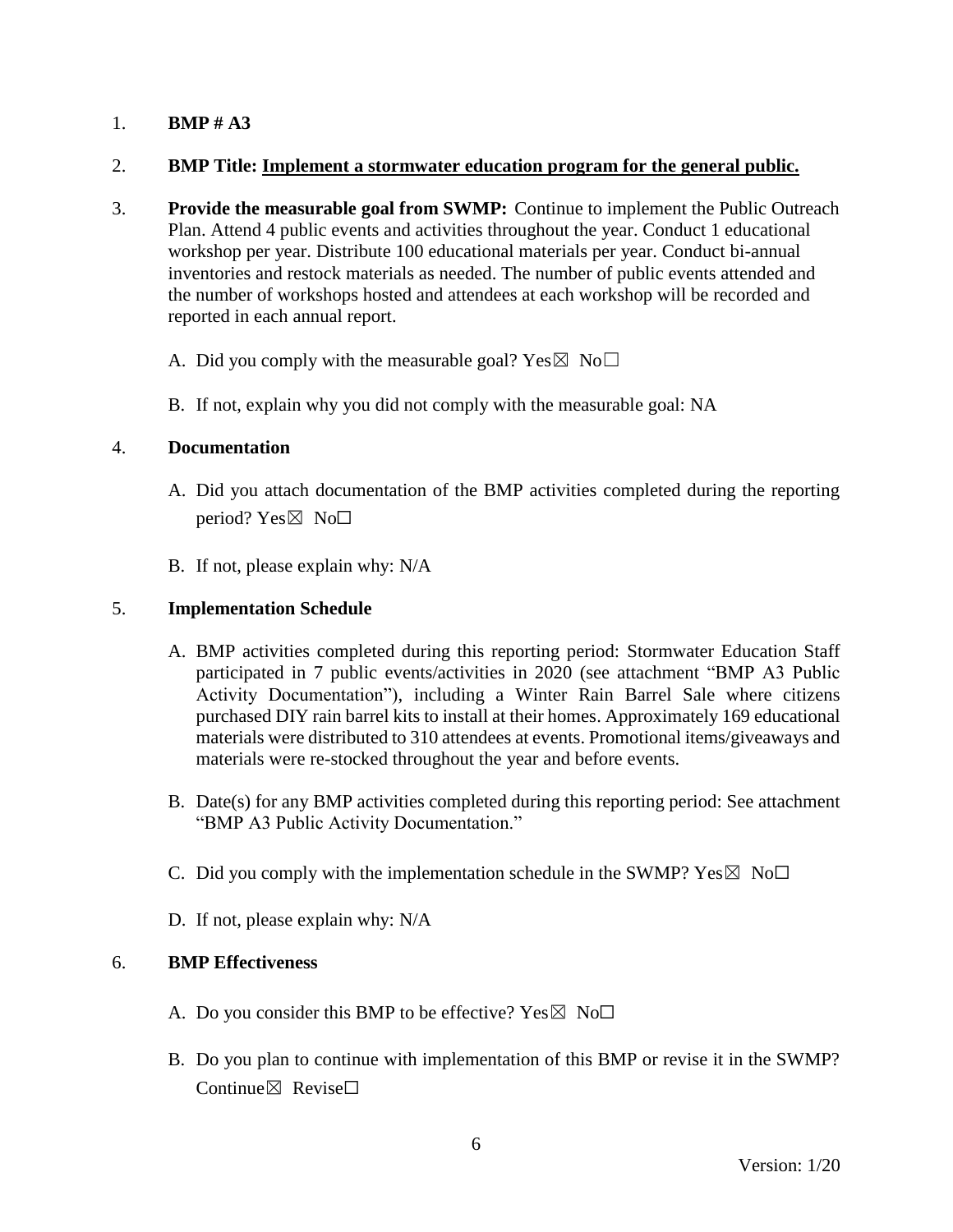- C. Do you plan to revise the BMP description, implementation schedule, or measurable goal for this BMP? Yes $\Box$  No $\boxtimes$
- D. If yes, please explain: N/A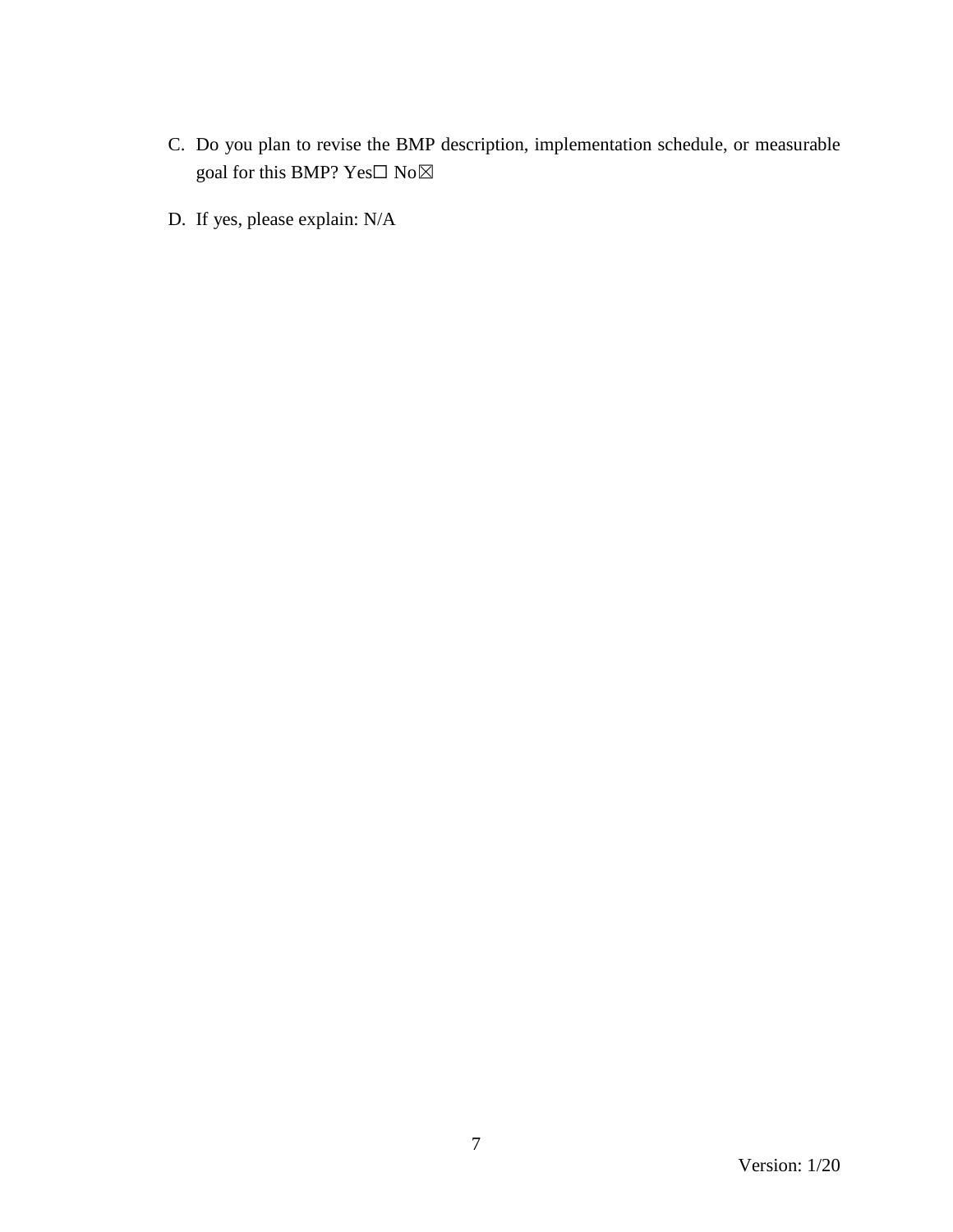## 2. **BMP Title: Use media (social media, local news, website newsletters, etc.) to publicize the stormwater management program.**

- 3. **Provide the measurable goal from SWMP:** Update Facebook page weekly and Instagram and Twitter pages bi-weekly. Track and compile media releases, media features, and social media page updates. Send at least 10 electronic newsletters each year.
	- A. Did you comply with the measurable goal? Yes  $\boxtimes$  No $\Box$
	- B. If not, explain why you did not comply with the measurable goal: N/A

#### 4. **Documentation**

- A. Did you attach documentation of the BMP activities completed during the reporting period? Yes $\boxtimes$  No $\square$
- B. If not, please explain why: N/A

## 5. **Implementation Schedule**

- A. BMP activities completed during this reporting period: In 2020, the Stormwater Education Specialist generated 123 Facebook posts, 93 Twitter posts, and 58 Instagram posts, averaging 5 social media posts per week and resulting in 56,352 content views (see attachment "BMP A4 Social Media"). The Stormwater Management Program released 2 stories to the local media, and was featured 6 times in 4 different media outlets (see press releases and features in the "BMP A4 Press Releases and Media Features" attachments folder). The Stormwater Education Specialist continued to publish a monthly newsletter. In 2020, 12 newsletters were sent out to over 620 subscribers (see attachments in the "BMP A4 Newsletters" folder). Copies of the newsletters are also published on the Stormwater website.
- B. Date(s) for any BMP activities completed during this reporting period: For social media posts, see attachment "BMP A4 Social Media." Newsletters were sent out at the beginning of each month (see attachment "BMP A4 Newsletter Sent Dates"). Press releases were sent out in January and November. See attached news articles for exact dates on media features.
- C. Did you comply with the implementation schedule in the SWMP?  $Yes \boxtimes No\square$
- D. If not, please explain why: N/A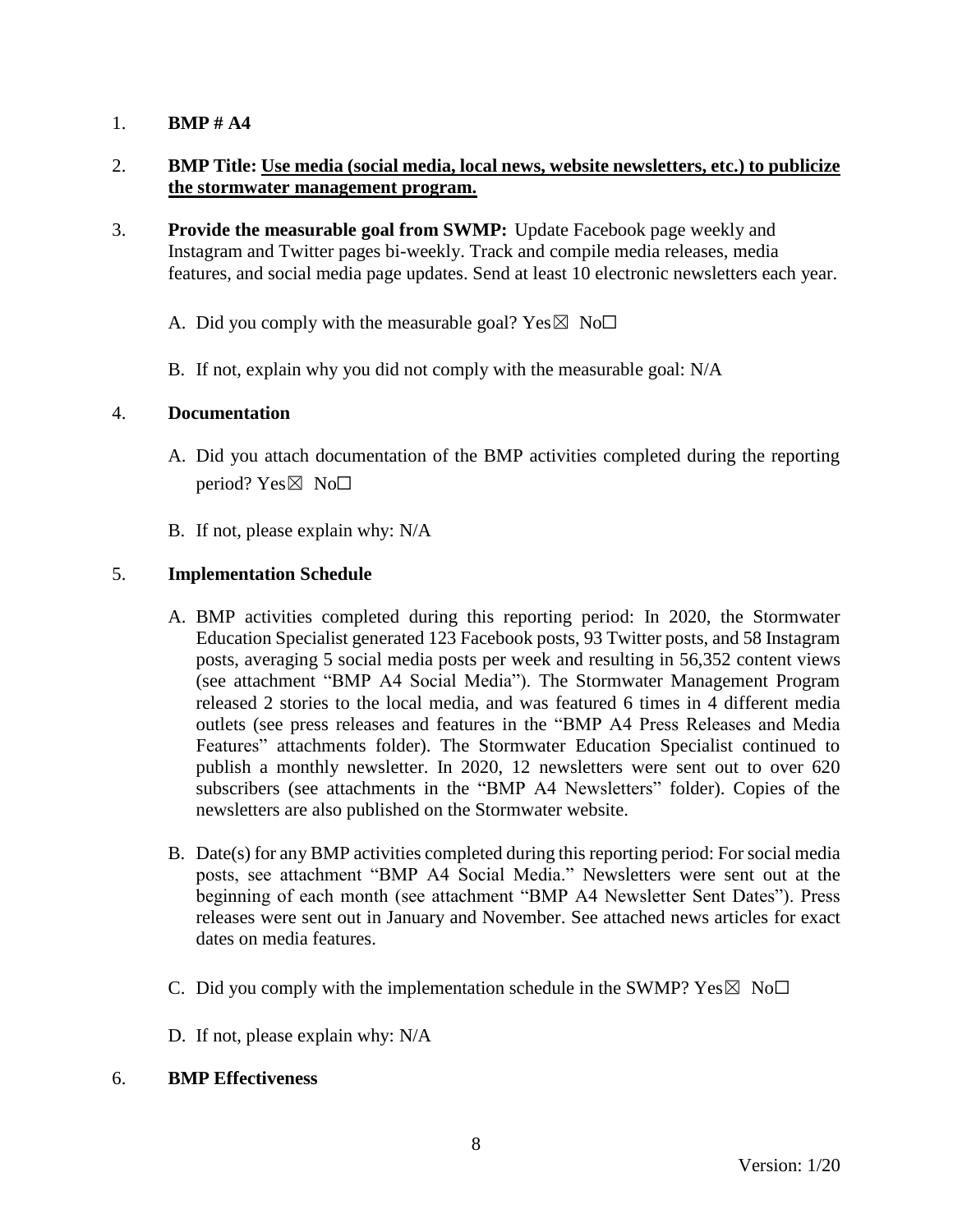- A. Do you consider this BMP to be effective?  $Yes \boxtimes No\square$
- B. Do you plan to continue with implementation of this BMP or revise it in the SWMP? Continue⊠ Revise□
- C. Do you plan to revise the BMP description, implementation schedule, or measurable goal for this BMP? Yes□ No⊠
- D. If yes, please explain: N/A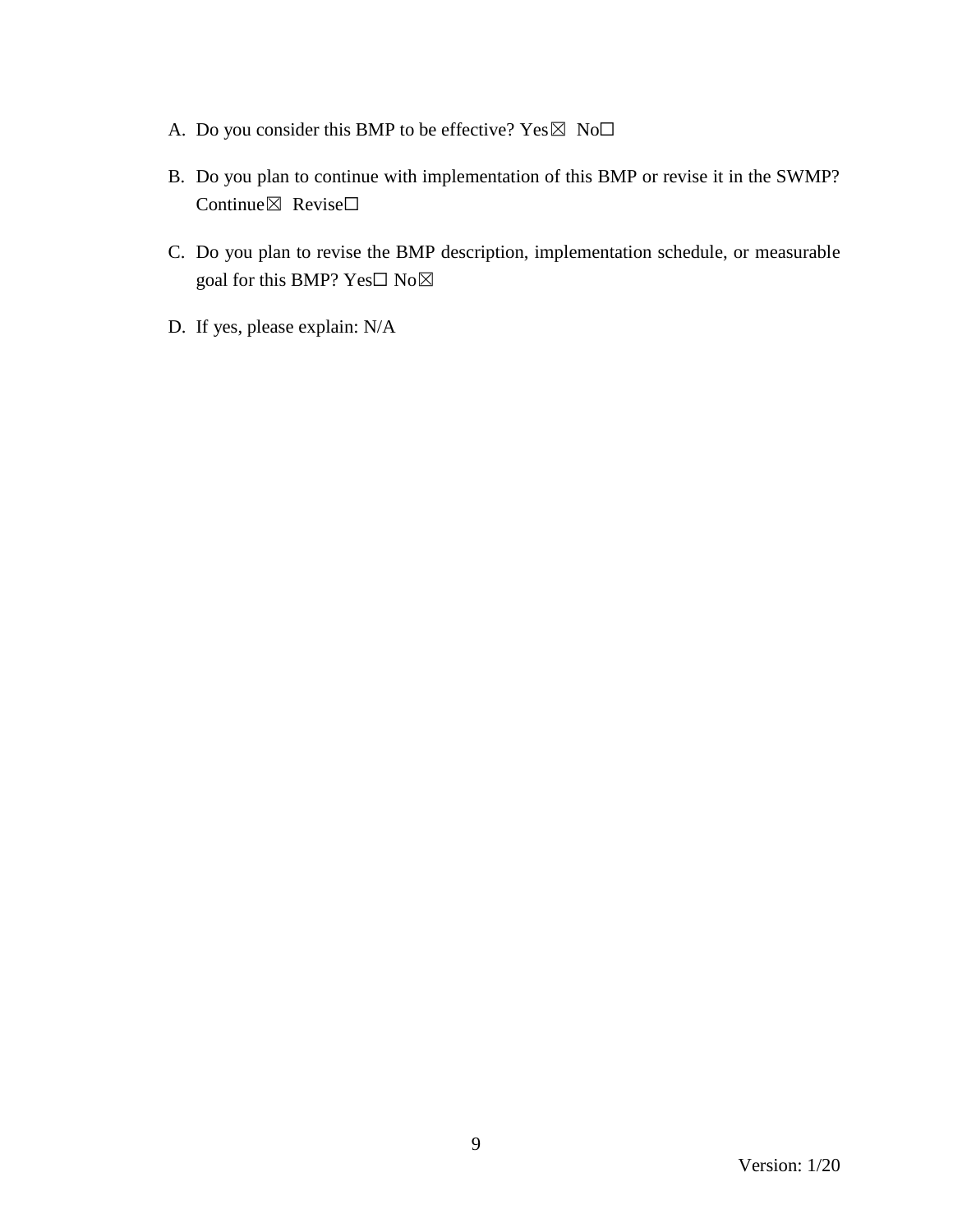## 2. **BMP Title: Maintain a stormwater website to provide the public with information about stormwater management in Athens-Clarke County.**

- 3. **Provide the measurable goal from SWMP:** The Stormwater webpage will be maintained throughout the year and updated as necessary to include information on projects, utility, and other material for public education. The number of visitors to the webpage will be tracked by the ACC Public Information Office and will be submitted with each annual report.
	- A. Did you comply with the measurable goal? Yes  $\boxtimes$  No $\Box$
	- B. If not, explain why you did not comply with the measurable goal: N/A

#### 4. **Documentation**

- A. Did you attach documentation of the BMP activities completed during the reporting period? Yes $\boxtimes$  No $\square$
- B. If not, please explain why: N/A

#### 5. **Implementation Schedule**

- A. BMP activities completed during this reporting period: The Stormwater Education Specialist maintained the website throughout the year to update information about the program, office closures due to COVID-19, upcoming events, and address common questions about the Utility Fee. The website homepage was 10,670 times during 2020.
- B. Date(s) for any BMP activities completed during this reporting period: The Stormwater website was updated regularly throughout the year.
- C. Did you comply with the implementation schedule in the SWMP?  $Yes \boxtimes No\square$
- D. If not, please explain why: N/A

- A. Do you consider this BMP to be effective? Yes  $\boxtimes$  No $\Box$
- B. Do you plan to continue with implementation of this BMP or revise it in the SWMP? Continue $\boxtimes$  Revise $\Box$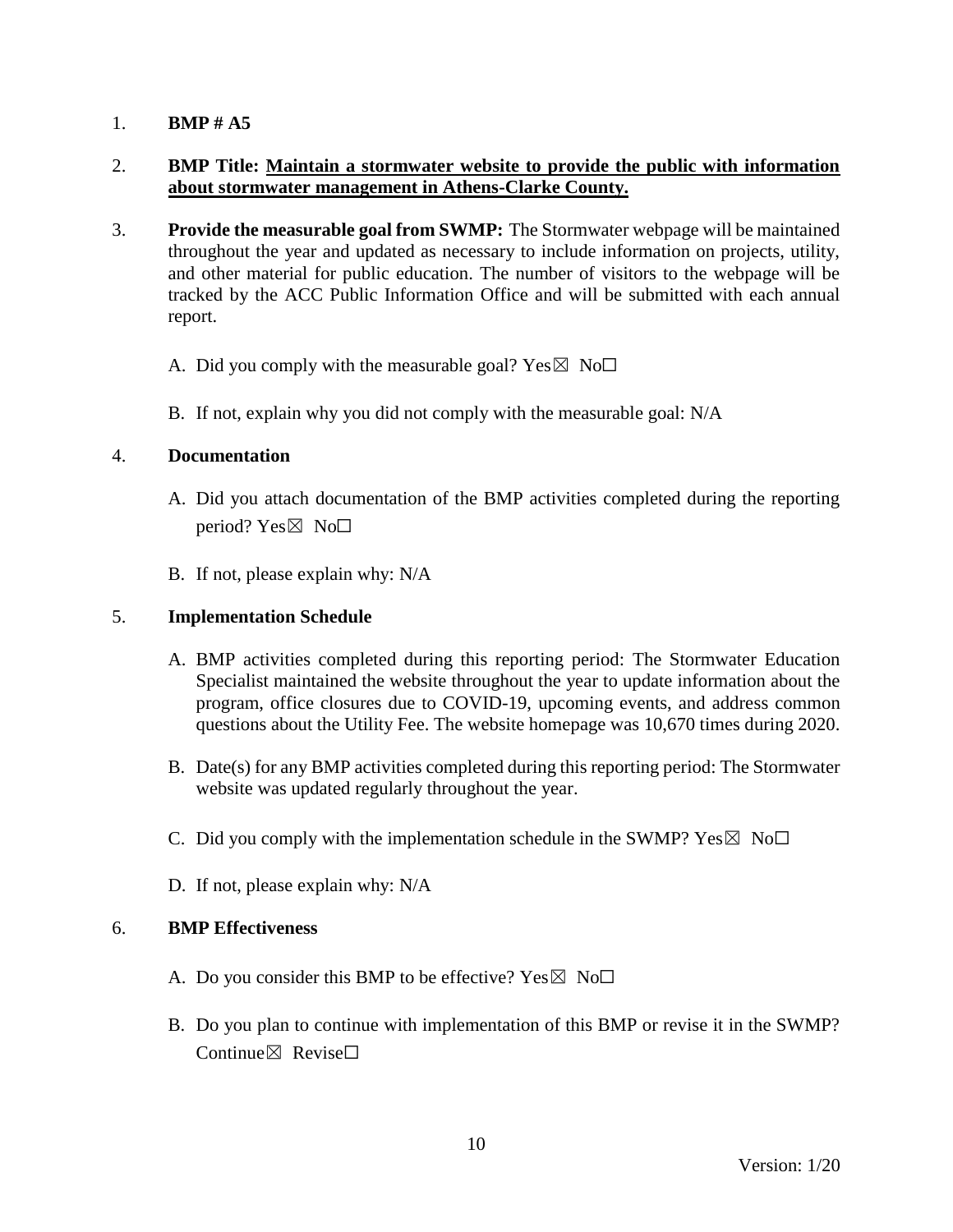- C. Do you plan to revise the BMP description, implementation schedule, or measurable goal for this BMP?  $\mathrm{Yes}\square$   $\mathrm{No}\boxtimes$
- D. If yes, please explain: N/A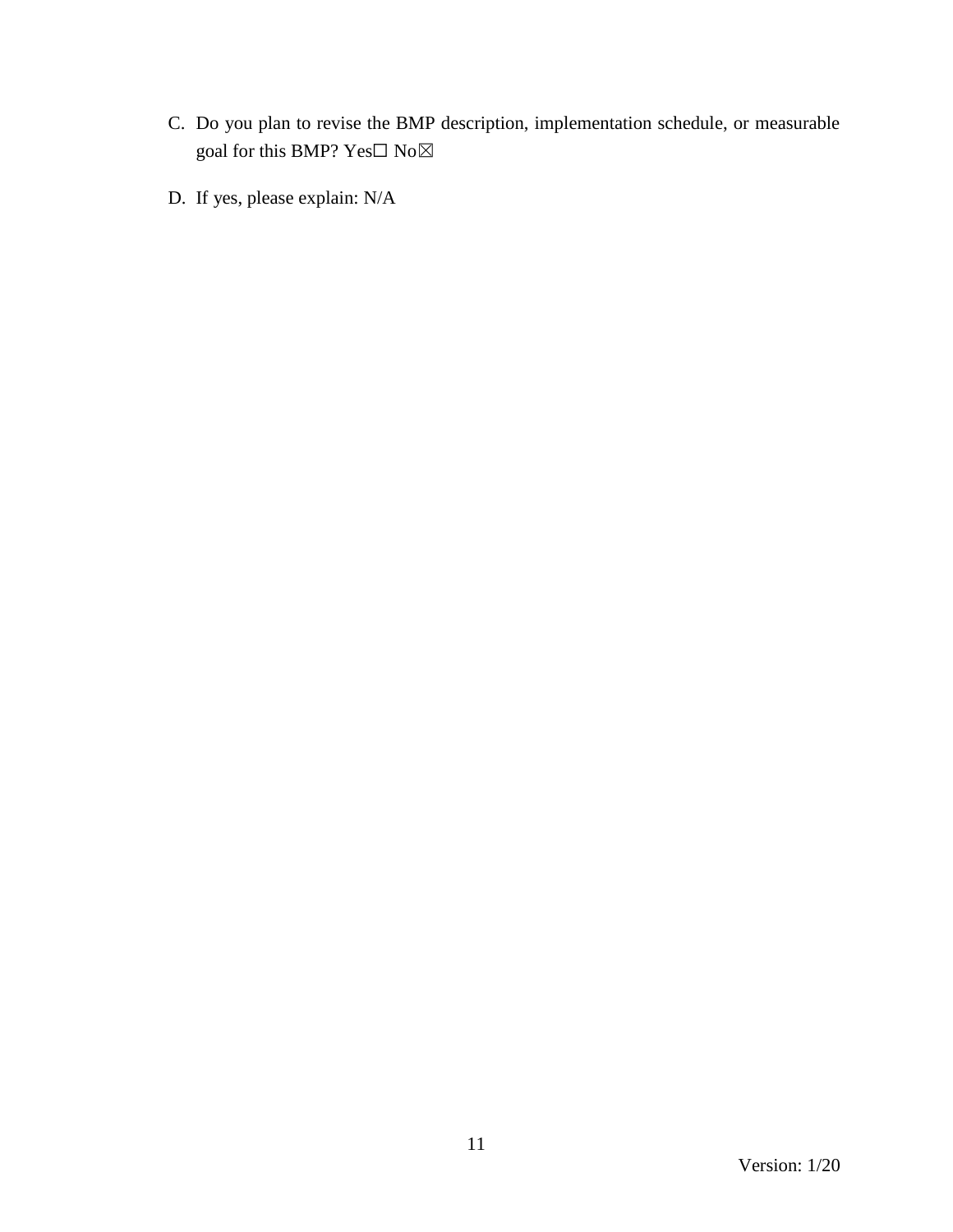## **Public Involvement/ Participation Minimum Control Measure (Table 4.2.2)**

## 1. **BMP # B1**

# 2. **BMP Title: Conduct a storm drain decaling project.**

- 3. **Provide the measurable goal from SWMP:** Complete one storm drain decaling project annually. The number of decals placed, the decaling location, and the number of volunteers will be documented through photos and reported in each annual report.
	- A. Did you comply with the measurable goal? Yes  $\square$  No $\boxtimes$
	- B. If not, explain why you did not comply with the measurable goal: Two storm drain decaling projects were scheduled with the Teens in Action summer camp for June 18, 2020 and July 16, 2020. Both projects (and the whole summer camp) were cancelled due to COVID-19.

## 4. **Documentation**

- A. Did you attach documentation of the BMP activities completed during the reporting period? Yes $\square$  No $\boxtimes$
- B. If not, please explain why: No decaling projects took place in 2020.

## 5. **Implementation Schedule**

- A. BMP activities completed during this reporting period: The Stormwater Education Specialist did not lead any storm drain decaling projects in 2020 (two were originally scheduled but were cancelled due to COVID-19). Decaling opportunities continue to be advertised through our website and GivePulse volunteer management pages.
- B. Date(s) for any BMP activities completed during this reporting period: Decaling projects were scheduled for June 18 and July 16 but were cancelled due to COVID-19.
- C. Did you comply with the implementation schedule in the SWMP?  $Yes \boxtimes No\square$
- D. If not, please explain why: N/A

#### 6. **BMP Effectiveness**

A. Do you consider this BMP to be effective? Yes  $\boxtimes$  No $\Box$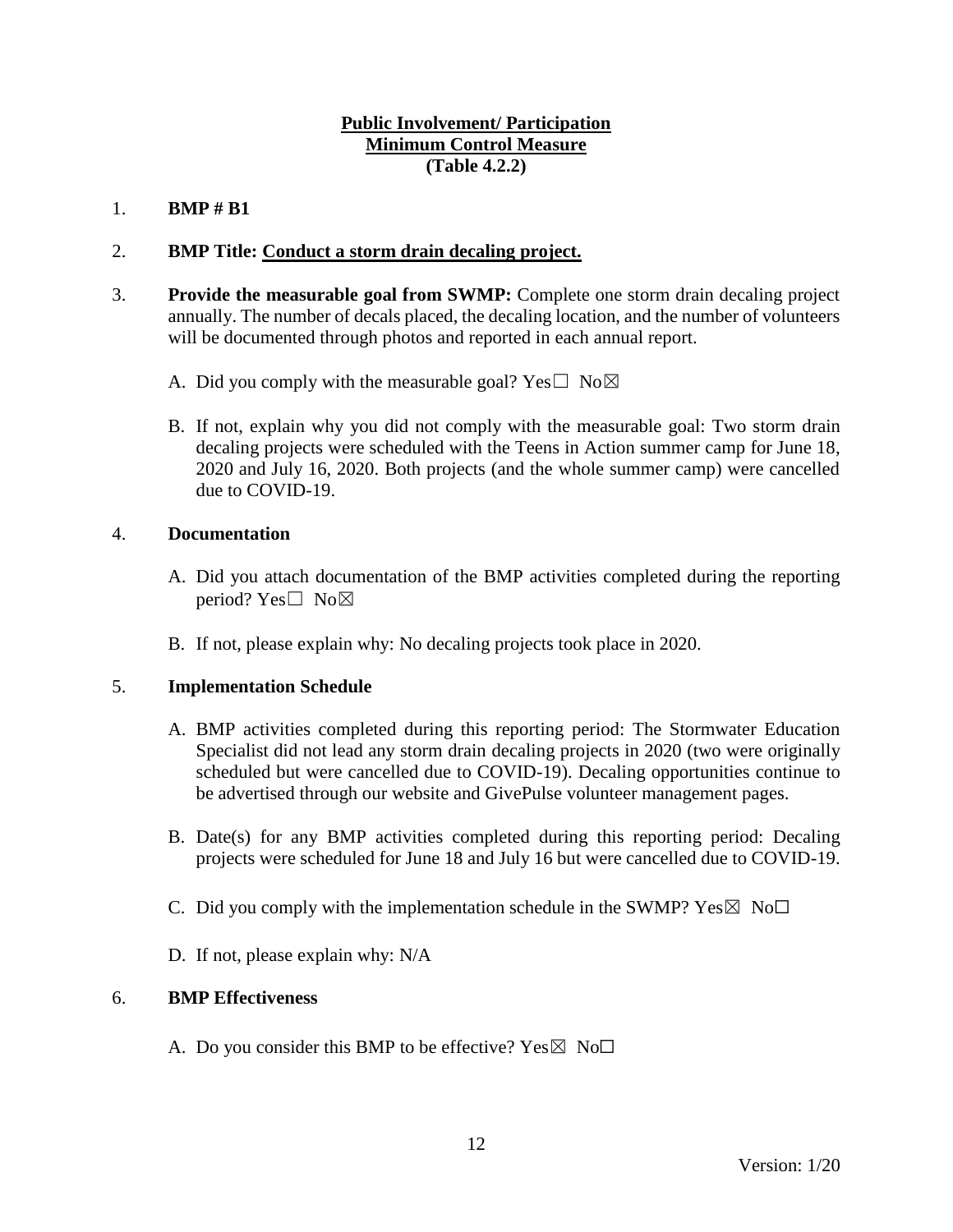- B. Do you plan to continue with implementation of this BMP or revise it in the SWMP? Continue⊠ Revise□
- C. Do you plan to revise the BMP description, implementation schedule, or measurable goal for this BMP? Yes□ No⊠
- D. If yes, please explain: N/A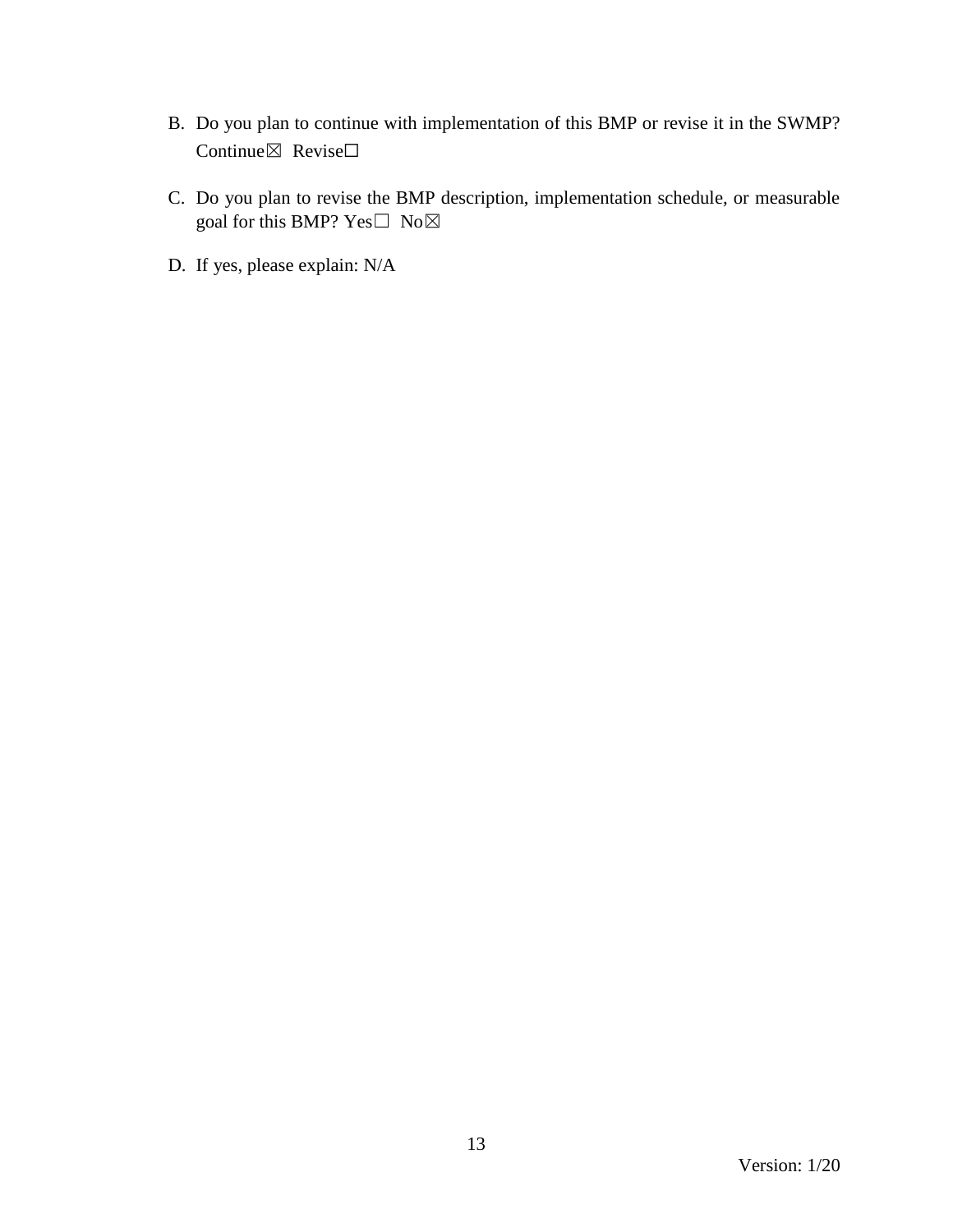## 2. **BMP Title: Coordinate a Public Involvement Program with local non-profit watershed organizations.**

- 3. **Provide the measurable goal from SWMP:** Partner with and coordinate projects and events with 3 cooperative agencies, completing 1 project or event with each agency each year. Submit summary of cooperative activities with annual reports.
	- A. Did you comply with the measurable goal? Yes  $\boxtimes$  No $\Box$
	- B. If not, explain why you did not comply with the measurable goal: N/A

#### 4. **Documentation**

- A. Did you attach documentation of the BMP activities completed during the reporting period? Yes⊠ No□
- B. If not, please explain why: N/A

## 5. **Implementation Schedule**

- A. BMP activities completed during this reporting period: Stormwater Education Staff collaborated with 9 different governmental/non-profit agencies on 4 community events in 2020. See a list and description of agencies in tab 1 (Community Partners) in attachment "BMP B2 Public Involvement." See a list of collaborative events in tab 2 (Events) in the same attachment.
- B. Date(s) for any BMP activities completed during this reporting period: See tab 2 (events) of attachment "BMP B2 Public Involvement."
- C. Did you comply with the implementation schedule in the SWMP?  $Yes \boxtimes No\square$
- D. If not, please explain why: N/A

- A. Do you consider this BMP to be effective? Yes  $\boxtimes$  No $\Box$
- B. Do you plan to continue with implementation of this BMP or revise it from the SWMP? Continue⊠ Revise□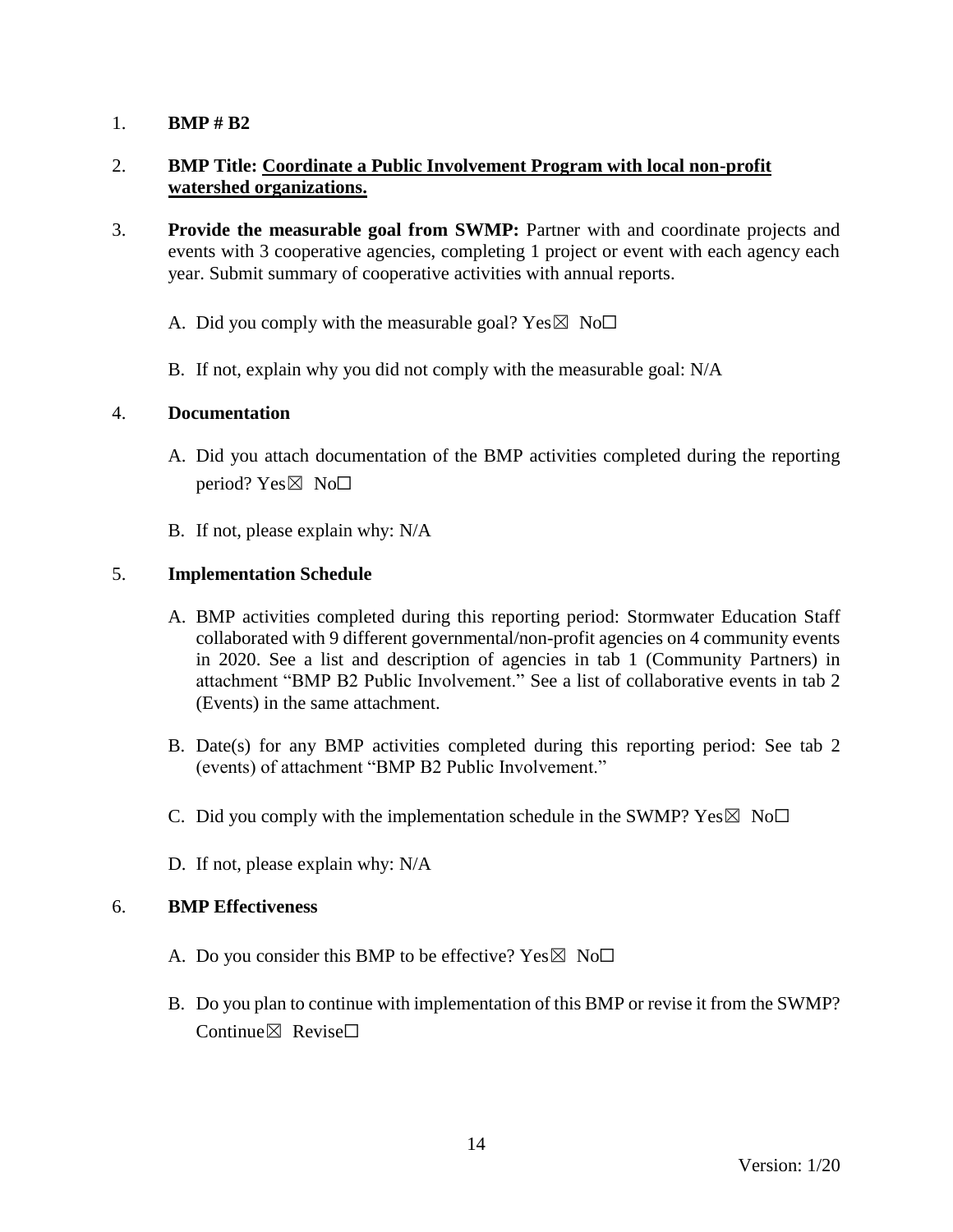- C. Do you plan to revise the BMP description, implementation schedule, or measurable goal for this BMP?  $\mathrm{Yes}\square$   $\mathrm{No}\boxtimes$
- D. If yes, please explain: N/A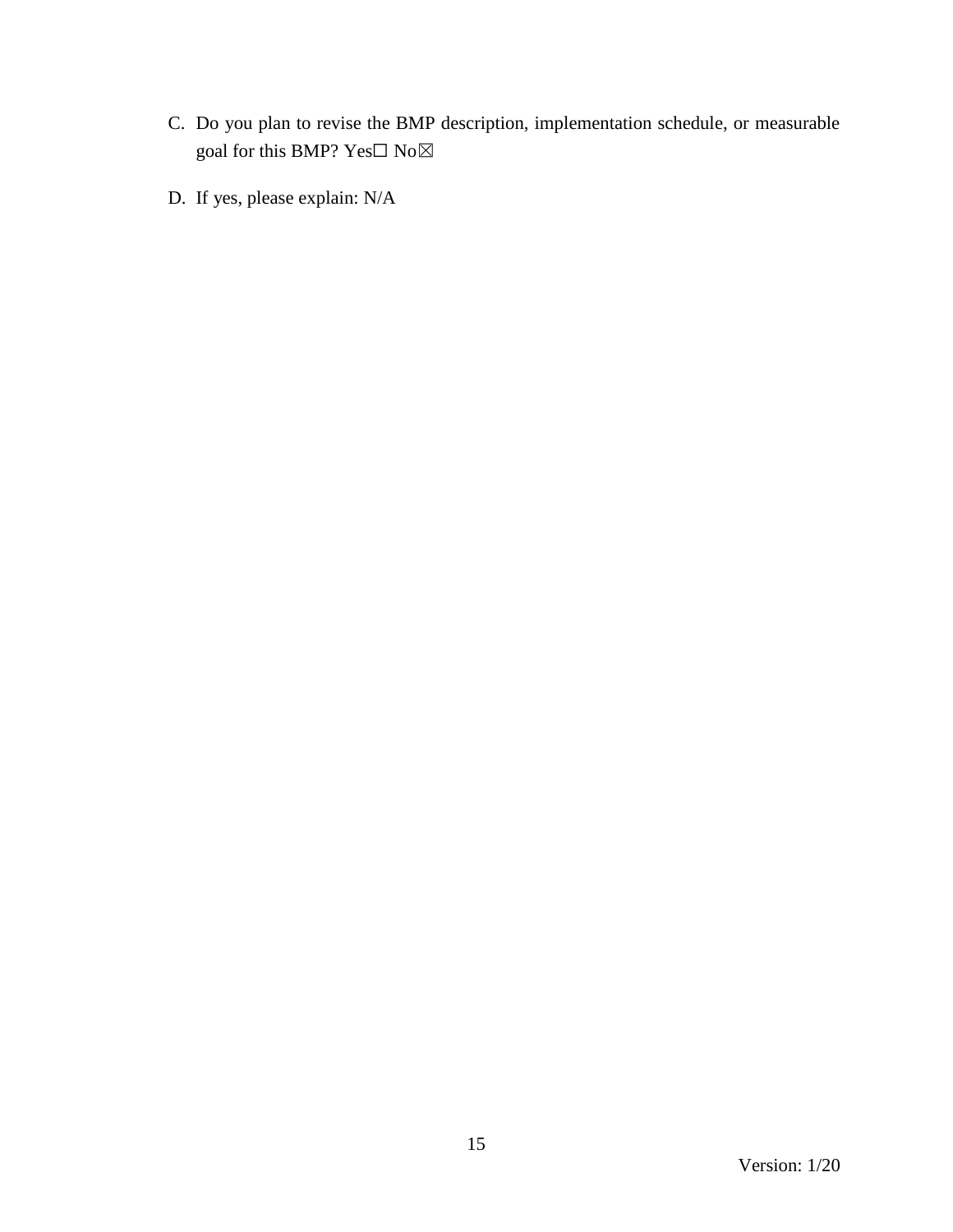# 2. **BMP Title: Maintain a stormwater website to provide the public with information about stormwater management in Athens-Clarke County, including an online feedback form.**

- 3. **Provide the measurable goal from SWMP:** Maintain the webpage throughout the year and update as necessary to include information on projects, utility, and other material for public education. Respond to 100% of comments or complaints received through the online feedback form.
	- A. Did you comply with the measurable goal? Yes  $\boxtimes$  No $\Box$
	- B. If not, explain why you did not comply with the measurable goal: N/A

#### 4. **Documentation**

- A. Did you attach documentation of the BMP activities completed during the reporting period? Yes $\boxtimes$  No $\square$
- B. If not, please explain why: N/A

#### 5. **Implementation Schedule**

- A. BMP activities completed during this reporting period: The Stormwater Education Specialist updated the website throughout the year. The online submittal form received 22 questions or comments from the public in 2020 (see attachment "BMP B3 Online Submittal").
- B. Date(s) for any BMP activities completed during this reporting period: See attachment "BMP B3 Online Submittal" for dates.
- C. Did you comply with the implementation schedule in the SWMP?  $Yes \boxtimes No\square$
- D. If not, please explain why: N/A

- A. Do you consider this BMP to be effective? Yes  $\boxtimes$  No $\Box$
- B. Do you plan to continue with implementation of this BMP or revise it from the SWMP? Continue $\boxtimes$  Revise $\Box$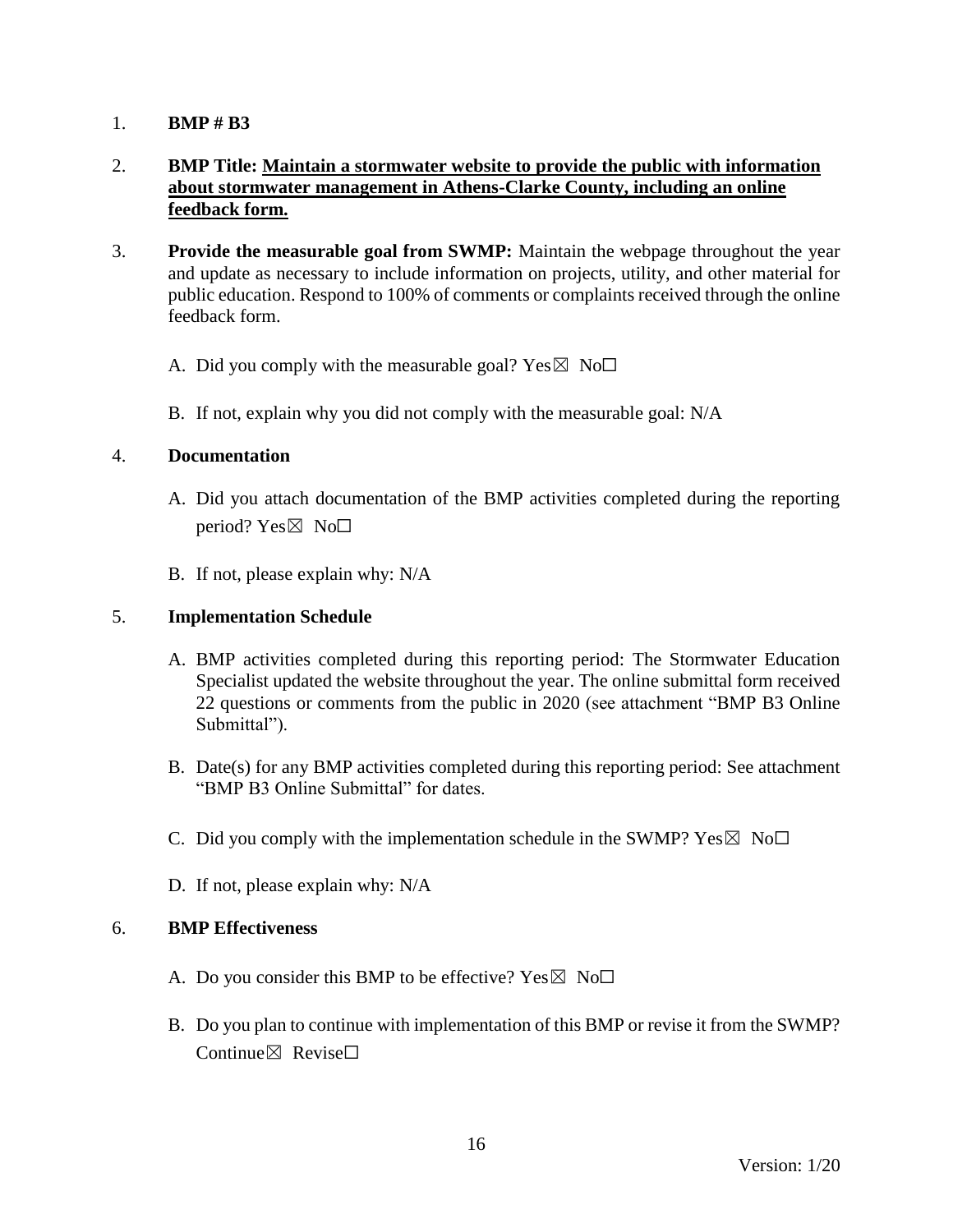- C. Do you plan to revise the BMP description, implementation schedule, or measurable goal for this BMP?  $\mathrm{Yes}\square$   $\mathrm{No}\boxtimes$
- D. If yes, please explain: N/A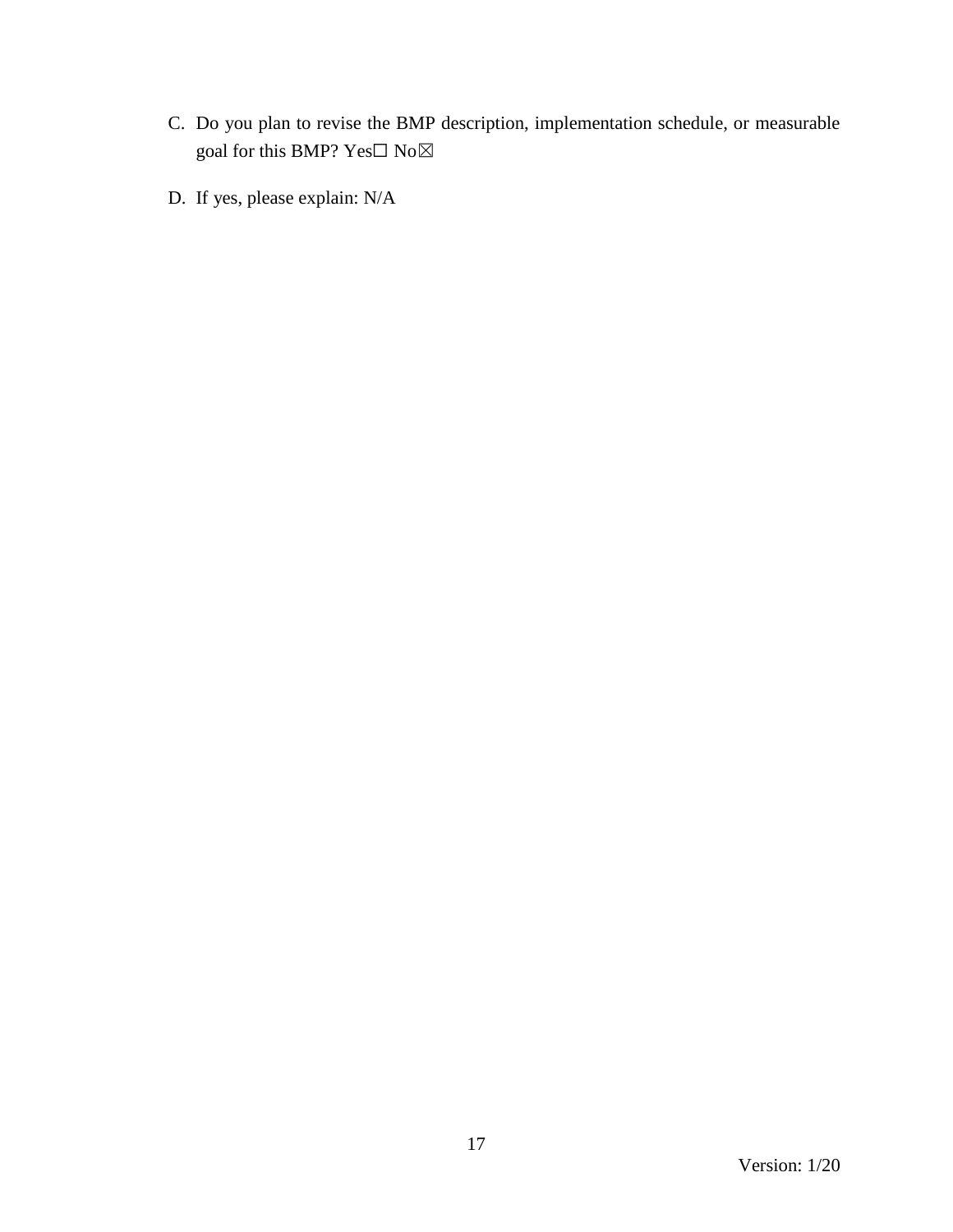#### 2. **BMP Title: Present a stormwater management awards program.**

- 3. **Provide the measurable goal from SWMP:** Determine award recipients and distribute at least 1 annual award. Awards will be distributed in any of the following categories: business, individual, design, organization, or education. Document and compile an annual summary of recipients, including the nature and basis of the award.
	- A. Did you comply with the measurable goal? Yes  $\boxtimes$  No $\Box$
	- B. If not, explain why you did not comply with the measurable goal: N/A

## 4. **Documentation**

- A. Did you attach documentation of the BMP activities completed during the reporting period? Yes□ No⊠
- B. If not, please explain why: Activities are summarized in the Implementation Schedule section below.

## 5. **Implementation Schedule**

- A. BMP activities completed during this reporting period: The Stormwater Education Specialist presented one Stormwater Steward Award at the 2020 Green Life Expo & Awards on Saturday, February 29<sup>th</sup>, 2020. The award was given to Armentrout, Matheny, Thurmond P.C. (AMT) and McLane Company for the pocket wetland that was designed and installed on McLane's property. The wetland is a beautiful example of green infrastructure that helps improves water quality. Multiple pollutant removal mechanisms are at work in the wetland, including uptake by vegetation and algae, filtering and gravitational settling, along with chemical and biological decomposition. Outside of water quality benefits, the wetland also has significant aesthetic appeal with a variety of native plantings. Photos and more information can be found at [https://www.accgov.com/5312/Stormwater-Steward-Award.](https://www.accgov.com/5312/Stormwater-Steward-Award)
- B. Date(s) for any BMP activities completed during this reporting period: The ceremony was held on Saturday, February 29<sup>th</sup>, 2020 at the State Botanical Garden of Georgia.
- C. Did you comply with the implementation schedule in the SWMP?  $Yes \boxtimes No\square$
- D. If not, please explain why: N/A

#### 6. **BMP Effectiveness**

A. Do you consider this BMP to be effective? Yes  $\boxtimes$  No $\Box$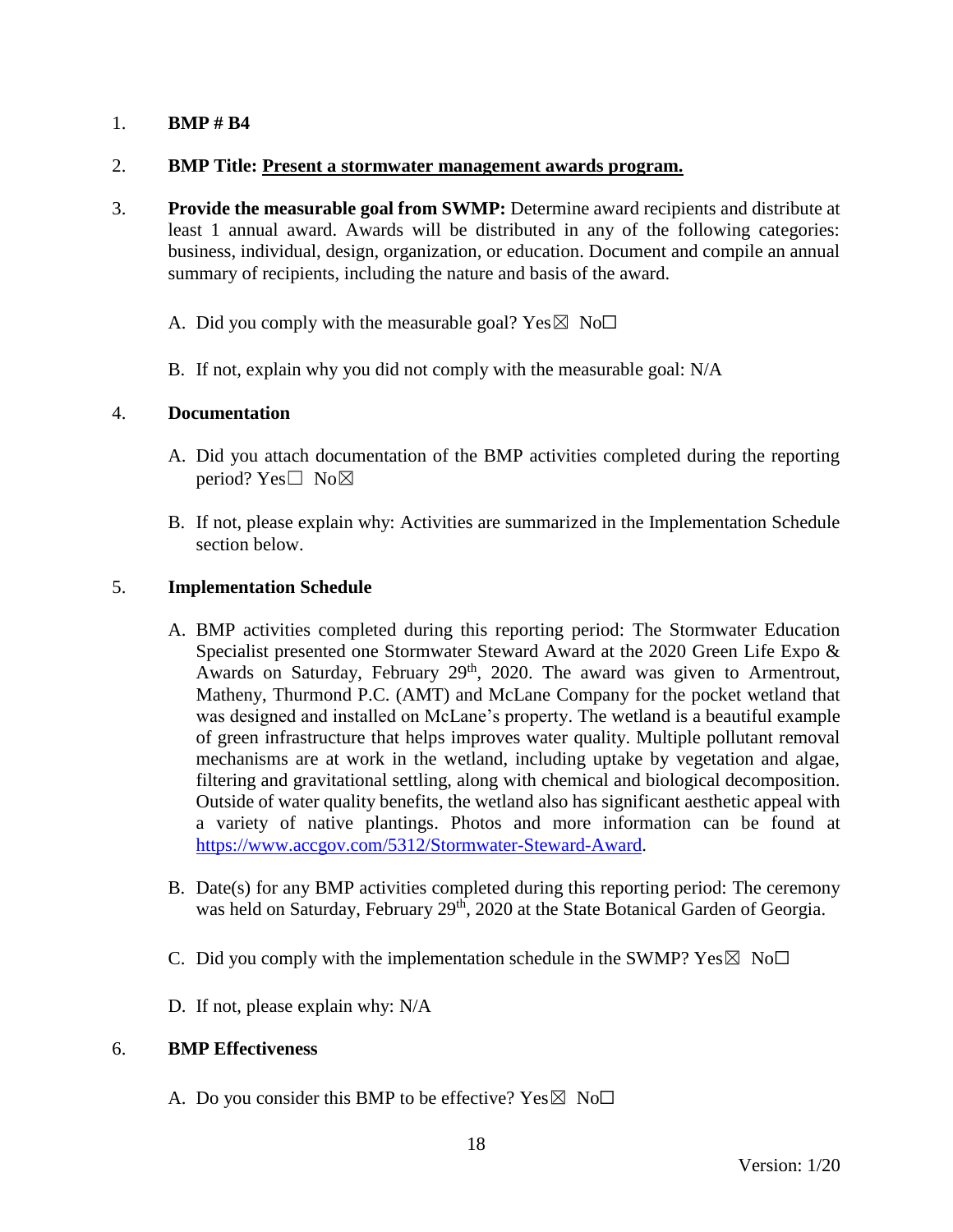- B. Do you plan to continue with implementation of this BMP or revise it from the SWMP? Continue⊠ Revise□
- C. Do you plan to revise the BMP description, implementation schedule, or measurable goal for this BMP? Yes□ No⊠
- D. If yes, please explain: N/A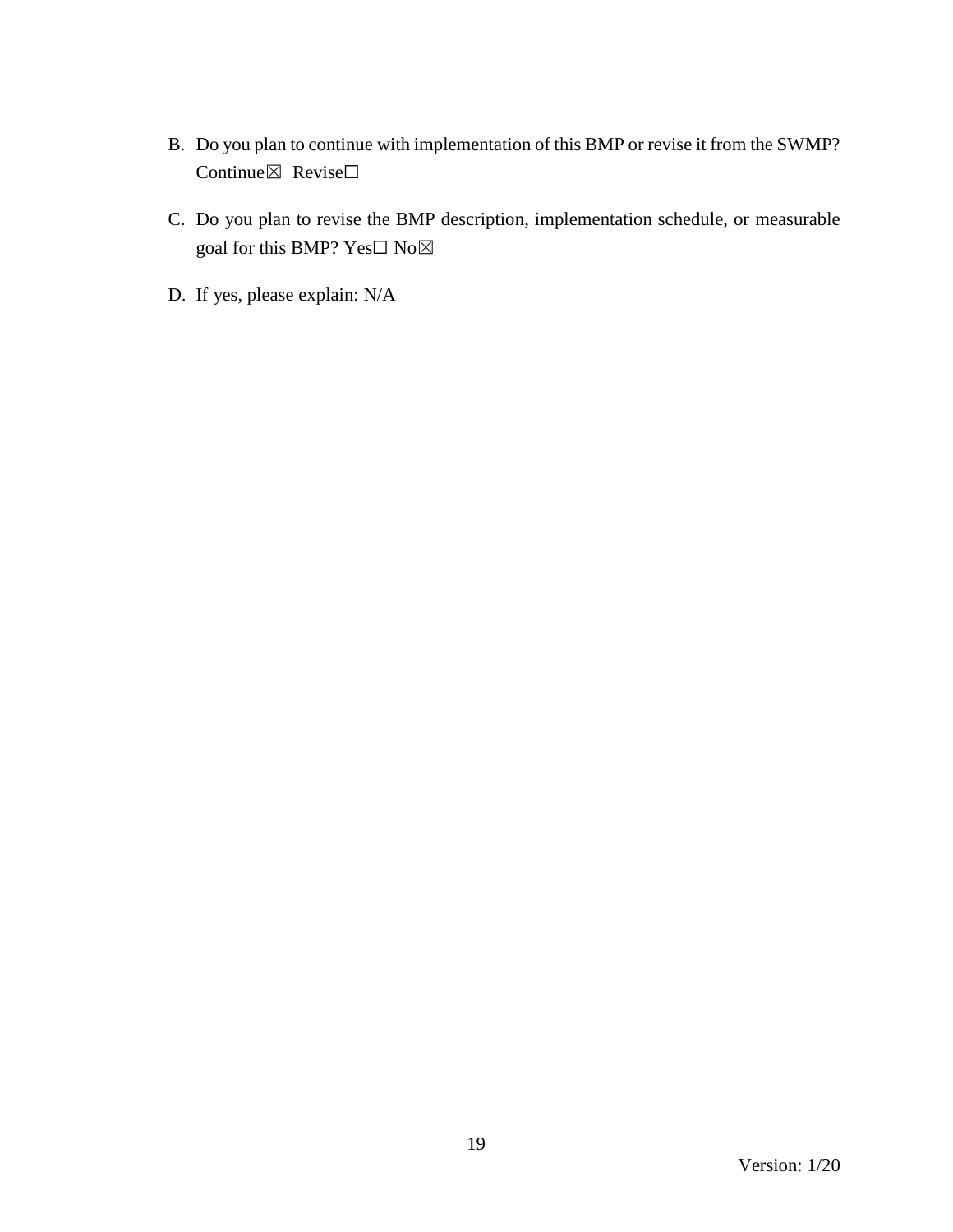## 2. **BMP Title: Rivers Alive annual stream clean-up effort.**

- 3. **Provide the measurable goal from SWMP:** Host a community-wide stream clean-up event each fall. Document the number of participants and amount of debris removed and report information in each annual report.
	- A. Did you comply with the measurable goal? Yes  $\boxtimes$  No $\Box$
	- B. If not, explain why you did not comply with the measurable goal: N/A

#### 4. **Documentation**

- A. Did you attach documentation of the BMP activities completed during the reporting period? Yes□ No⊠
- B. If not, please explain why: Activities are summarized in the Implementation Schedule below. A link to photos is included there as well.

## 5. **Implementation Schedule**

- A. BMP activities completed during this reporting period: The 2020 Rivers Alive event was held on Saturday, October 24<sup>th</sup>. It was one of our most unique and challenging clean-ups yet due to the COVID-19 pandemic. With several safety measures in place and smaller site numbers all around, 158 dedicated volunteers ended up removing 5,250 pounds of trash and recycling, 4.23 tons of leaf and limb debris, 840 pounds of metal, and 71 tires from 20 different sites around the community. In addition to our main event that Saturday, 8 different families/groups hosted their own independent clean-ups throughout the month of October. Photos from the event can be found at the following link: [https://photos.app.goo.gl/uioEcSbZ7fQCRz9w9.](https://photos.app.goo.gl/uioEcSbZ7fQCRz9w9)
- B. Date(s) for any BMP activities completed during this reporting period: The main Rivers Alive clean-up event took place on Saturday, October  $24<sup>th</sup>$ , 2020, but several independent clean-ups were also held throughout the month of October.
- C. Did you comply with the implementation schedule in the SWMP?  $Yes \boxtimes No\square$
- D. If not, please explain why: N/A

#### 6. **BMP Effectiveness**

A. Do you consider this BMP to be effective? Yes  $\boxtimes$  No $\Box$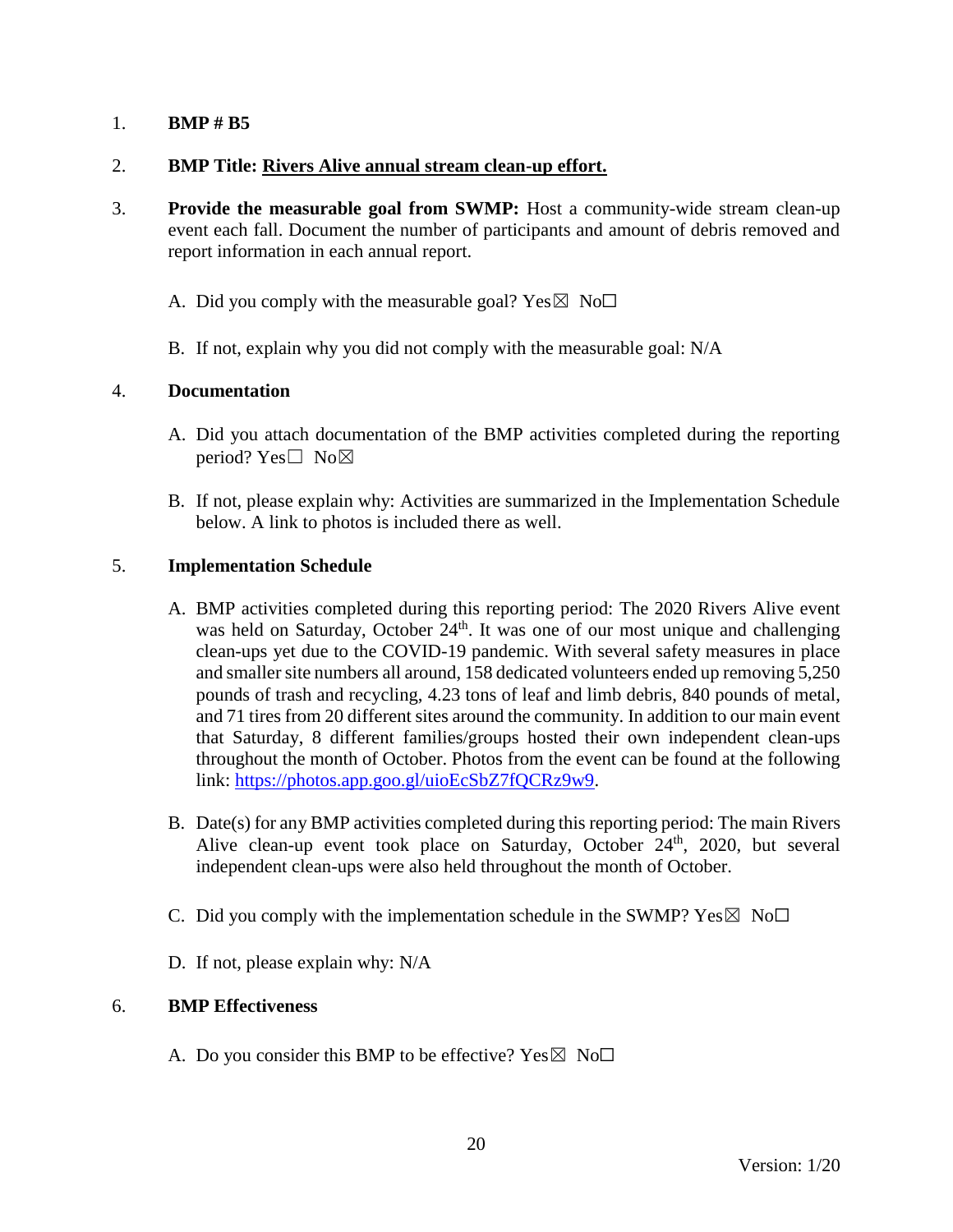- B. Do you plan to continue with implementation of this BMP or revise it from the SWMP? Continue⊠ Revise□
- C. Do you plan to revise the BMP description, implementation schedule, or measurable goal for this BMP? Yes $\Box$  No $\boxtimes$
- D. If yes, please explain: N/A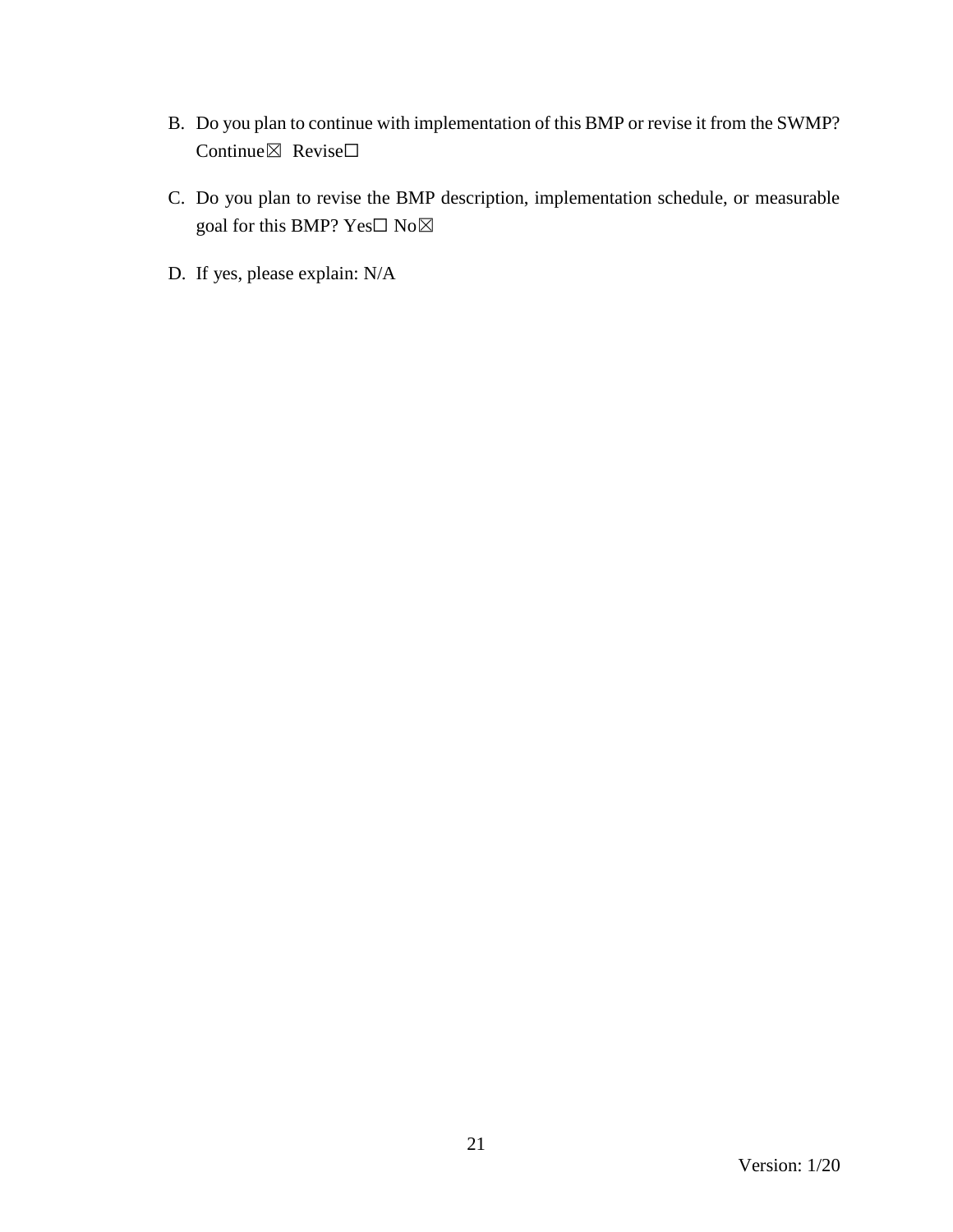## 2. **BMP Title: Monitor the local litter prevention program, Adopt-A-Highway, to reduce roadside litter throughout the county.**

- 3. **Provide the measurable goal from SWMP:** Update the list of participating groups and number of miles adopted annually, and track the number of clean-ups done each year.
	- A. Did you comply with the measurable goal? Yes  $\boxtimes$  No $\Box$
	- B. If not, explain why you did not comply with the measurable goal: N/A

## 4. **Documentation**

- A. Did you attach documentation of the BMP activities completed during the reporting period?  $Yes \boxtimes No \square$
- B. If not, please explain why: N/A

## 5. **Implementation Schedule**

- A. BMP activities completed during this reporting period: In 2020, 47 official Adopt-a-Highway groups and 27 other groups and schools conducted 167 roadside clean-ups. 179 miles of roads were cleaned, and volunteers removed 766 bags of trash and 210 bags of recycling from our roadways. These groups were made up of 1,426 volunteers who spent a total of 2,414 volunteer hours in service to our community. For a complete list of clean ups, groups, and adopted miles, see "BMP B6 Adopt-A-Highway Clean-Ups."
- B. Date(s) for any BMP activities completed during this reporting period: All clean-up dates are included in attachment "BMP B6 Adopt-A-Highway Clean-Ups"
- C. Did you comply with the implementation schedule in the SWMP?  $Yes \boxtimes No\square$
- D. If not, please explain why: N/A

- A. Do you consider this BMP to be effective? Yes  $\boxtimes$  No $\Box$
- B. Do you plan to continue with implementation of this BMP or revise it from the SWMP? Continue $\boxtimes$  Revise $\Box$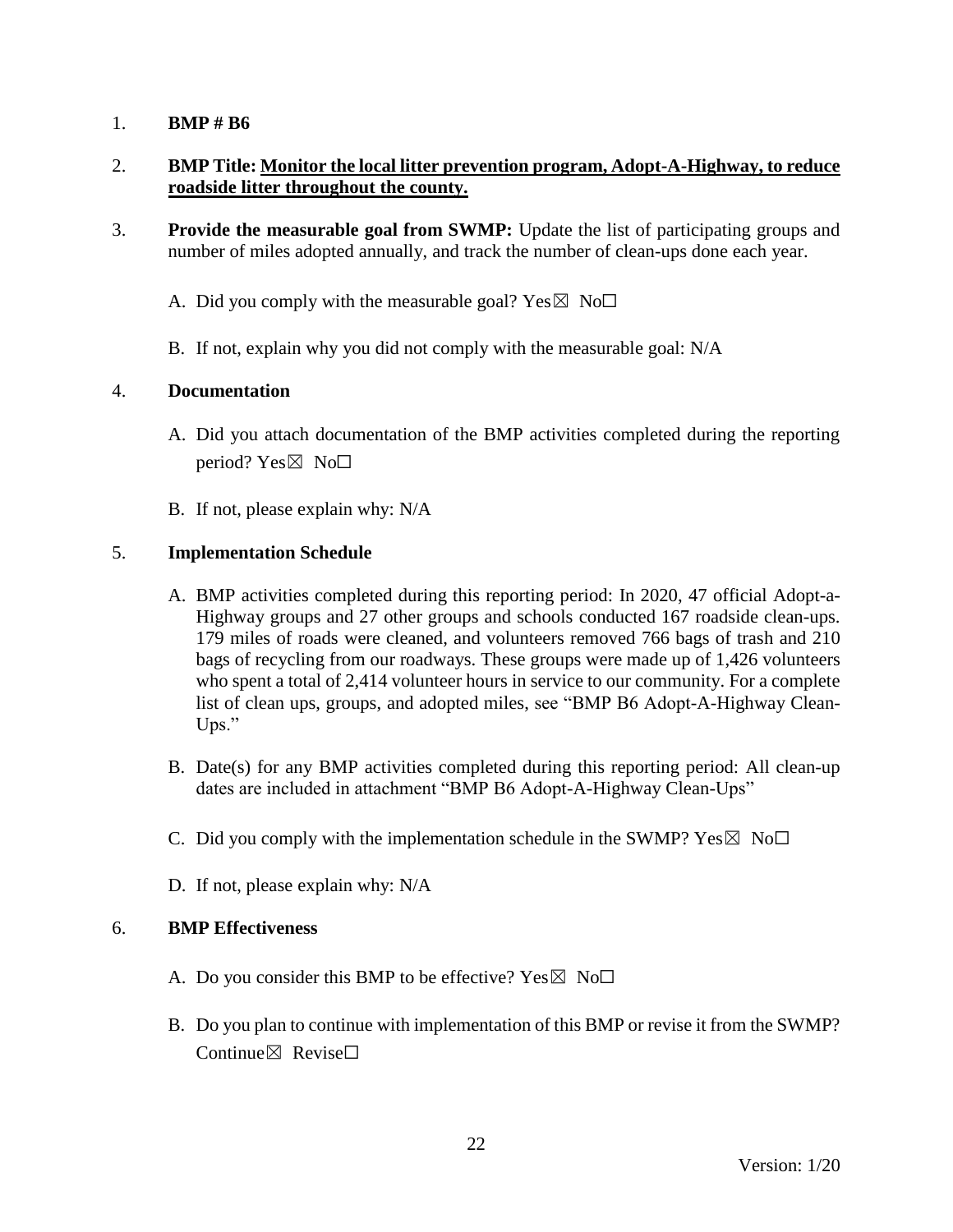- C. Do you plan to revise the BMP description, implementation schedule, or measurable goal for this BMP?  $\mathrm{Yes}\square$   $\mathrm{No}\boxtimes$
- D. If yes, please explain: N/A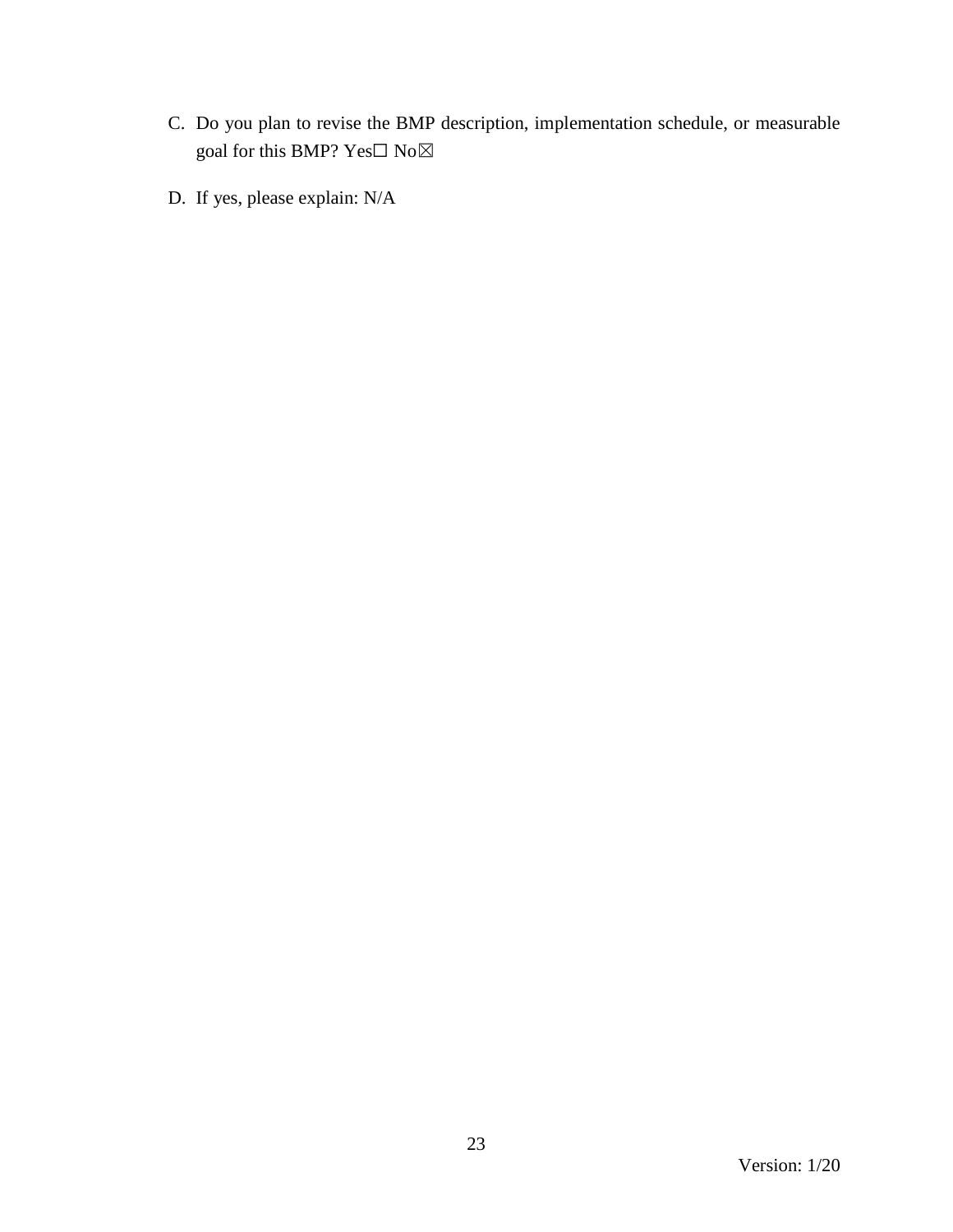## **Illicit Discharge Detection and Elimination Minimum Control Measure (Table 4.2.3)**

## 1. **BMP # C1 (Table 4.2.3, BMP #1)**

## 2. **BMP Title: Illicit Discharge Elimination Ordinance**

- 3. **Provide the measurable goal from the Permit and/or approved SWMP:** Evaluate, and if necessary, modify the existing ordinance at least once a year.
	- A. Did you comply with the measurable goal? Yes  $\boxtimes$  No $\Box$
	- B. If not, explain why you did not comply with the measurable goal: N/A

#### 4. **Ordinance Status**

- A. Did you adopt or revise the ordinance during the reporting period? Yes $\square$  No $\boxtimes$
- B. If yes, provide the date of adoption: N/A
- C. If the ordinance was adopted or revised during the reporting period, is a copy of the adopted ordinance attached? Yes□ No⊠
- D. If the ordinance was adopted or revised during the reporting period and a copy is not attached, explain why: N/A

#### 5. **Implementation Schedule**

- A. BMP activities completed during this reporting period: ACCGov reviewed its Stormwater Management Ordinance (Section 5-4, Article II Illicit Discharge and Illegal Connection) in 2020 and found no changes were needed.
- B. Date(s) for any BMP activities completed during this reporting period: N/A
- C. Did you comply with the implementation schedule in the SWMP?  $Yes \boxtimes No \square$
- D. If not, please explain why: N/A

#### 6. **BMP Effectiveness**

A. Do you consider this BMP to be effective? Yes  $\boxtimes$  No $\Box$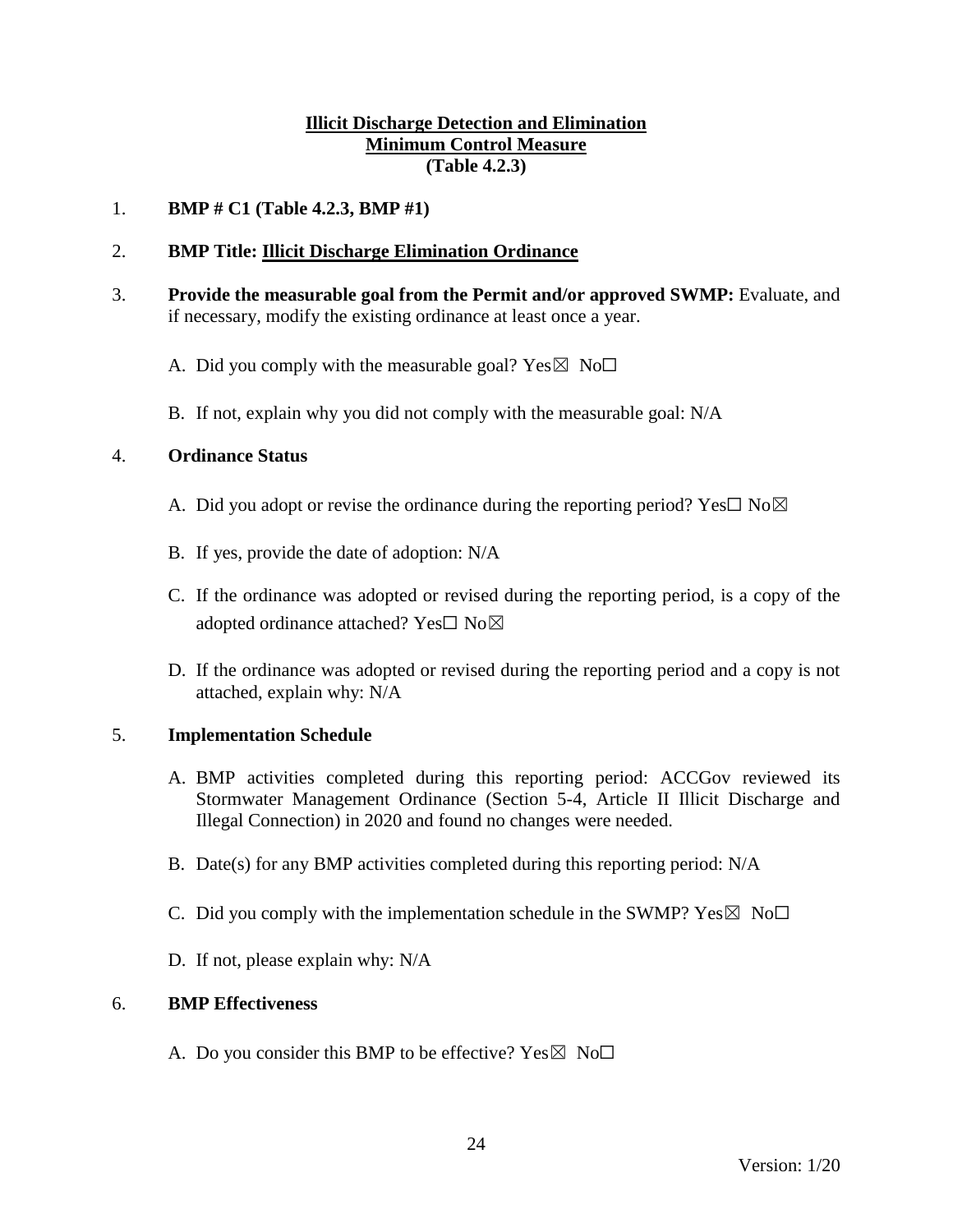- B. Do you plan to continue with implementation of this BMP or revise it from the SWMP? Continue⊠ Revise□
- C. Do you plan to revise the BMP description, implementation schedule, or measurable goal for this BMP? Yes $\Box$  No $\boxtimes$
- D. If yes, please explain: N/A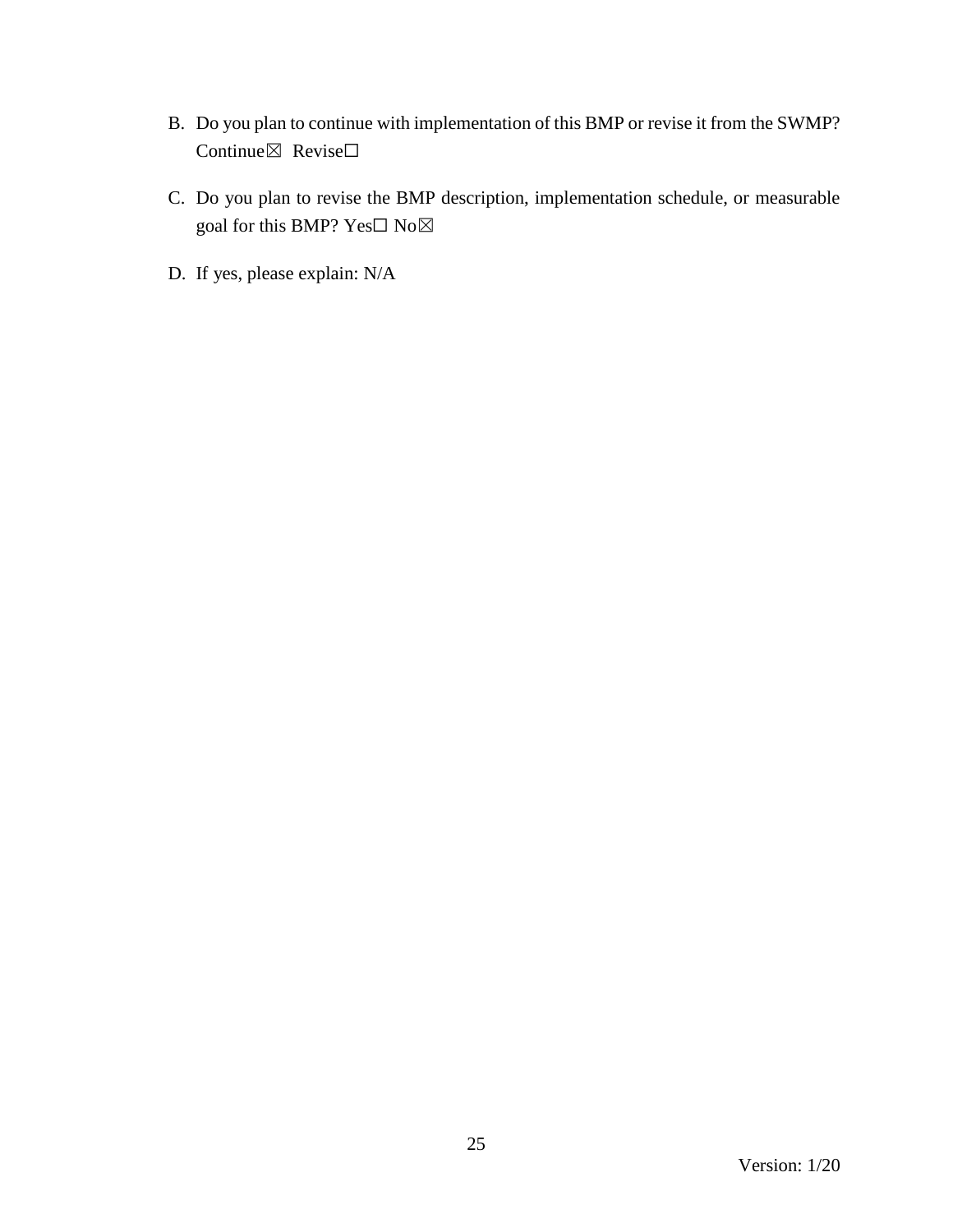## 1. **BMP # C2 (Table 4.2.3, BMP #2)**

## 2. **BMP Title: Outfall Map and Inventory**

- 3. **Provide the measurable goal from the Permit and/or approved SWMP:** Annually update the outfall map and an inventory showing the location of all outfalls from the MS4 and the names and locations of all waters of the State that receive discharges from those outfalls.
	- A. Did you comply with the measurable goal? Yes  $\boxtimes$  No $\Box$
	- B. If not, explain why you did not comply with the measurable goal: N/A

#### 4. **Outfall Inventory**

A. Provide the number of outfalls added or deleted from the inventory during the reporting period:

Number added: 0 Number deleted: 9

- B. Provide the total number of outfalls identified to date: 500
- C. Is the outfall mapping completed?  $Yes \boxtimes No \square$
- D. If not, explain the reason why, and provide the status of the mapping: N/A
- E. If not, provide the projected completion date: N/A

#### 5. **Documentation**

- A. Did you attach documentation of the BMP activities completed during the reporting period?  $Yes \boxtimes No \Box$
- B. If not, please explain why: N/A

#### 6. **Implementation Schedule**

- A. BMP activities completed during this reporting period: The Stormwater Inspector and GIS Analyst are continuing to clean-up ACCGov's outfall inventory. In 2020, 8 objects marked as outfalls have been identified as not being outfalls and were removed from the inventory. There were 0 new outfalls were added to the inventory (see attachments "BMP C2 Outfall Inventory" and "BMP C2 Outfall Map").
- B. Date(s) for any BMP activities completed during this reporting period: The outfall map and inventory were updated throughout the year.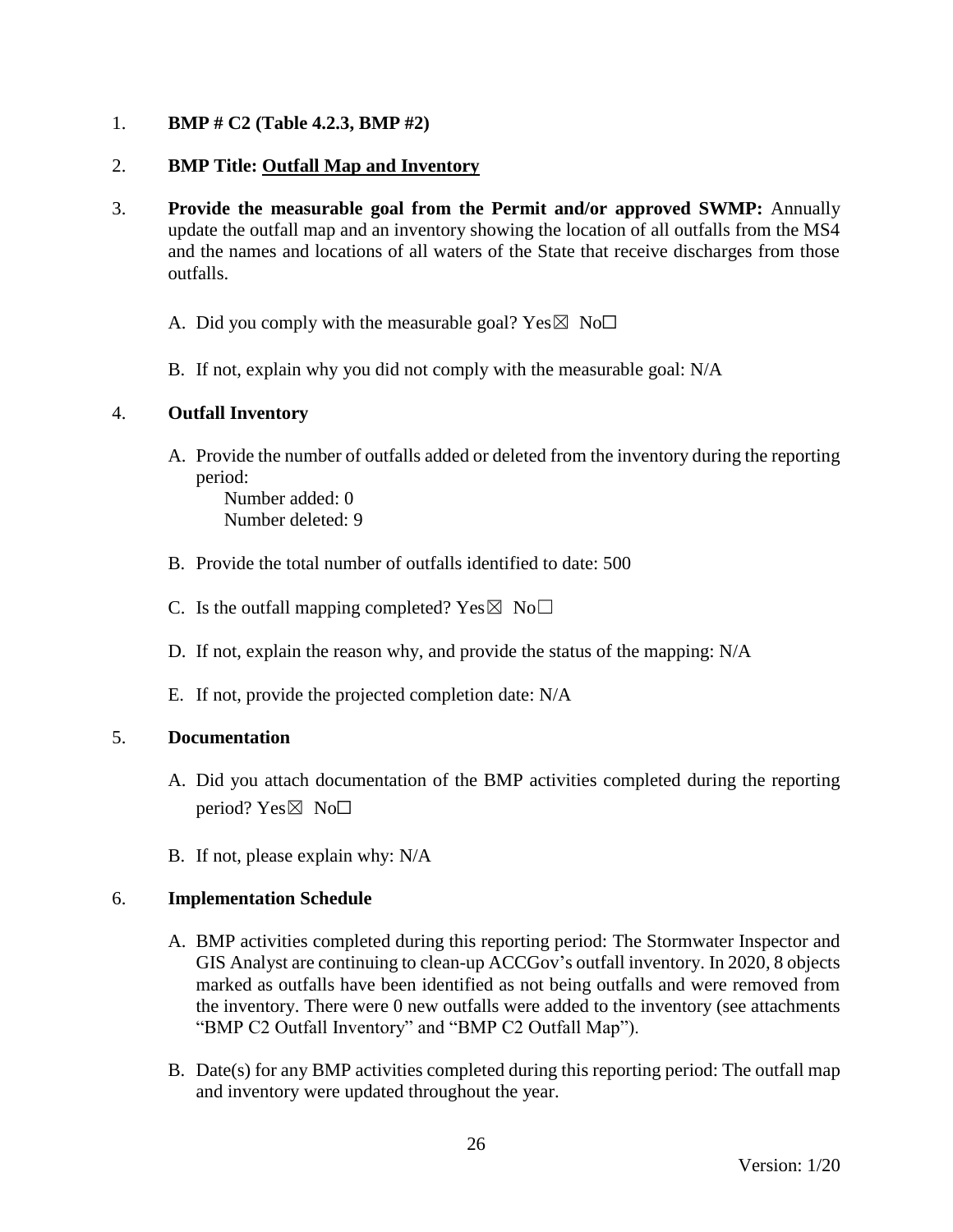- C. Did you comply with the implementation schedule in the SWMP?  $Yes \boxtimes No \Box$
- D. If not, please explain why: N/A

- A. Do you consider this BMP to be effective? Yes  $\boxtimes$  No $\Box$
- B. Do you plan to continue with implementation of this BMP or revise it in the SWMP? Continue⊠ Revise□
- C. Do you plan to revise the BMP description, implementation schedule, or measurable goal for this BMP?  $Yes \Box No \boxtimes$
- D. If yes, please explain: N/A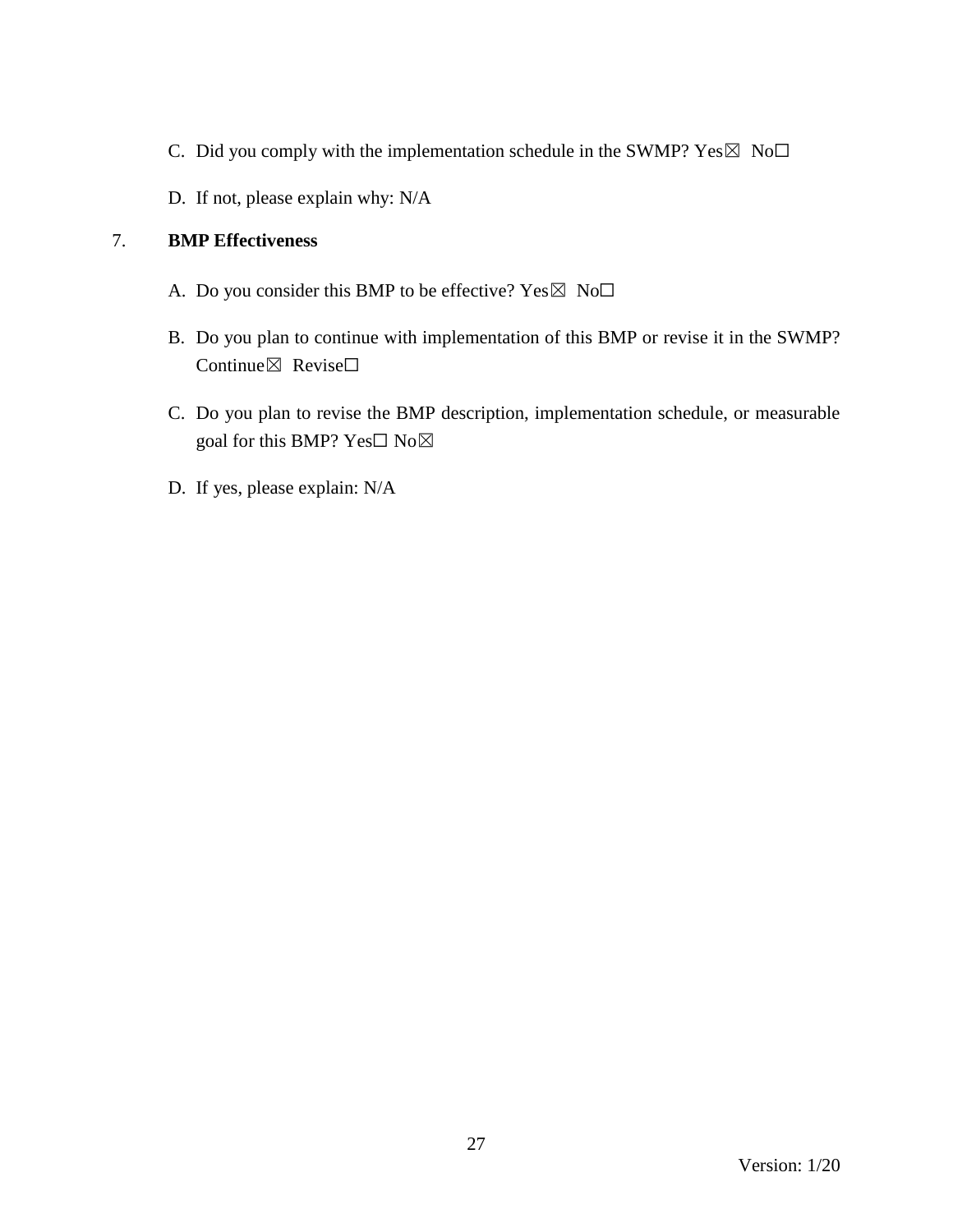## 1. **BMP # C3 (Table 4.2.3, BMP #3)**

## 2. **BMP Title: IDDE Plan**

- 3. **Provide the measurable goal from the Permit and/or approved SWMP:** Conduct dryweather screening of each year's corresponding section. Prepare annual summary of areas covered, outfalls checked, and data on each outfall. Implement investigative procedures as outlined in the county's Dry Weather Screening Program procedures when potential for an illicit discharge is evident. Ensure any identified illicit discharge is eliminated and if necessary implement enforcement procedures in accordance with the Enforcement Response Plan (upon acceptance).
	- A. Did you comply with the measurable goal? Yes  $\boxtimes$  No $\Box$
	- B. If not, explain why you did not comply with the measurable goal: N/A

## 4. **IDDE Plan Status**

- A. Provide the number of outfalls inspected during the reporting period: 135
- B. What percentage of the total number of outfalls were inspected during the reporting period? 27%

| Year | <b>Total Number of</b><br><b>Outfalls</b> | <b>Number of</b><br><b>Outfalls Screened</b> | % Screened |
|------|-------------------------------------------|----------------------------------------------|------------|
| 2018 | 560                                       | 140                                          | 25%        |
| 2019 | 501                                       | 109                                          | 22%        |
| 2020 | 500                                       | 135                                          | 27%        |
| 2021 |                                           |                                              |            |
| 2022 |                                           |                                              |            |

C. Provide the status of the outfall screening from 2018-2022:

- D. Did you conduct any stream walks as part of your IDDE program? Yes□ No⊠
	- 1. If yes, provide the total number of stream miles within your jurisdiction: N/A
	- 2. Provide the number of stream miles walked during the reporting period: N/A
	- 3. What percentage of the total number of stream miles were walked during the reporting period? N/A
- E. Did you conduct stream walks for a reason other than IDDE?  $Yes \Box No \boxtimes$

28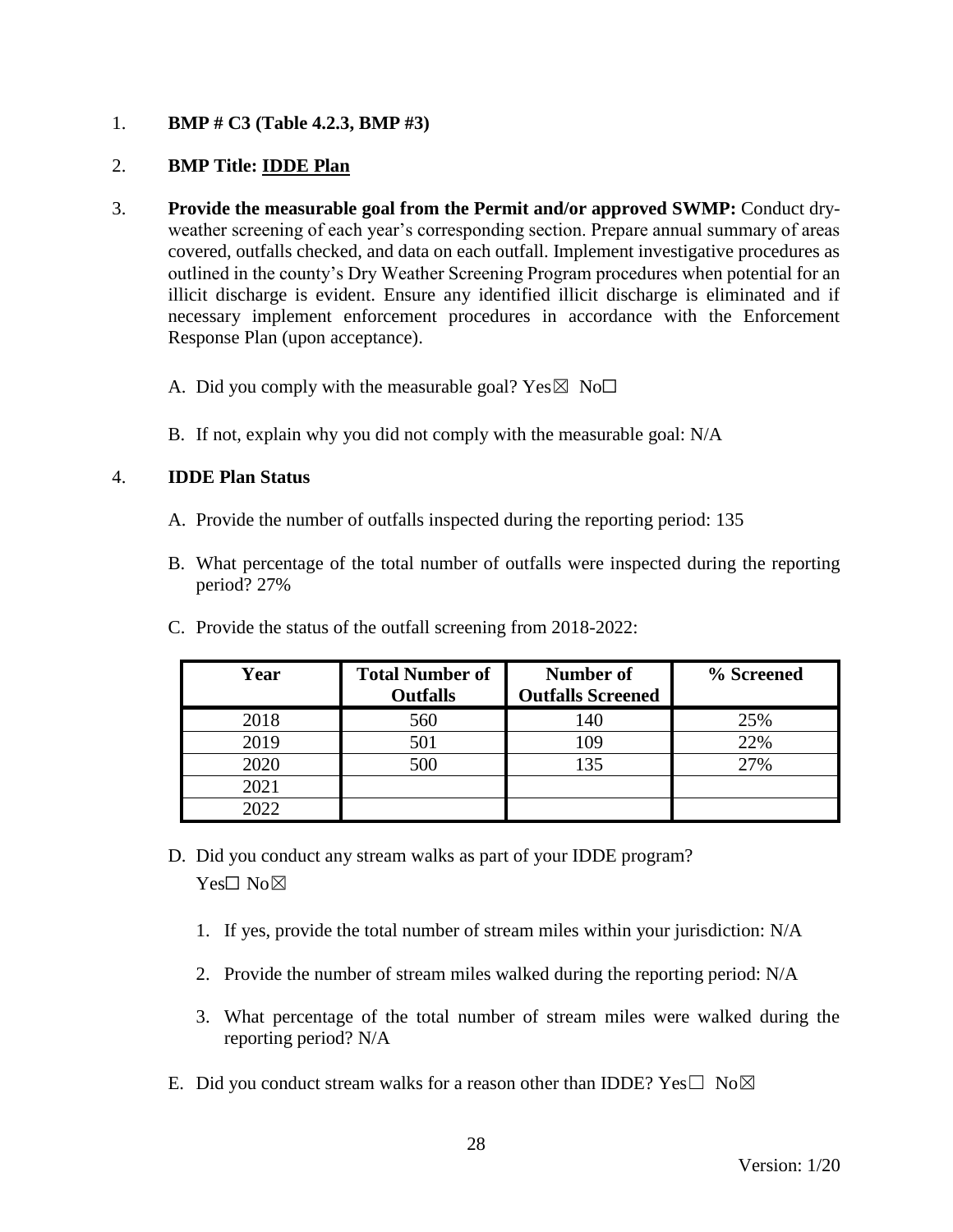- 1. If yes, explain the reason: N/A
- 2. Provide the number of stream miles walked during the reporting period: N/A

## 5. **Documentation**

- A. Did you attach documentation of the BMP activities completed during the reporting period? Yes $\boxtimes$  No $\square$
- B. If not, please explain why: N/A

# 6. **Implementation Schedule**

- A. BMP activities completed during this reporting period: The Stormwater Inspector screened 135 Section 3 outfalls in 2020 (see inspection summaries in attachment "BMP C3 Outfall Inspections").
- B. Date(s) for any BMP activities completed during this reporting period: Outfalls were inspected throughout the year. See attachment "BMP C3 Outfall Inspections" for specific dates.
- C. Did you comply with the implementation schedule in the SWMP?  $Yes \boxtimes No \Box$
- D. If not, please explain why: N/A

- A. Do you consider this BMP to be effective? Yes  $\boxtimes$  No $\Box$
- B. Do you plan to continue with implementation of this BMP or revise it in the SWMP? Continue $\boxtimes$  Revise $\Box$
- C. Do you plan to revise the BMP description, implementation schedule, or measurable goal for this BMP? Yes□ No⊠
- D. If yes, please explain: N/A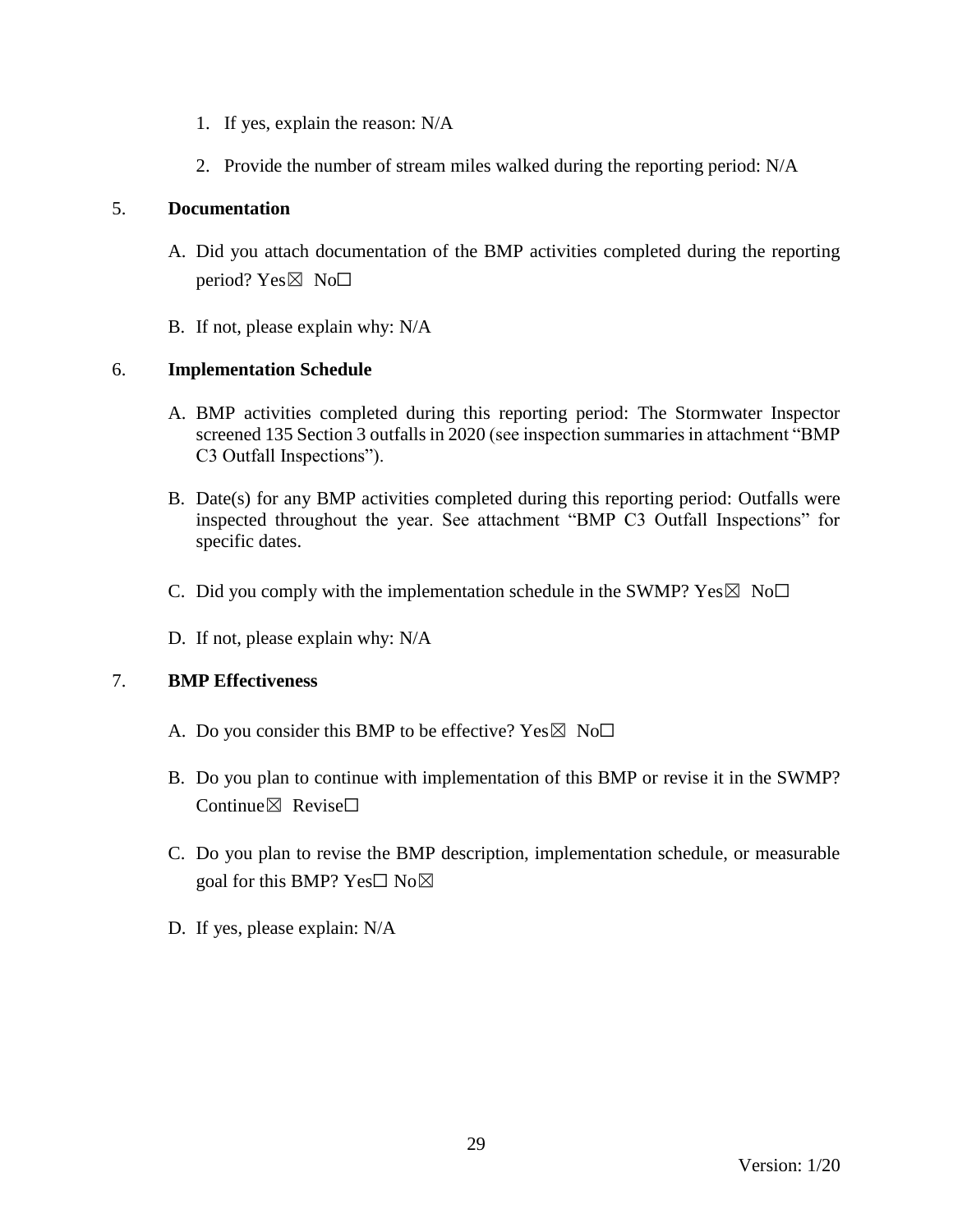## 1. **BMP # C4 (Table 4.2.3, BMP #4)**

## 2. **BMP Title: Education**

- 3. **Provide the measurable goal from the Permit and/or approved SWMP:** Update information on existing website as necessary. Conduct one storm drain decaling project per year. Conduct ACC employee trainings as outlined in BMP F5, including illicit discharge training.
	- A. Did you comply with the measurable goal? Yes  $\boxtimes$  No $\Box$
	- B. If not, explain why you did not comply with the measurable goal: N/A

#### 4. **Documentation**

- A. Did you attach documentation of the BMP activities completed during the reporting period? Yes $\boxtimes$  No $\square$
- B. If not, please explain why: N/A

## 5. **Implementation Schedule**

- A. BMP activities completed during this reporting period: The Stormwater Education Specialist continued to maintain the stormwater website and social media accounts (see BMP A5 for more details). Storm drain decaling projects were planned early in 2020, but ended up being cancelled due to COVID-19 (more details are available under BMP B1). Stormwater staff also held one virtual ACCGov employee training in 2020 (details and documentation are provided under BMP F5).
- B. Date(s) for any BMP activities completed during this reporting period: Stormwater website and social media accounts are updated throughout the year. The storm drain decaling projects were scheduled to take place in June and July but ended up being cancelled. The virtual ACCGov staff training took place in December.
- C. Did you comply with the implementation schedule in the SWMP?  $Yes \boxtimes No \Box$
- D. If not, please explain why: N/A

- A. Do you consider this BMP to be effective?  $Yes \boxtimes No\square$
- B. Do you plan to continue with implementation of this BMP or revise it in the SWMP? Continue⊠ Revise□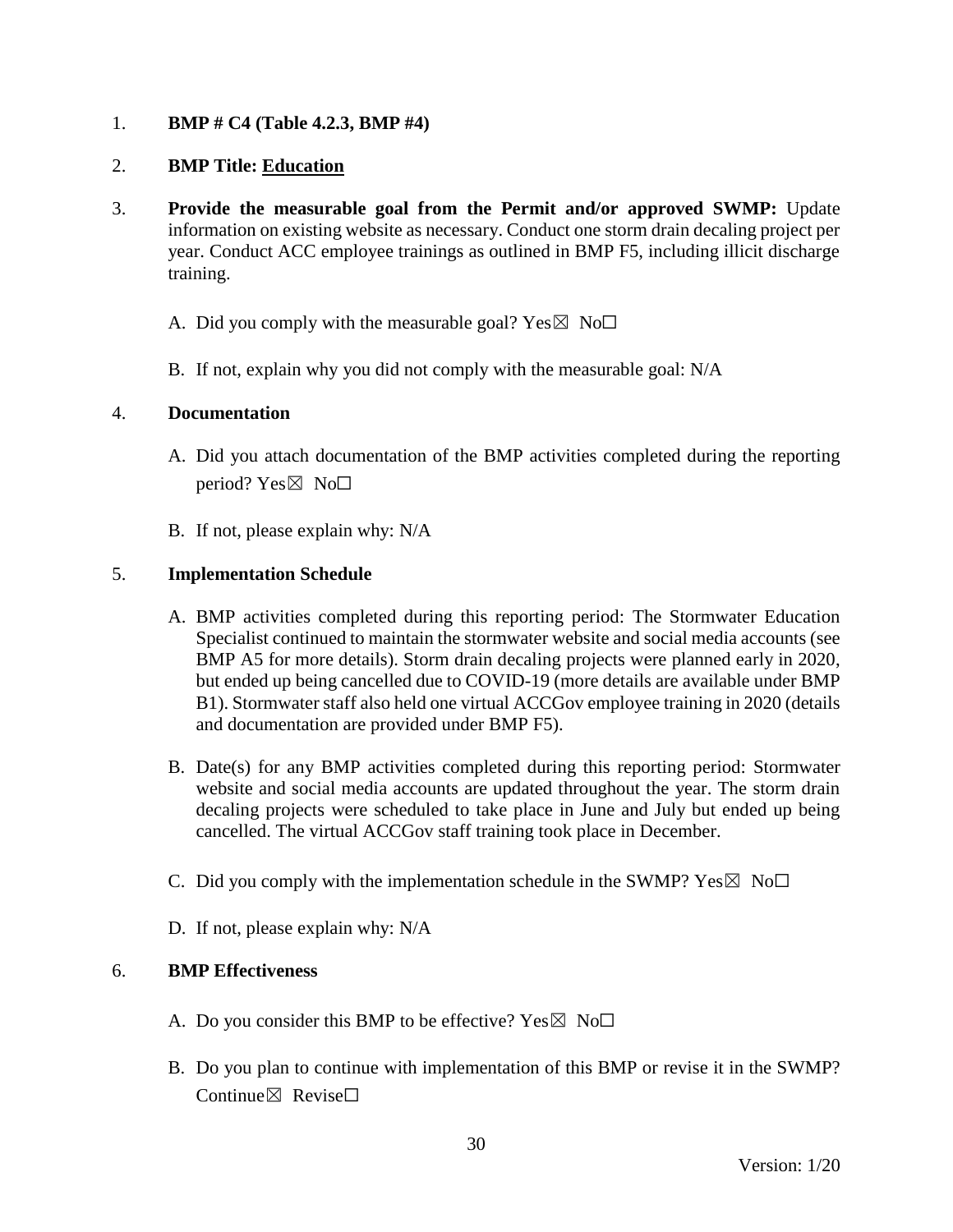- C. Do you plan to revise the BMP description, implementation schedule, or measurable goal for this BMP? Yes $\Box$  No $\boxtimes$
- D. If yes, please explain: N/A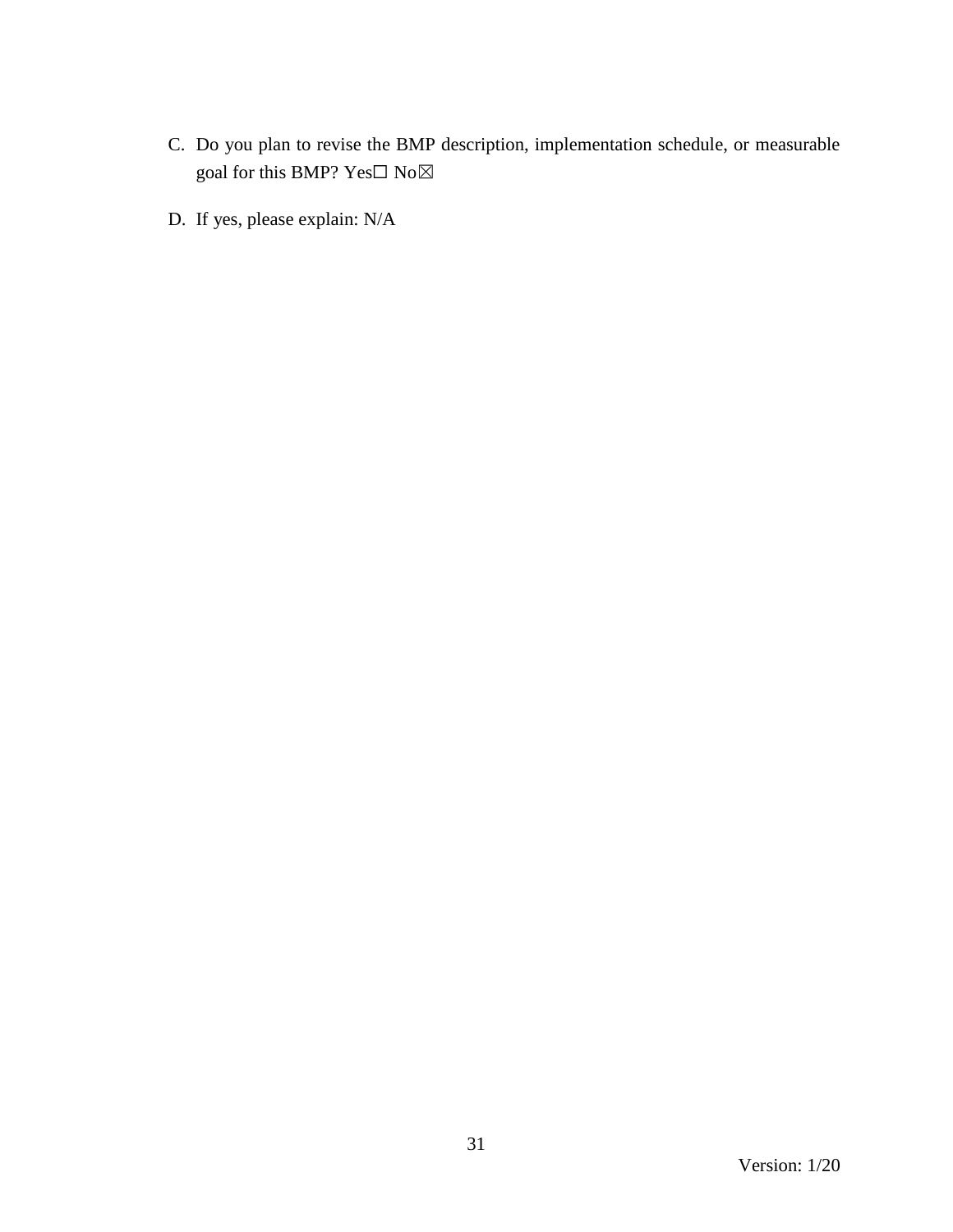## 1. **BMP # C5 (Table 4.2.3, BMP #5)**

## 2. **BMP Title: Illicit Discharge Complaint Response**

3. **Provide the measurable goal from the Permit and/or approved SWMP:** Implement procedures for receiving, investigating, and tracking the status of illicit discharge complaints. 100% of received complaints will be responded to within 48 hours of receipt.

A. Did you comply with the measurable goal? Yes  $\boxtimes$  No $\Box$ 

B. If not, explain why you did not comply with the measurable goal: N/A

## 4. **Documentation**

- A. Did you attach documentation of the BMP activities completed during the reporting period?  $Yes \boxtimes No \square$
- B. If not, please explain why: N/A

## 5. **Implementation Schedule**

- A. BMP activities completed during this reporting period: Stormwater staff responded to 5 illicit discharge complaints that were phoned in, emailed, or submitted via Survey123. A list of complaints is attached in "BMP C5 Complaint Response."
- B. Date(s) for any BMP activities completed during this reporting period: All dates of complaints are included in attachment "BMP C5 Complaint Response."
- C. Did you comply with the implementation schedule in the SWMP?  $Yes \boxtimes No \square$
- D. If not, please explain why: N/A

- A. Do you consider this BMP to be effective? Yes  $\boxtimes$  No $\Box$
- B. Do you plan to continue with implementation of this BMP or revise it in the SWMP? Continue $\boxtimes$  Revise $\Box$
- C. Do you plan to revise the BMP description, implementation schedule, or measurable goal for this BMP? Yes $\square$  No $\boxtimes$
- D. If yes, please explain: N/A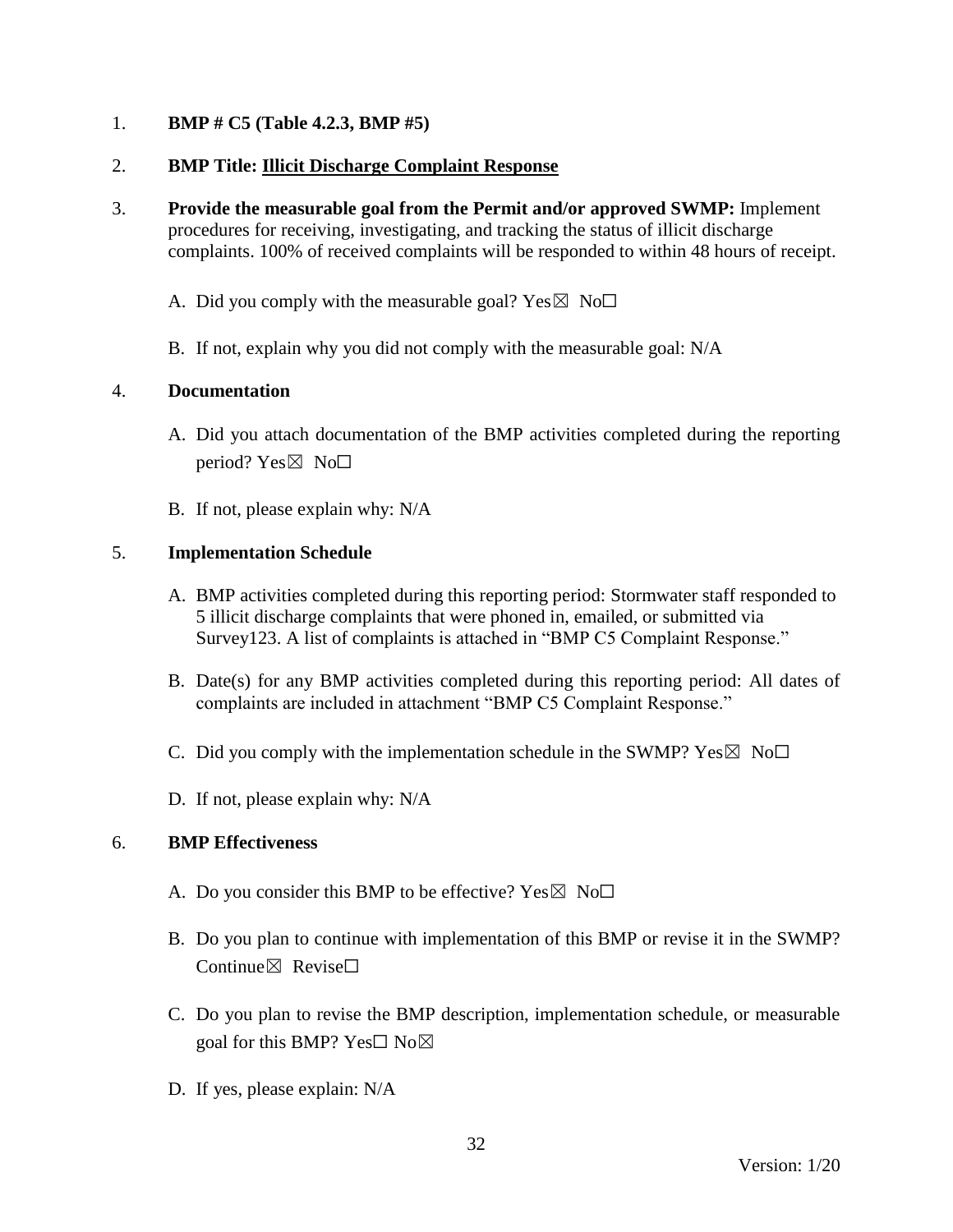## **Construction Site Storm Water Runoff Control Minimum Control Measure (Table 4.2.4)**

## 1. **BMP # D1 (Table 4.2.4, BMP #1)**

#### 2. **BMP Title: Erosion and Sediment Control Ordinance**

- 3. **Provide the measurable goal from the Permit and/or approved SWMP:** Annually evaluate, and if necessary, modify the existing E&S ordinance.
	- A. Did you comply with the measurable goal? Yes  $\boxtimes$  No $\Box$
	- B. If not, explain why you did not comply with the measurable goal: N/A

#### 4. **Ordinance Status**

- A. Is the construction waste requirement addressed in either your E&S or litter ordinance? Yes⊠ No□
- B. If yes, which one? E&S
- C. Did you adopt or revise the ordinance during the reporting period? Yes□ No⊠
- D. If you are a Local Issuing Authority, you must revise your E&S Ordinance to comply with the latest revisions to the E&S Act (2015). The ordinance revision was to be completed by December 31, 2016. Have you completed the ordinance revisions? Yes⊠ No<sub>□</sub>
- E. If yes, provide the date of adoption: November 1, 2016
- F. If the ordinance was adopted or revised during the reporting period, is a copy of the adopted ordinance attached? Yes□ No⊠
- G. If the ordinance was adopted or revised during the reporting period and a copy is not attached, explain why: N/A

#### 5. **Implementation Schedule**

A. BMP activities completed during this reporting period: ACCGov's E&S ordinance was last modified in 2016 to include updates to the model ordinance and other minor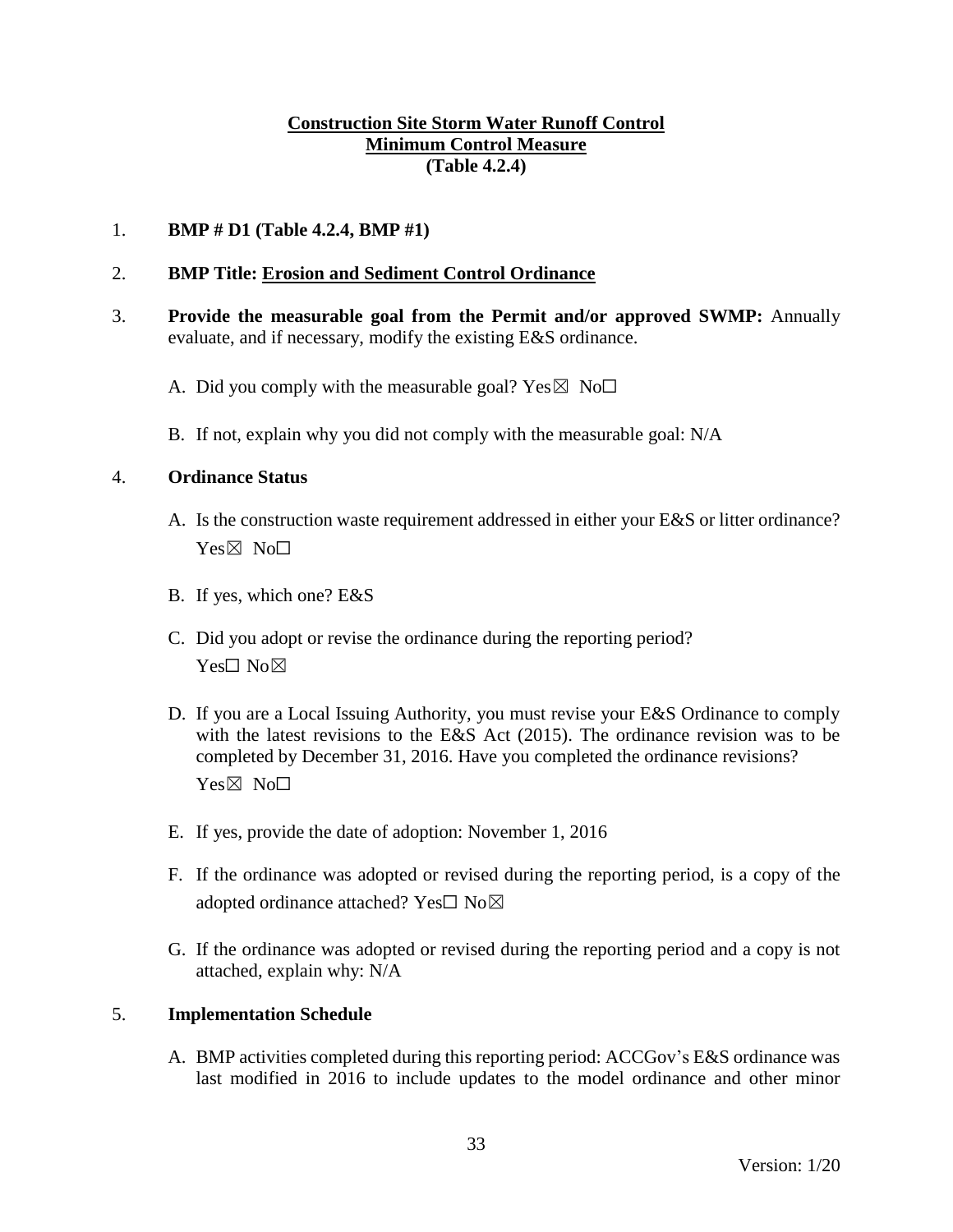revisions. The construction waste requirement is included on page 14, under Section 8- 3-4. No additional changes were needed in 2020.

- B. Date(s) for any BMP activities completed during this reporting period: N/A
- C. Did you comply with the implementation schedule in the SWMP?  $Yes \boxtimes No \Box$
- D. If not, please explain why: N/A

- A. Do you consider this BMP to be effective? Yes  $\boxtimes$  No $\Box$
- B. Do you plan to continue with implementation of this BMP or revise it in the SWMP? Continue⊠ Revise□
- C. Do you plan to revise the BMP description, implementation schedule, or measurable goal for this BMP? Yes□ No⊠
- D. If yes, please explain: N/A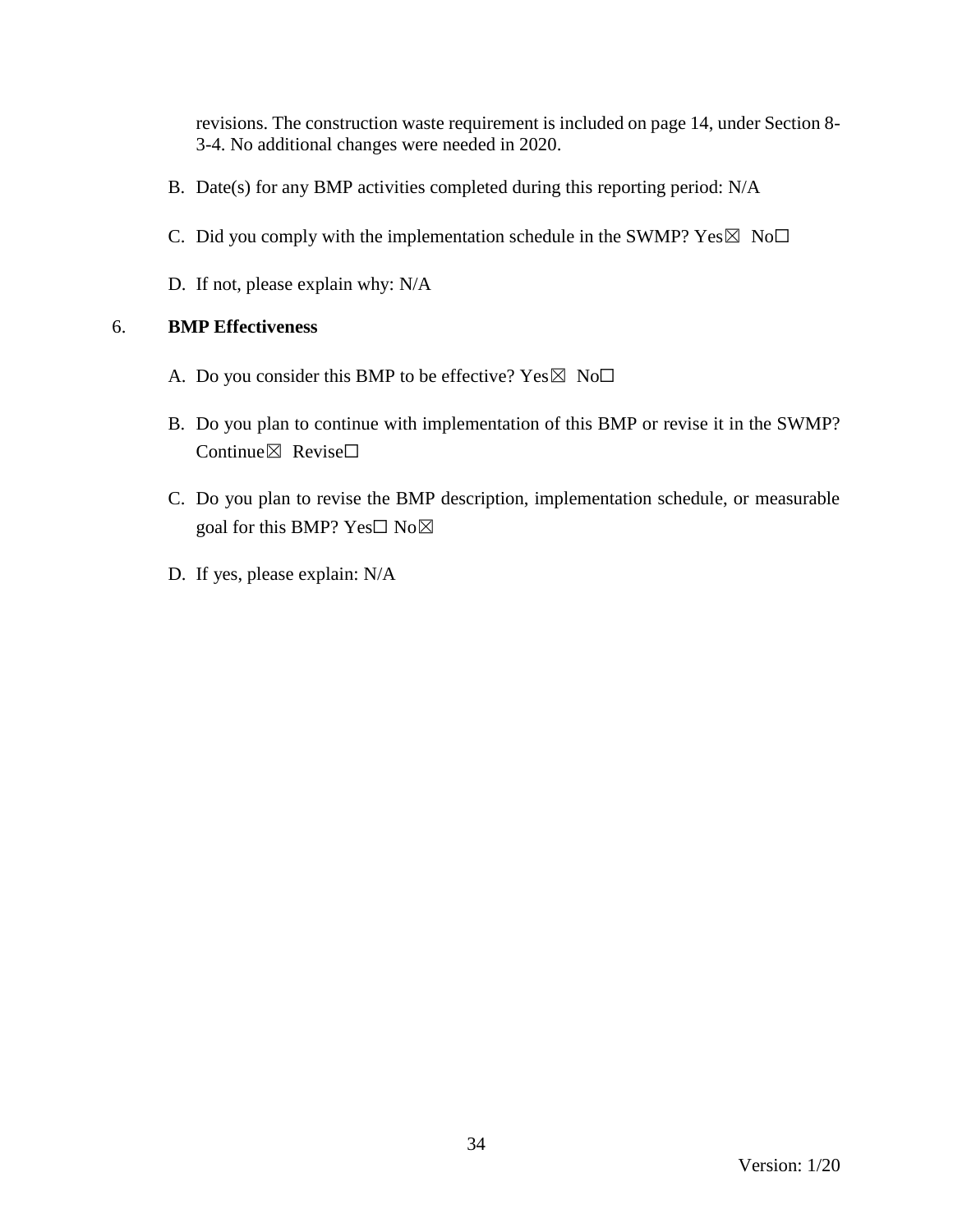## 1. **BMP # D2 (Table 4.2.4, BMP #2)**

## 2. **BMP Title: Site Plan Review Process**

- 3. **Provide the measurable goal from the Permit and/or approved SWMP:** Provide a list of the site plans received and the number of site plans reviewed, approved, or denied during the reporting period in each annual report. Review 100% of plans received within 30 days of receipt.
	- A. Did you comply with the measurable goal? Yes  $\boxtimes$  No $\Box$
	- B. If not, explain why you did not comply with the measurable goal: N/A

#### **4. Site Plan Review Status**

- A. Are you a Local Issuing Authority? Yes  $\boxtimes$  No $\Box$ 
	- 1. If yes, provide the following information for the reporting period:

Number of plans received: 80 Number of plans reviewed: 211 Number of plans approved: 18 Number of plans denied: 61

#### **5. Documentation**

- A. Did you attach documentation of the BMP activities completed during the reporting period? Yes $\boxtimes$  No $\square$
- B. If not, please explain why: N/A

#### 6. **Implementation Schedule**

- A. BMP activities completed during this reporting period: ACCGov staff conducted 211 different plan reviews on 30 different projects, averaging 4.94 reviews per site. Of those projects, 34 required a Water Quality Treatment review, resulting in 85 total water quality reviews and 42 new stormwater management facility maintenance agreements (see attachment BMP E4 Maintenance Agreement List"). Overall, 18 site plans were approved and 61 were denied (and then returned to the design consultant for revisions) during 2020. See attachment "BMP D2 Site Plan Reviews" for a list of all projects and reviews, and attachment "BMP D2 Water Quality Site Plan Reviews" for details on those projects that required water quality components.
- B. Date(s) for any BMP activities completed during this reporting period: See attachments "BMP D2 Site Plan Reviews" and "BMP D2 Water Quality Site Plan Reviews."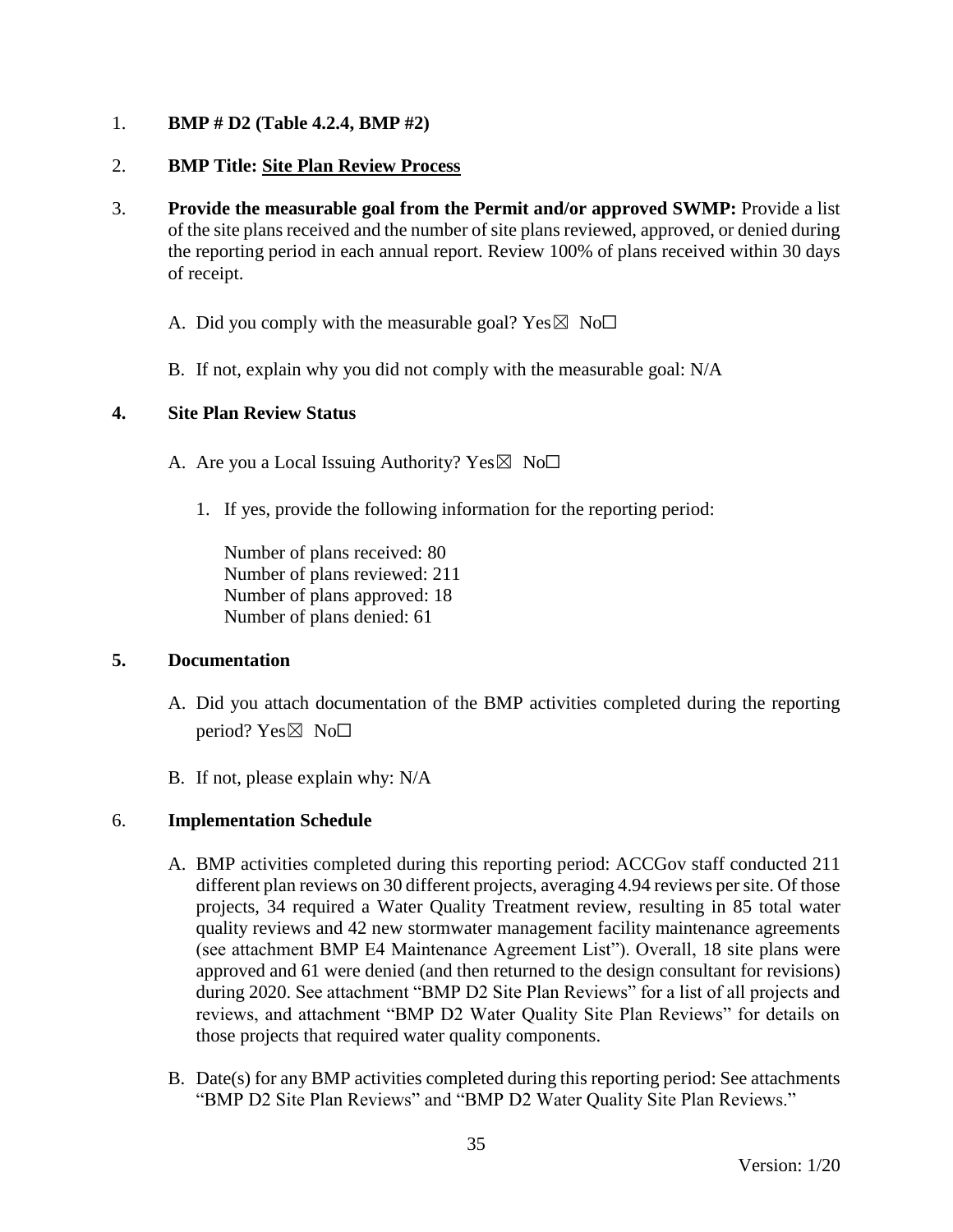- C. Did you comply with the implementation schedule in the SWMP?  $Yes \boxtimes No \Box$
- D. If not, please explain why: N/A

- A. Do you consider this BMP to be effective? Yes  $\boxtimes$  No $\Box$
- B. Do you plan to continue with implementation of this BMP or revise it in the SWMP? Continue⊠ Revise□
- C. Do you plan to revise the BMP description, implementation schedule, or measurable goal for this BMP? Yes□ No⊠
- D. If yes, please explain: N/A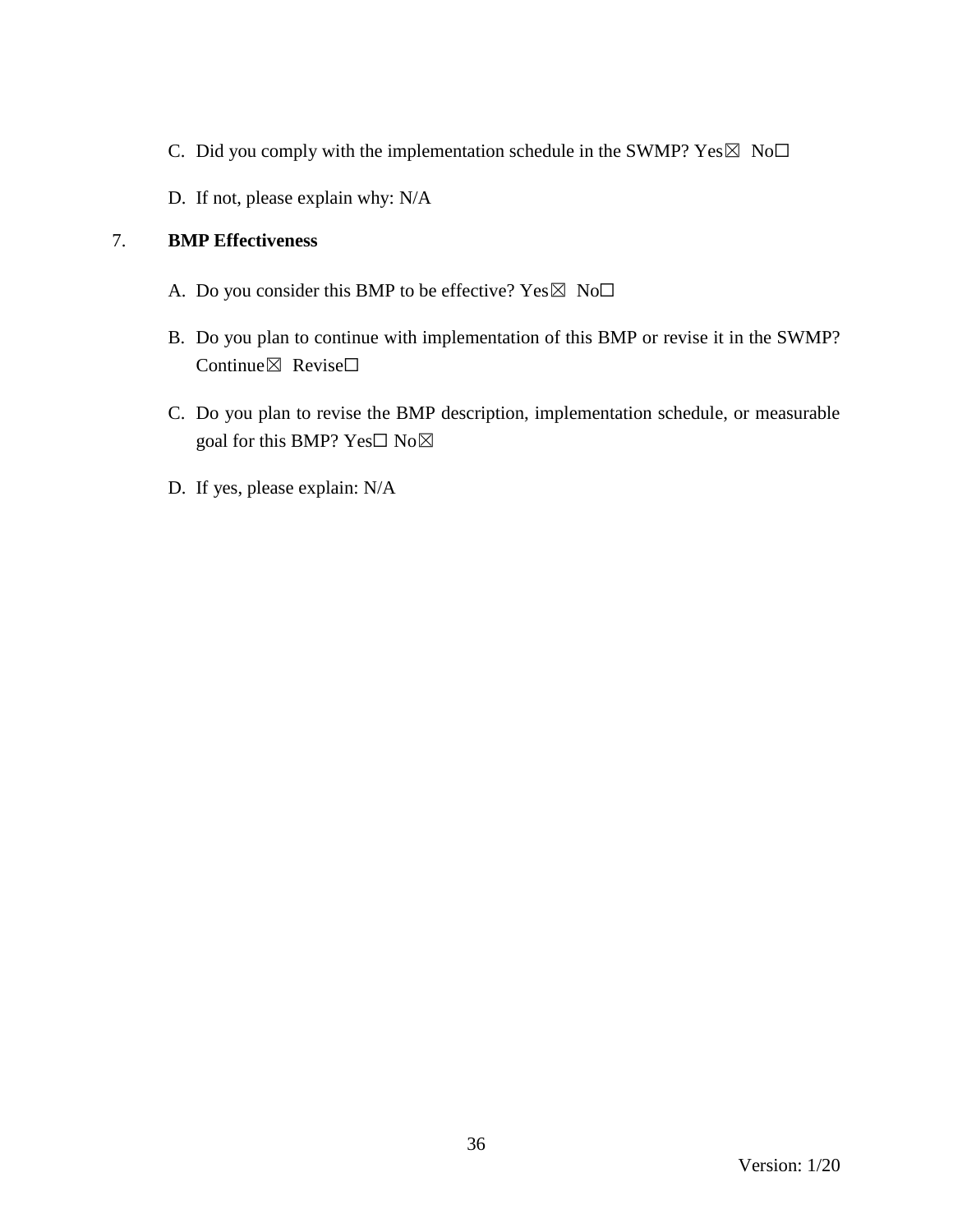## 1. **BMP # D3 (Table 4.2.4, BMP #3)**

## 2. **BMP Title: Construction Site Inspection Program**

- 3. **Provide the measurable goal from the Permit and/or approved SWMP:** 100% of sites requiring inspection will be inspected as required by the NPDES Permit.
	- A. Did you comply with the measurable goal? Yes  $\boxtimes$  No $\Box$
	- B. If not, explain why you did not comply with the measurable goal: N/A

## 4. **Documentation**

- A. Did you attach documentation of the BMP activities completed during the reporting period?  $\boxtimes$  Yes  $\Box$  No
- B. If not, please explain why: N/A

## 5. **Implementation Schedule**

- A. BMP activities completed during this reporting period: ACCGov Land Development Inspectors conducted 2,405 total site inspections on 68 active construction sites in 2020. See a full month-to-month summary, along with other land development tasks, in attachment "BMP D3 E&S Inspections & Enforcement." and see "BMP D3 Sample Inspection Forms".
- B. Date(s) for any BMP activities completed during this reporting period: Inspections were conducted daily by 3-4 different Inspectors throughout the year.
- C. Did you comply with the implementation schedule in the SWMP?  $Yes \boxtimes No \Box$
- D. If not, please explain why: N/A

- A. Do you consider this BMP to be effective? Yes  $\boxtimes$  No $\Box$
- B. Do you plan to continue with implementation of this BMP or revise it in the SWMP? Continue⊠ Revise□
- C. Do you plan to revise the BMP description, implementation schedule, or measurable goal for this BMP? Yes $\square$  No $\square$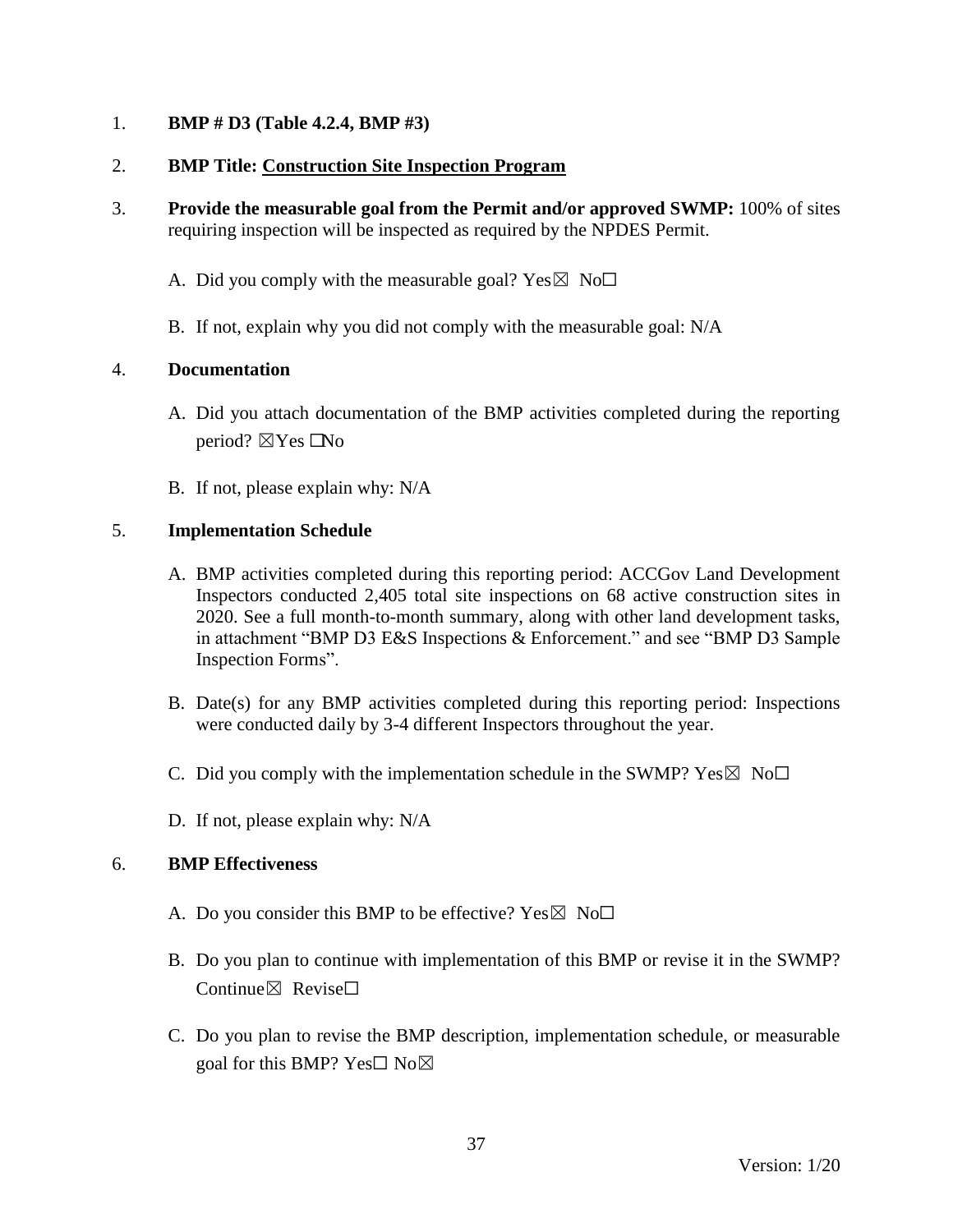D. If yes, please explain: N/A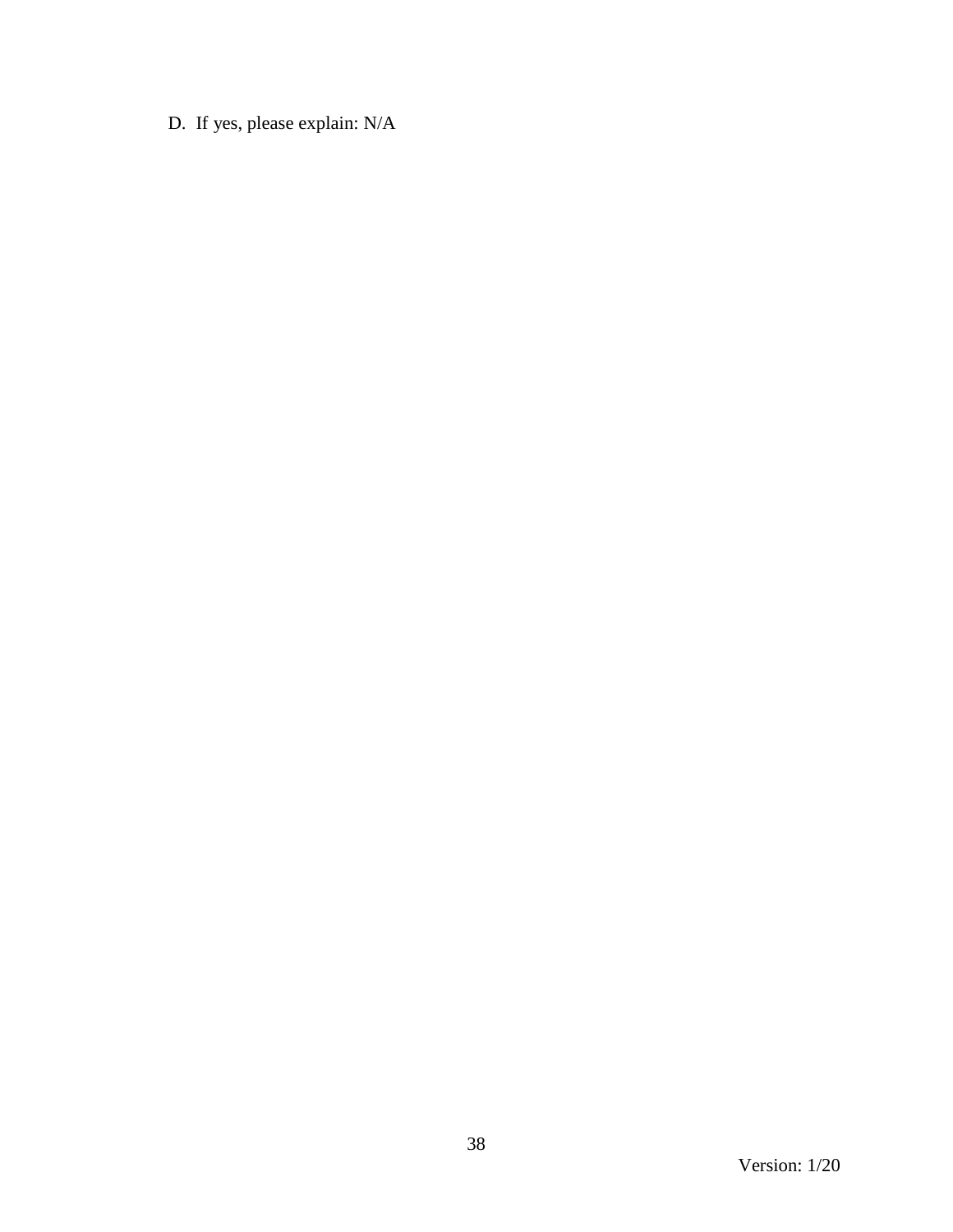## 1. **BMP # D4 (Table 4.2.4, BMP #4)**

### 2. **BMP Title: Enforcement Procedures for E&S Violations**

- 3. **Provide the measurable goal from the Permit and/or approved SWMP:** Implement enforcement procedures for 100% of the E&S violations in accordance with the ERP. Compile documentation of any enforcement actions taken, including the number and type and status, and provide with each annual report.
	- A. Did you comply with the measurable goal? Yes  $\boxtimes$  No $\Box$
	- B. If not, explain why you did not comply with the measurable goal: N/A

### 4. **Documentation**

- A. Did you attach documentation of the BMP activities completed during the reporting period? Yes $\boxtimes$  No $\square$
- B. If not, please explain why: N/A

## 5. **Implementation Schedule**

- A. BMP activities completed during this reporting period: ACCGov Land Development Inspectors tracked 124 total enforcement actions in 2020, including 118 notices of noncompliance, 0 citations, and 6 stop work orders. Forms were too numerous to attach, but a month-to-month summary is included in attachment "BMP D3 E&S Inspections & Enforcement."
- B. Date(s) for any BMP activities completed during this reporting period: Enforcement actions were taken throughout the year.
- C. Did you comply with the implementation schedule in the SWMP?  $Yes \boxtimes No \Box$
- D. If not, please explain why: N/A

- A. Do you consider this BMP to be effective? Yes  $\boxtimes$  No $\Box$
- B. Do you plan to continue with implementation of this BMP or revise it in the SWMP?  $Confinite \times$  Revise $\Box$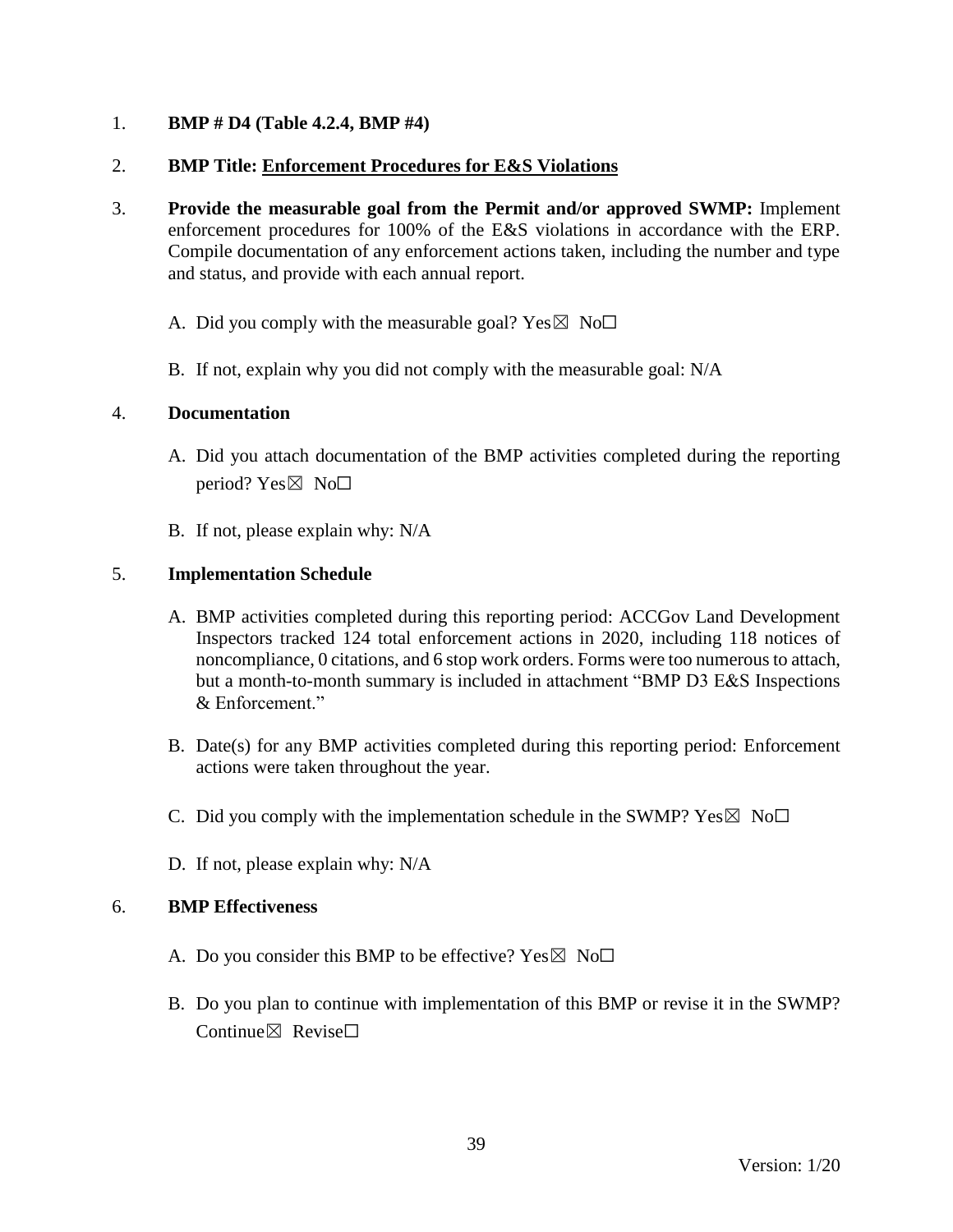- C. Do you plan to revise the BMP description, implementation schedule, or measurable goal for this BMP?  $\mathbf{Yes}\square$   $\mathbf{No}\boxtimes$
- D. If yes, please explain: N/A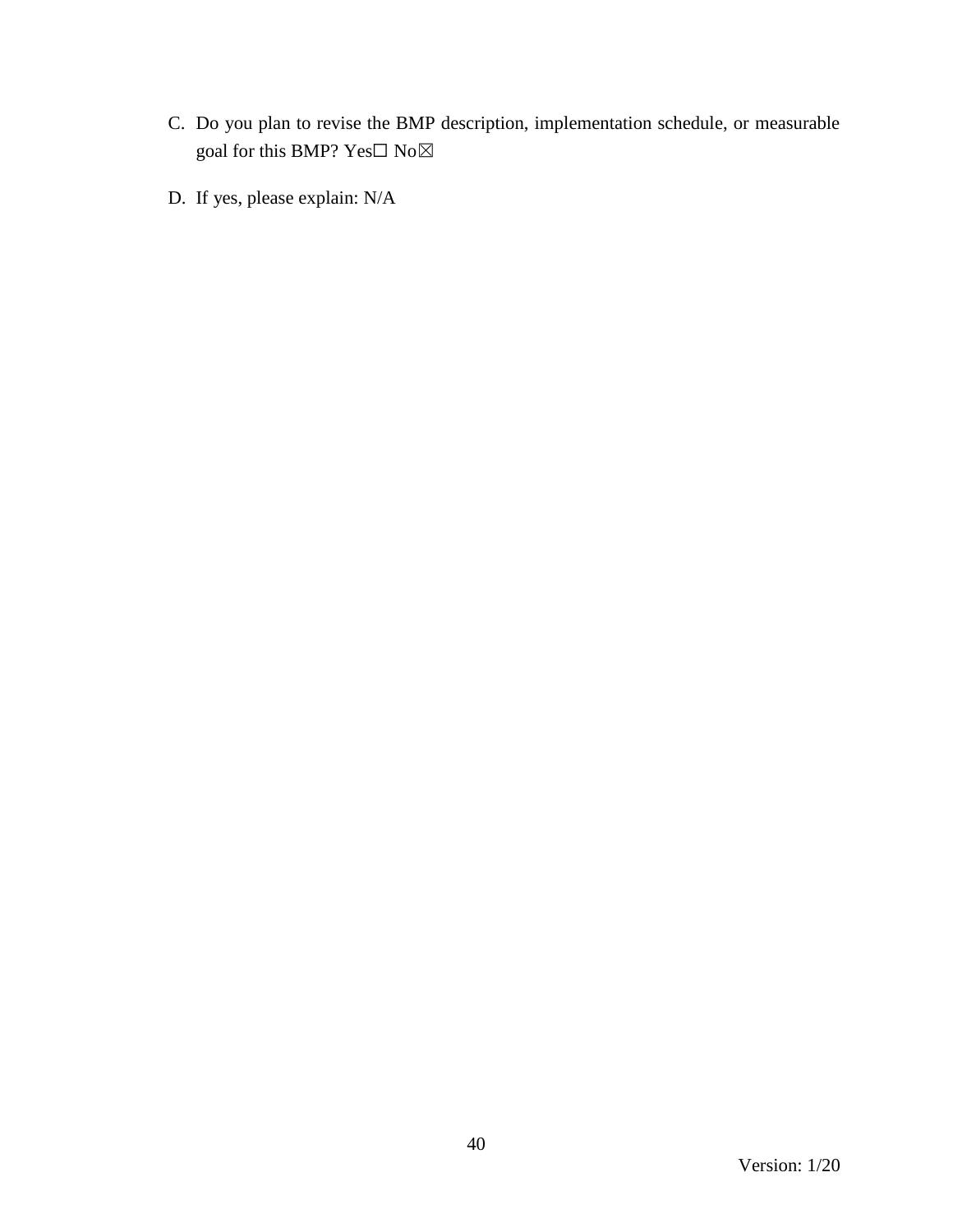## 1. **BMP # D5 (Table 4.2.4, BMP #5)**

## 2. **BMP Title: E&S Complaint Response**

- 3. **Provide the measurable goal from the Permit and/or approved SWMP:** Formalize E&S complaint receipt, investigation, response, and tracking procedures. Implement complaint response procedures. Track and compile report of complaints handled during the reporting period (e.g. date, type, and status) in each annual report. Respond to 100% of complaints within 48 hours of notification.
	- A. Did you comply with the measurable goal? Yes  $\boxtimes$  No $\Box$
	- B. If not, explain why you did not comply with the measurable goal: N/A

### 4. **Documentation**

- A. Did you attach documentation of the BMP activities completed during the reporting period?  $Yes \boxtimes No \Box$
- B. If not, please explain why: N/A

## 5. **Implementation Schedule**

- A. BMP activities completed during this reporting period: Stormwater staff responded to 0 E&S complaints during the reporting year.
- B. Date(s) for any BMP activities completed during this reporting period: See attachment "BMP C5 Complaint Response."
- C. Did you comply with the implementation schedule in the SWMP?  $Yes \boxtimes No \Box$
- D. If not, please explain why: N/A

- A. Do you consider this BMP to be effective? Yes  $\boxtimes$  No $\Box$
- B. Do you plan to continue with implementation of this BMP or revise it in the SWMP? Continue⊠ Revise□
- C. Do you plan to revise the BMP description, implementation schedule, or measurable goal for this BMP? Yes $\square$  No $\square$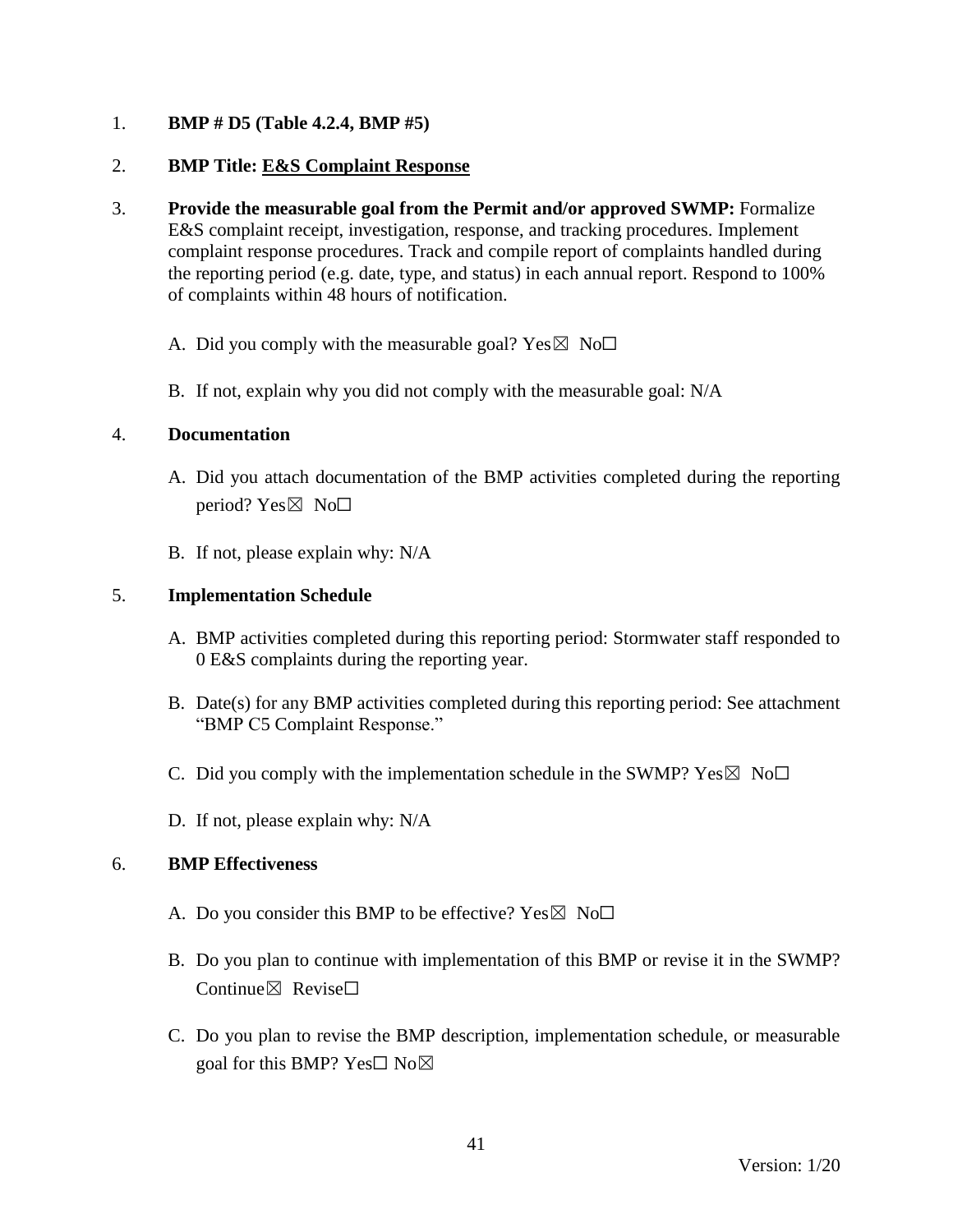D. If yes, please explain: N/A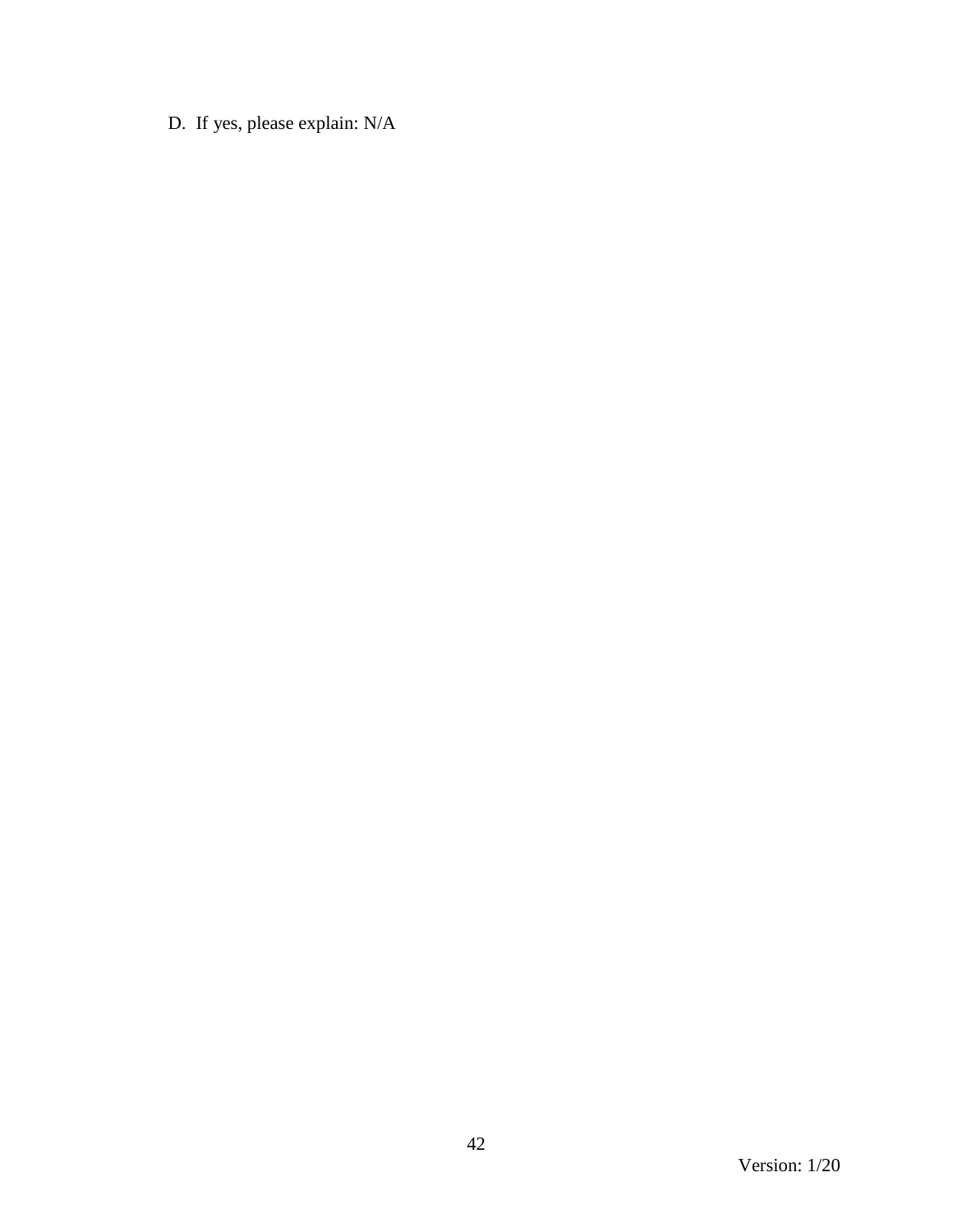## 1. **BMP # D6 (Table 4.2.4, BMP #6)**

## 2. **BMP Title: GASWCC Certification**

- 3. **Provide the measurable goal from the Permit and/or approved SWMP:** Ensure that any MS4 staff involved in construction activities subject to the Construction General Permits are trained and certified in accordance with the rules adopted by the GASWCC.
	- A. Did you comply with the measurable goal? Yes  $\boxtimes$  No $\Box$
	- B. If not, explain why you did not comply with the measurable goal: N/A

## 4. **Documentation**

- A. Did you attach documentation of the BMP activities completed during the reporting period?  $Yes \boxtimes No \square$
- B. If not, please explain why: N/A

## 5. **Implementation Schedule**

- A. BMP activities completed during this reporting period: A list of current staff certifications is included in attachment "BMP D6 GASWCC Certification."
- B. Date(s) for any BMP activities completed during this reporting period: All certification expiration dates are included in attachment "BMP D6 GASWCC Certification."
- C. Did you comply with the implementation schedule in the SWMP?  $Yes \boxtimes No \square$
- D. If not, please explain why: N/A

- A. Do you consider this BMP to be effective? Yes  $\boxtimes$  No $\Box$
- B. Do you plan to continue with implementation of this BMP or revise it in the SWMP? Continue $\nabla$  Revise $\nabla$
- C. Do you plan to revise the BMP description, implementation schedule, or measurable goal for this BMP? Yes□ No⊠
- D. If yes, please explain: N/A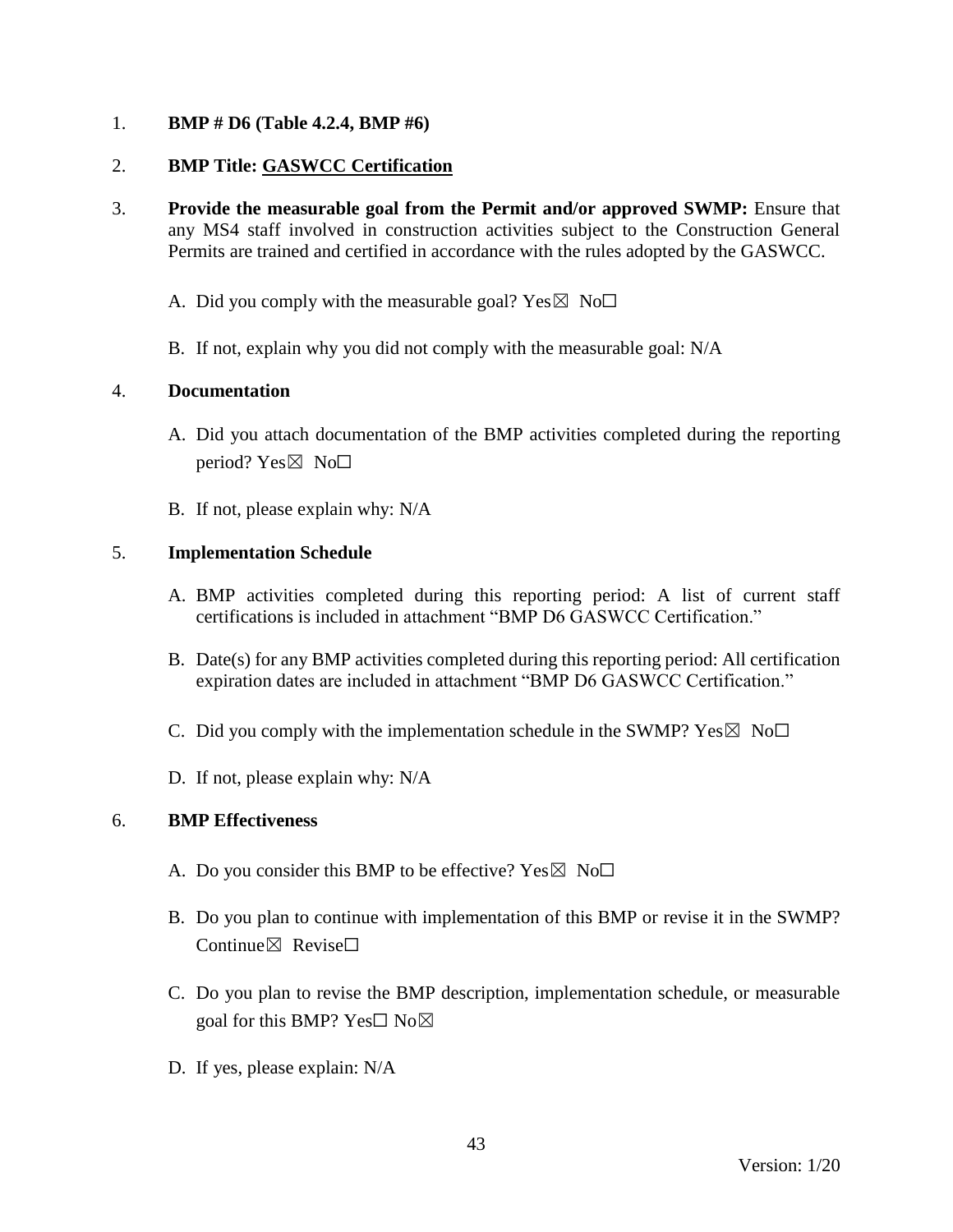## **Post- Construction Storm Water Management in New Development and Redevelopment Minimum Control Measure (Table 4.2.5)**

1. **BMP # E1 (Table 4.2.5, BMP #1)**

## 2. **BMP Title: Post-Construction Runoff Stormwater Management Legal Authority**

- 3. **Provide the measurable goal from the Permit and/or approved SWMP:** Annually evaluate, and if necessary, modify the existing ordinance. If the ordinance is revised during the reporting period, a copy of the adopted ordinance will be submitted with the annual report.
	- A. Did you comply with the measurable goal? Yes  $\boxtimes$  No $\Box$
	- B. If not, explain why you did not comply with the measurable goal: N/A

### 4. **Ordinance Status**

- A. Did you adopt or revise the ordinance during the reporting period? Yes  $\boxtimes$  No $\Box$
- B. If yes, provide the date of adoption: April 7, 2020
- C. Does the ordinance require development in accordance with the Georgia Stormwater Management Manual (GSMM), a local design manual, and/or the Coastal Stormwater Supplement?  $Yes \boxtimes No \Box$
- D. Does the ordinance adopt the performance standards in the 2016 GSMM? Yes⊠ No<sub>□</sub>
- E. The adoption of the performance standards in the 2016 GSMM wasrequired by January 2, 2017. If the adoption has not occurred by this deadline date, explain why and provide the projected completion date: N/A
- F. If the ordinance was adopted or revised during the reporting period, is a copy of the adopted ordinance attached? Yes $\boxtimes$  No $\Box$
- G. If the ordinance was adopted or revised during the reporting period and a copy is not attached, explain why: N/A

### 5. **Implementation Schedule**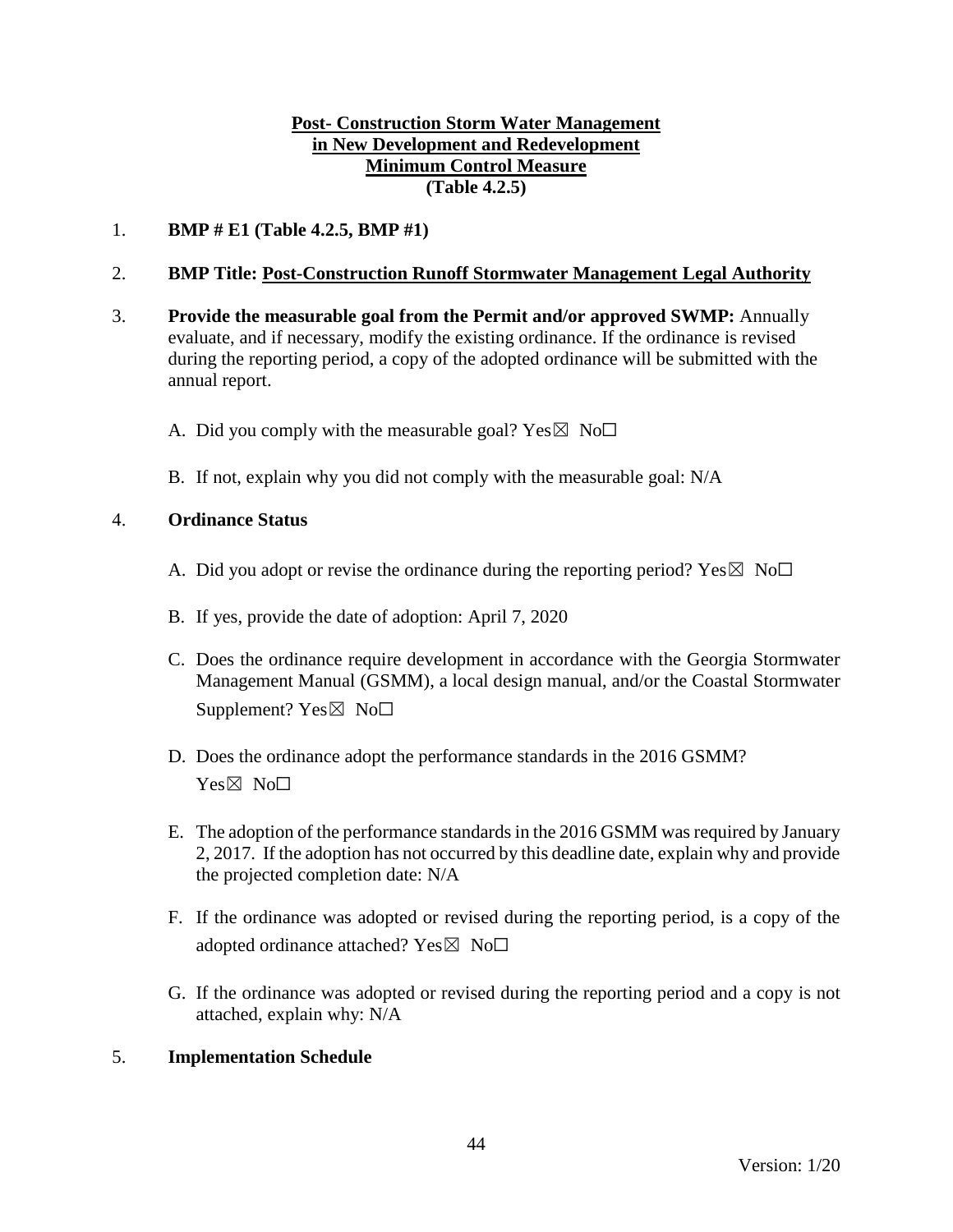- A. BMP activities completed during this reporting period: ACCGov's Post Construction Stormwater Management Ordinance was last revised and approved by the Athens-Clarke County Mayor & Commission on April 7, 2020 to require runoff reduction according to the current NPDES permit. The revised ordinance appears as attachment "BMP E1 Stormwater Management Ordinance."
- B. Date(s) for any BMP activities completed during this reporting period: The ordinance was last revised on April 7, 2020.
- C. Did you comply with the implementation schedule in the SWMP?  $Yes \boxtimes No \square$
- D. If not, please explain why: N/A

- A. Do you consider this BMP to be effective? Yes  $\boxtimes$  No $\Box$
- B. Do you plan to continue with implementation of this BMP or revise it in the SWMP? Continue $\boxtimes$  Revise $\Box$
- C. Do you plan to revise the BMP description, implementation schedule, or measurable goal for this BMP? Yes $\square$  No $\boxtimes$
- D. If yes, please explain: N/A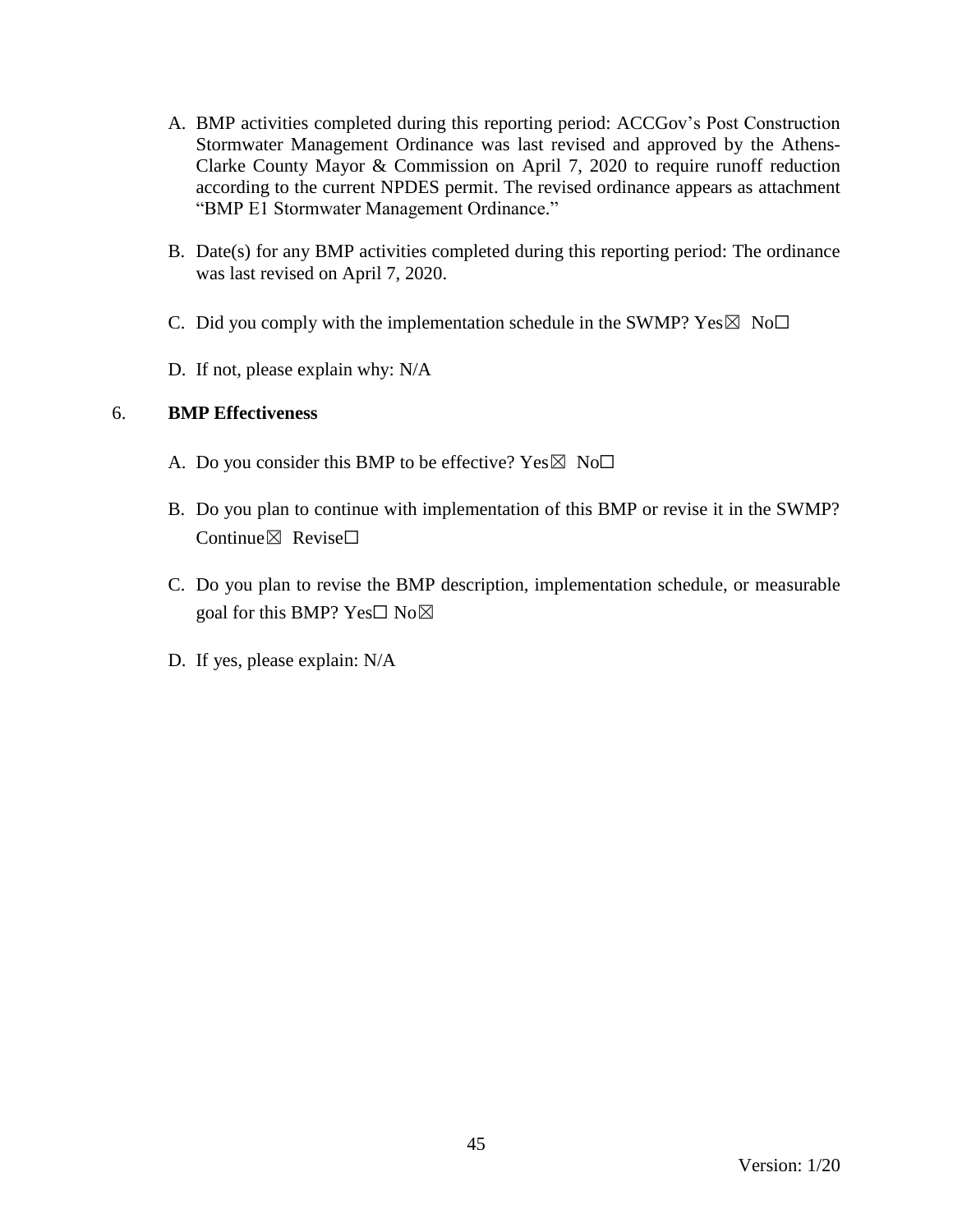## 1. **BMP # E2 (Table 4.2.5, BMP #2)**

### 2. **BMP Title: Inventory of Post-Construction Stormwater Management Structures**

- 3. **Provide the measurable goal from the Permit and/or approved SWMP:** Annually update, as needed, an inventory of all publicly owned post-construction stormwater management structures, in addition to privately-owned structures designed after the December 9, 2008 adoption of the GSMM.
	- A. Did you comply with the measurable goal? Yes  $\boxtimes$  No $\Box$
	- B. If not, explain why you did not comply with the measurable goal: N/A

### 4. **Inventory Status**

- A. Provide information on the number of structures inventoried during the reporting period:
	- 1. Number of publicly-owned post-construction structures added: 1
	- 2. Number of privately-owned post-construction structures added: 10
- B. Provide information on the number of structures identified to date:
	- 1. Total number of publicly-owned post-construction structures: 144
	- 2. Total number of privately-owned post-construction structures: 211

### 5. **Documentation**

- A. Did you attach documentation of the BMP activities completed during the reporting period?  $Yes \boxtimes No \Box$
- B. If not, please explain why: N/A

### 6. **Implementation Schedule**

- A. BMP activities completed during this reporting period: Several changes were made to the Inventory (see attachment "BMP E2 Inventory") in 2020. 1 ACCGov-owned structures were added to the inventory, 0 publicly owned by other entities, and 10 privately owned structures. These changes result in 144 total public structures. The Private Structure Inventory was also updated to include many existing ponds that were not in the inventory, as well as some recently built ponds.
- B. Date(s) for any BMP activities completed during this reporting period: Inventories were updated as necessary throughout the year.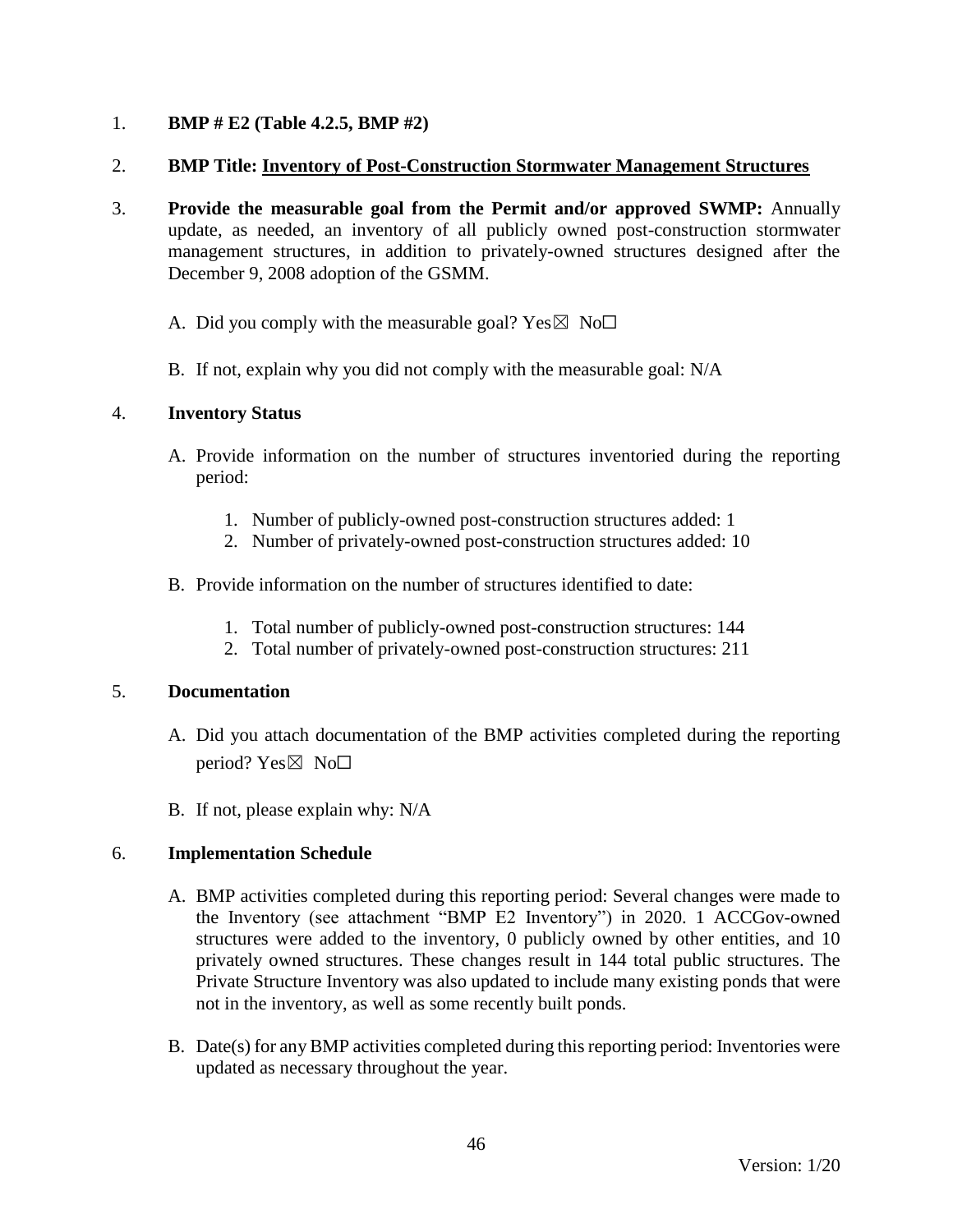- C. Did you comply with the implementation schedule in the SWMP?  $Yes \boxtimes No\square$
- D. If not, please explain why: N/A

- A. Do you consider this BMP to be effective?  $Yes \boxtimes No\square$
- B. Do you plan to continue with implementation of this BMP or revise it in the SWMP? Continue⊠ Revise□
- C. Do you plan to revise the BMP description, implementation schedule, or measurable goal for this BMP? Yes□ No⊠
- D. If yes, please explain: N/A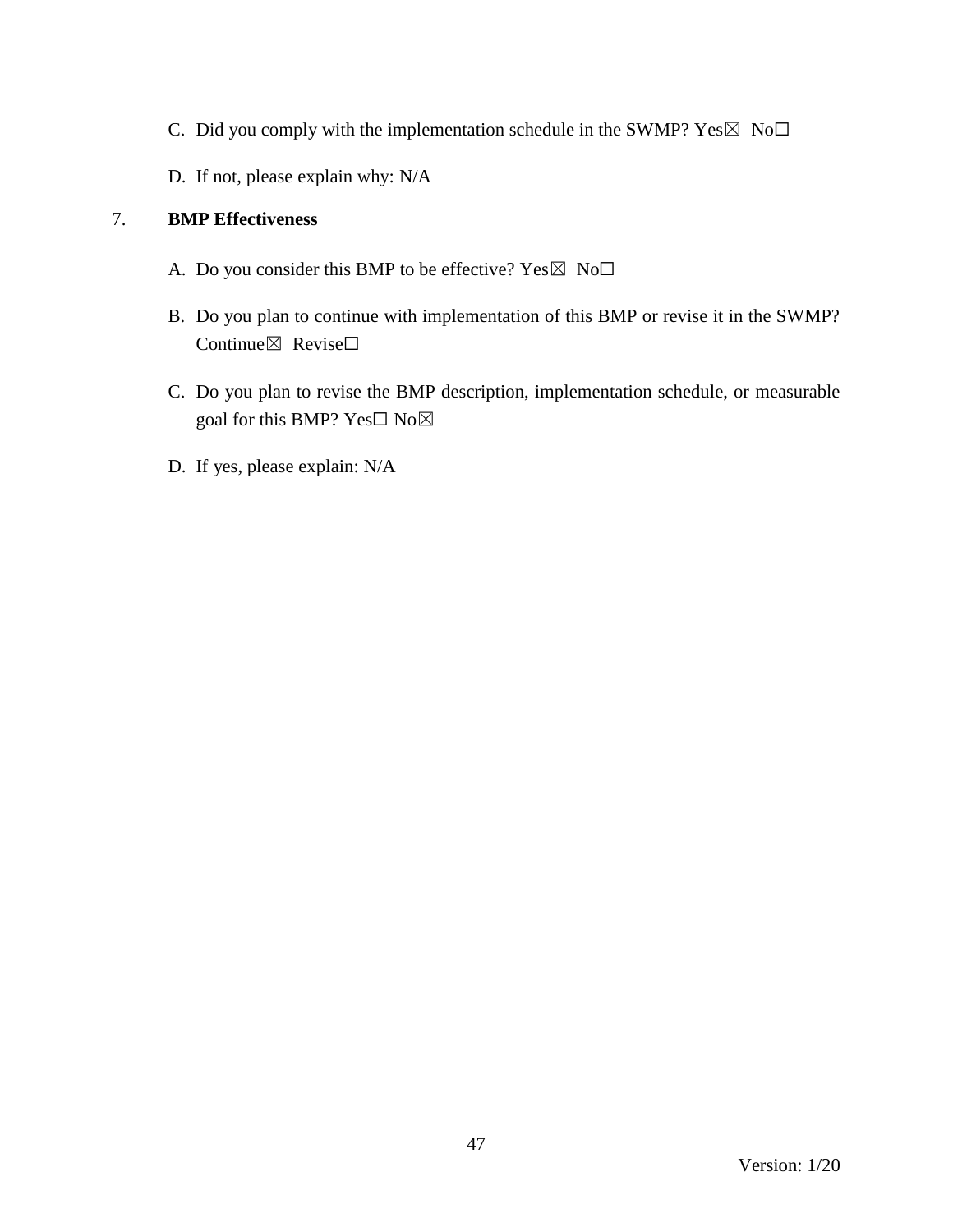## 1. **BMP # E3 (Table 4.2.5, BMP #3)**

### 2. **BMP Title: Stormwater Management Structure Inspection Program**

- 3. **Provide the measurable goal from the Permit and/or approved SWMP:** All ACCowned structures will be inspected annually. A minimum of 5% of all other (publicly by other entity and privately-owned) stormwater structures constructed after December 9, 2008 will be inspected annually, amounting to 100% at the end of year 5.
	- A. Did you comply with the measurable goal? Yes  $\boxtimes$  No $\Box$
	- B. If not, explain why you did not comply with the measurable goal: N/A
- 4. Provide the status of inspections performed between 2018-2022:

#### **Publicly-Owned Post-Construction Structures**

| Year | <b>Total Number Post</b><br><b>Construction</b><br><b>Structures</b> | <b>Number Post</b><br><b>Construction Structures</b><br><b>Inspected</b> | % Inspected |
|------|----------------------------------------------------------------------|--------------------------------------------------------------------------|-------------|
| 2018 | 94                                                                   | 94                                                                       | 100%        |
| 2019 | 137                                                                  | 137                                                                      | 100%        |
| 2020 | 144                                                                  | 144                                                                      | 100%        |
| 2021 |                                                                      |                                                                          |             |
| 2022 |                                                                      |                                                                          |             |

### **Privately-Owned Post-Construction Structures**

| Year    | <b>Total Number Post</b><br><b>Construction</b><br><b>Structures</b> | <b>Number Post</b><br><b>Construction Structures</b><br><b>Inspected</b> | % Inspected |
|---------|----------------------------------------------------------------------|--------------------------------------------------------------------------|-------------|
| 2018    | 126                                                                  | 32                                                                       | 25.4%       |
| $2019*$ | 219                                                                  |                                                                          | 19.6%       |
| 2020    | 210                                                                  |                                                                          | 38.5%       |
| 2021    |                                                                      |                                                                          |             |
| (022)   |                                                                      |                                                                          |             |

*\*A number of publically owned ponds were mistakenly added to the inventory counts this period.*

# 5. Documentation

- A. Did you attach documentation of the BMP activities completed during the reporting period? Yes $\boxtimes$  No $\square$
- B. If not, please explain why: N/A

# 6. **Implementation Schedule**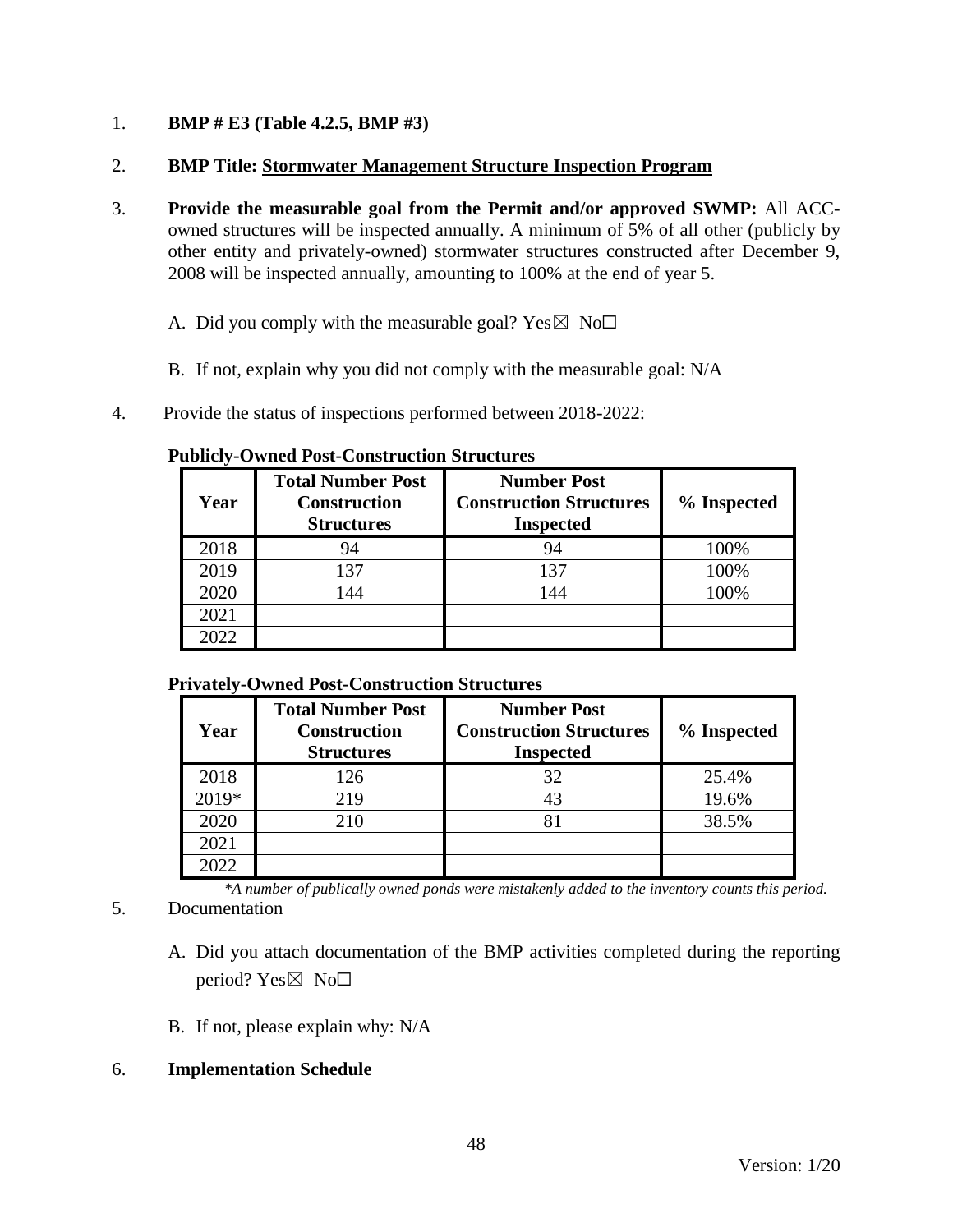- A. BMP activities completed during this reporting period: The ACCGov Stormwater Inspector inspected 100% of publicly-owned structures (143 total) and 81 privatelyowned structures (see attachment "BMP E3 Inspections") in 2020.
- B. Date(s) for any BMP activities completed during this reporting period: See all inspection dates in attachment "BMP E3 Inspections."
- C. Did you comply with the implementation schedule in the SWMP?  $Yes \boxtimes No \square$
- D. If not, please explain why: N/A

- A. Do you consider this BMP to be effective? Yes  $\boxtimes$  No $\Box$
- B. Do you plan to continue with implementation of this BMP or revise it in the SWMP? Continue⊠ Revise□
- C. Do you plan to revise the BMP description, implementation schedule, or measurable goal for this BMP? Yes□ No⊠
- D. If yes, please explain: N/A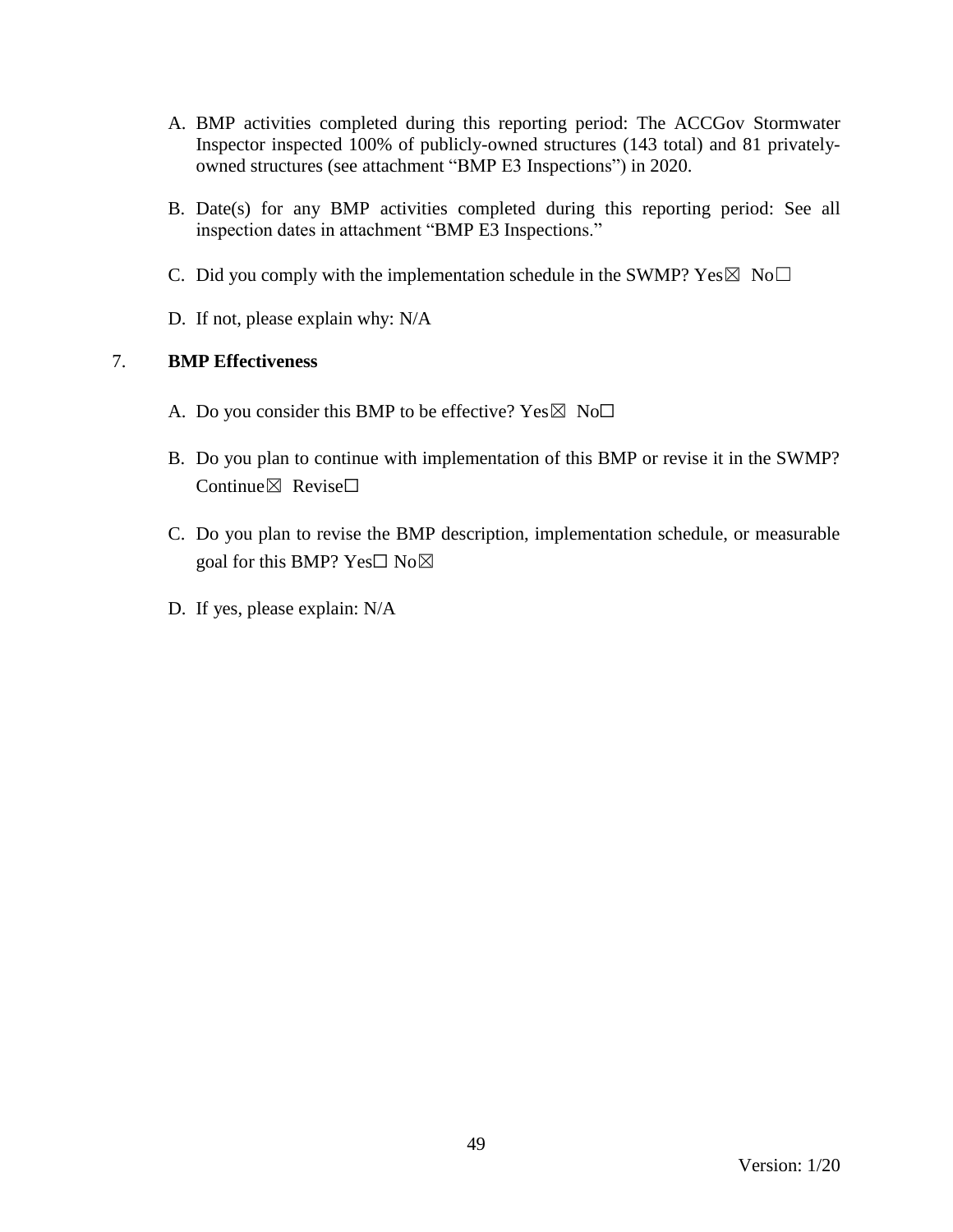## 1. **BMP # E4 (Table 4.2.5, BMP #4)**

### 2. **BMP Title: Stormwater Management Structure Maintenance Program**

- 3. **Provide the measurable goal from the Permit and/or approved SWMP:** Retain copies of maintenance agreements and submit a summary list of these agreements with each annual report. ACC will conduct inspections of ACC-owned structures and perform maintenance as needed. ACC will execute maintenance agreements for required maintenance of structures owned by other public entities and privately owned structures with construction completed after December 9, 2012.
	- A. Did you comply with the measurable goal? Yes  $\boxtimes$  No $\Box$
	- B. If not, explain why you did not comply with the measurable goal: N/A

### 4. **Documentation**

- A. Did you attach documentation of the BMP activities completed during the reporting period?:
	- 1. Maintenance of permittee-owned structures:  $Yes \boxtimes No\square$
	- 2. Maintenance conducted by permittee on privately-owned structures or publicly-owned by other entities: Yes  $\boxtimes$ No  $\Box$  NA  $\Box$
	- 3. Summary list of maintenance agreements: Yes  $\boxtimes$  No  $\Box$
- B. If not, please explain why: N/A

### 5. **Implementation Schedule**

- A. BMP activities completed during this reporting period: Staff executed 11 new maintenance agreements in 2020 (see attachment "BMP E4 Maintenance Agreement List"), amounting to 121 agreements total. ACCGov staff conducted maintenance on public stormwater facilities throughout 2020 (see attachment "BMP E4 Public Facility Maintenance").
- B. Date(s) for any BMP activities completed during this reporting period: See attachments "BMP E4 Maintenance Agreement List" and "BMP E4 Public Facility Maintenance."
- C. Did you comply with the implementation schedule in the SWMP?  $Yes \boxtimes No \Box$
- D. If not, please explain why: N/A

### 6. **BMP Effectiveness**

A. Do you consider this BMP to be effective? Yes  $\boxtimes$  No $\Box$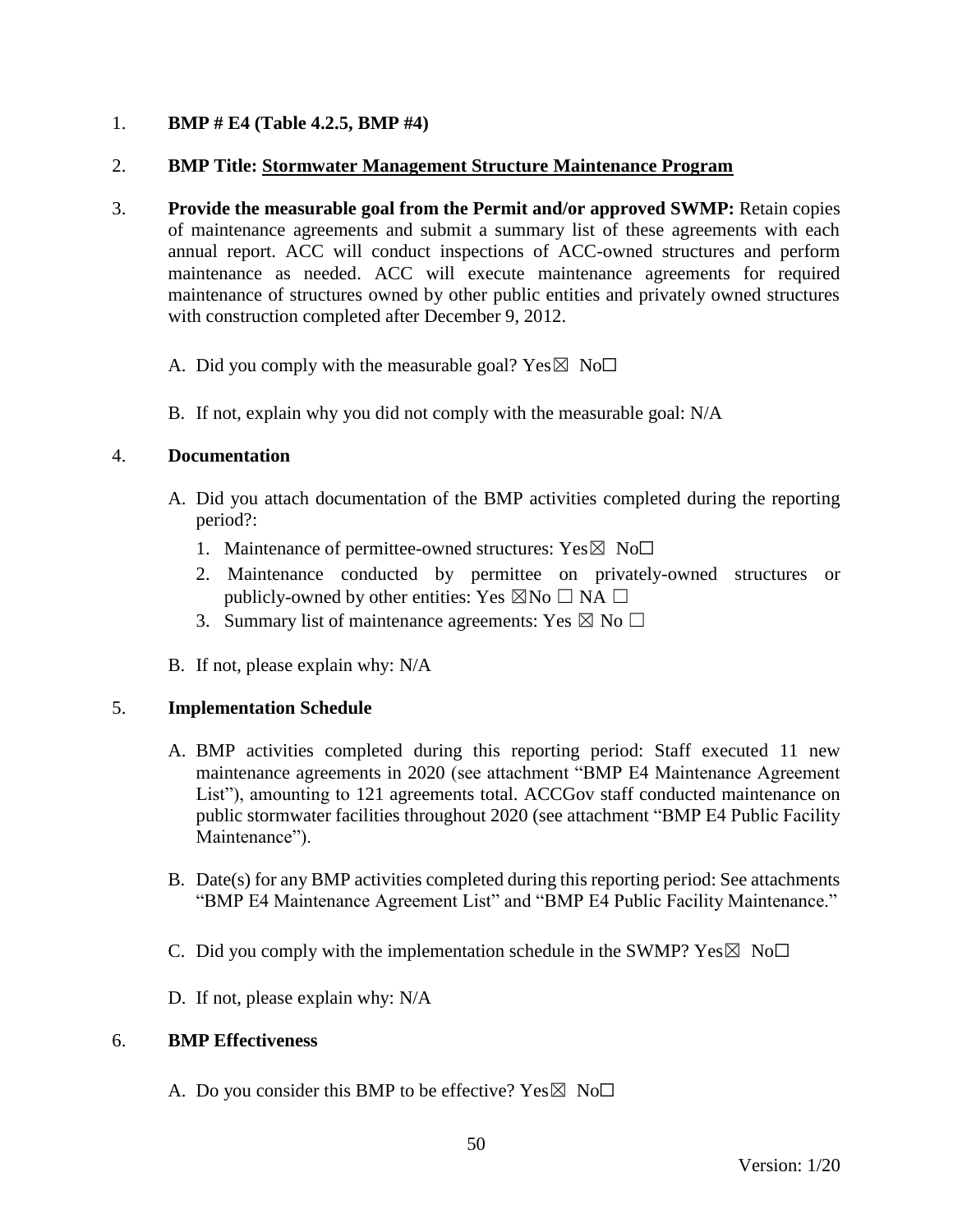- B. Do you plan to continue with implementation of this BMP or revise it in the SWMP? Continue⊠ Revise□
- C. Do you plan to revise the BMP description, implementation schedule, or measurable goal for this BMP? Yes□ No⊠
- D. If yes, please explain: N/A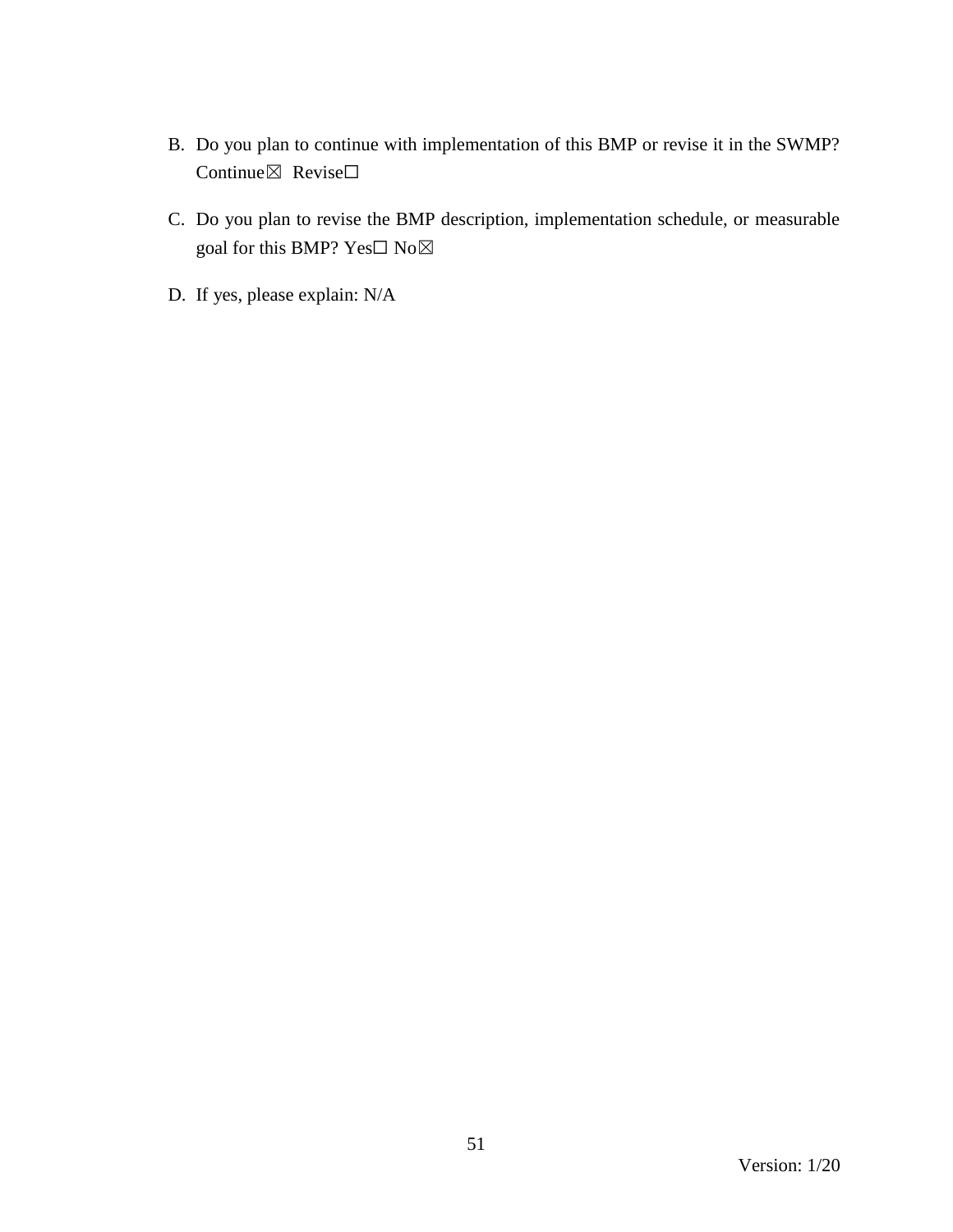## 1. **BMP # E5 (Table 4.2.5, BMP #5)**

## 2. **BMP Title: Inventory for GI/LID Structures**

- 3. **Provide the measurable goal from the Permit and/or approved SWMP:** Annually update, as needed, an inventory of all ACC-owned, publicly owned by other entity, and privately owned post-construction GI/LID structures constructed after December 6, 2012.
	- A. Did you comply with the measurable goal? Yes  $\boxtimes$  No $\Box$
	- B. If not, explain why you did not comply with the measurable goal: N/A

## 4. **Documentation**

- A. Did you attach documentation of the BMP activities completed during the reporting period?  $Yes \boxtimes No \square$
- B. If not, please explain why: N/A

## 5. **Implementation Schedule**

- A. BMP activities completed during this reporting period: GI/LID was tracked throughout the year by the ACCGov GIS Analyst. See attachment "BMP E5 GI-LID Inventory" (GI/LID practices are highlighted in green). To date, ACCGov has identified 139 GI/LID practices with 58 publicly owned, 21 publicly owned by other entities, and 60 privately owned practices. The numbers have decreased from last year as some stormwater ponds with permanent pools were counted as GI/LID
- B. Date(s) for any BMP activities completed during this reporting period: The inventory was monitored and updated throughout the year.
- C. Did you comply with the implementation schedule in the SWMP?  $Yes \boxtimes No\square$
- D. If not, please explain why: N/A

- A. Do you consider this BMP to be effective? Yes  $\boxtimes$  No $\Box$
- B. Do you plan to continue with implementation of this BMP or revise it in the SWMP?  $Confinite \times$  Revise $\Box$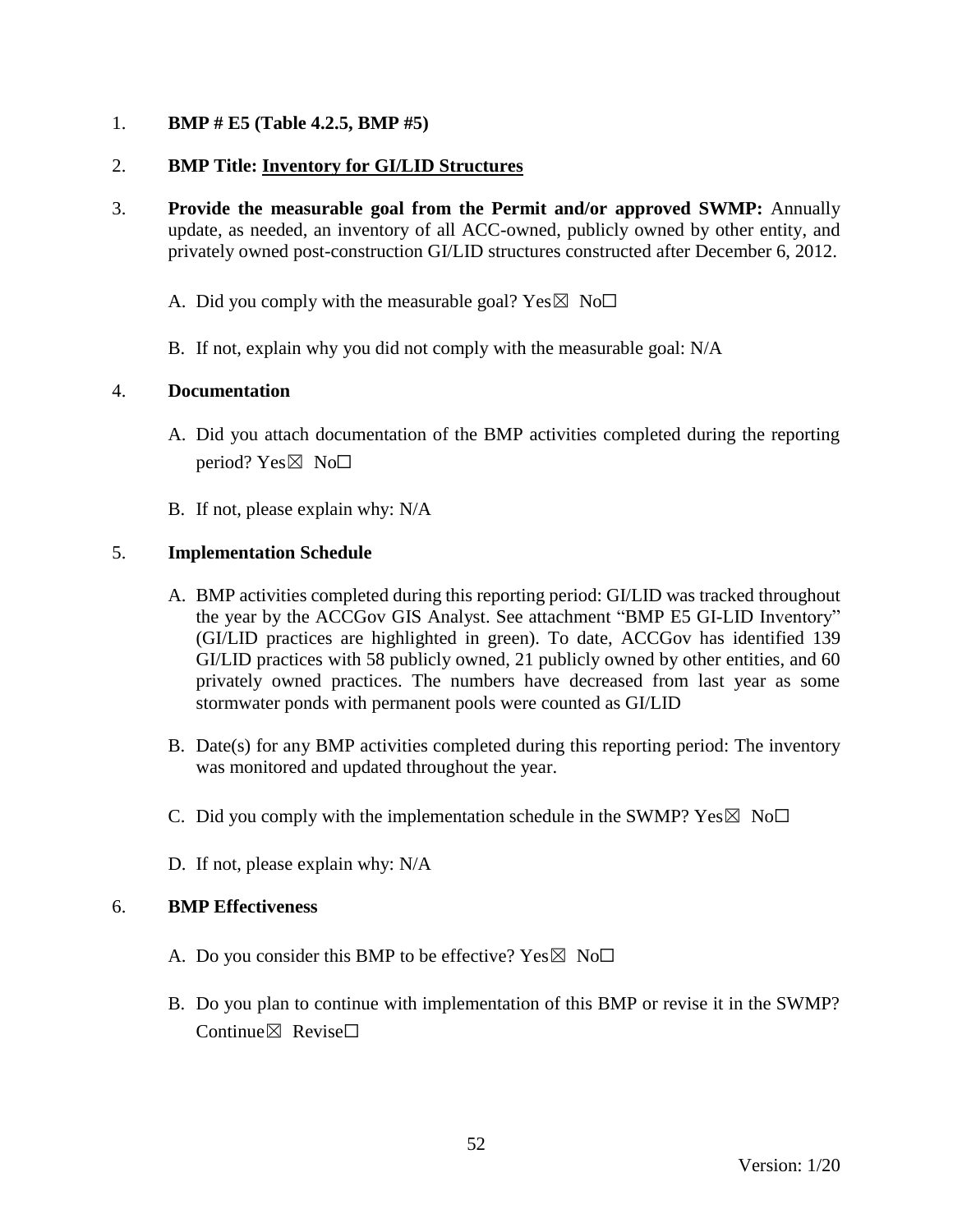- C. Do you plan to revise the BMP description, implementation schedule, or measurable goal for this BMP?  $\mathbf{Yes}\square$   $\mathbf{No}\boxtimes$
- D. If yes, please explain: N/A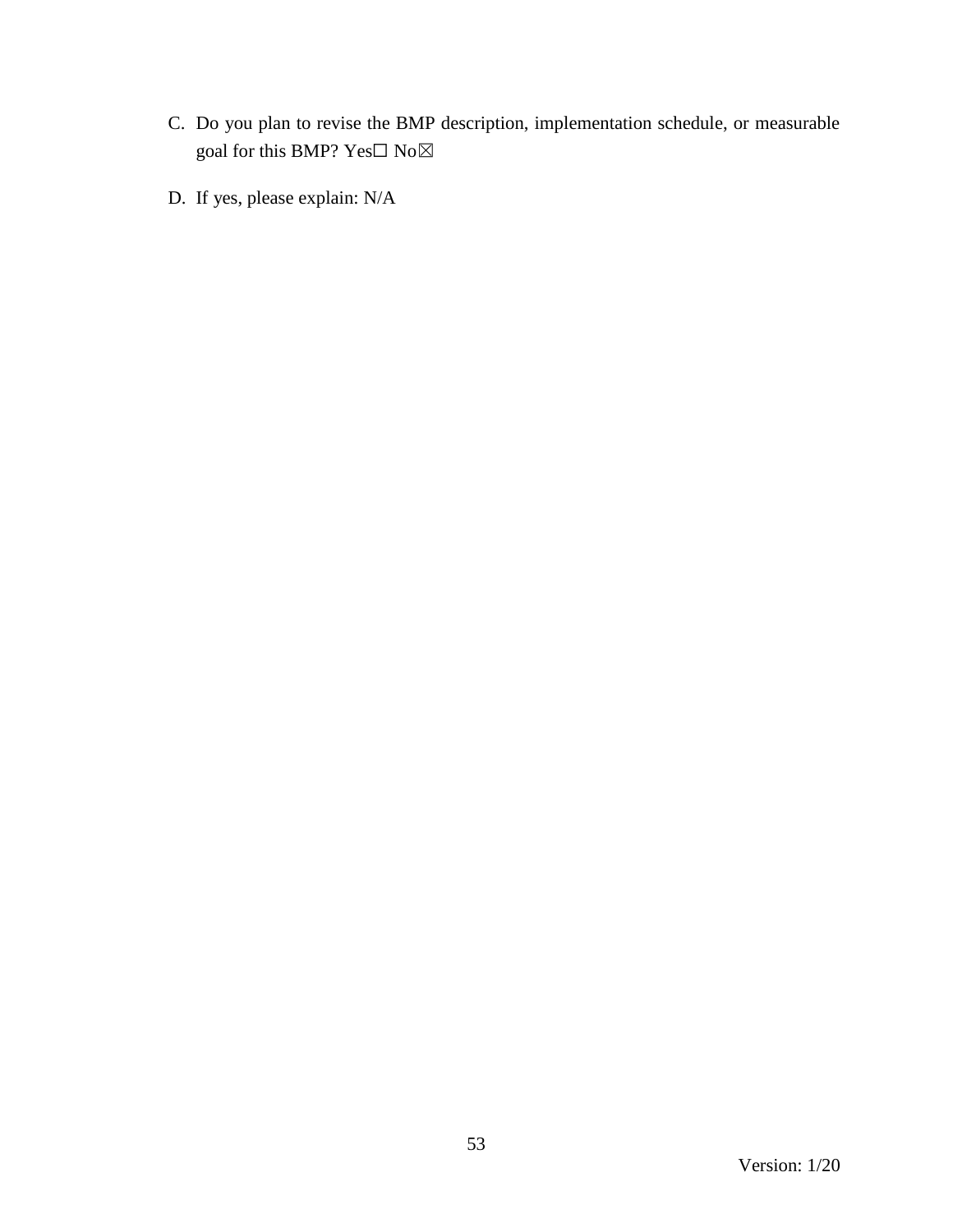## 1. **BMP # E6 (Table 4.2.5, BMP #6)**

### 2. **BMP Title: GI/LID Program**

- 3. **Provide the measurable goal from the Permit and/or approved SWMP:** Develop a GI/LID program to be submitted to EPD by February 15th, 2020. The plan will be implemented and included in the SWMP.
	- A. Did you comply with the measurable goal? Yes  $\boxtimes$  No $\Box$
	- B. If not, explain why you did not comply with the measurable goal: N/A

## 4. **Program Development**

A. Has the GI/LID Program development been completed? Yes  $\boxtimes$ No  $\Box$ 

## 5. **Documentation**

- A. Did you attach documentation of the BMP activities completed during the reporting period? Yes $\boxtimes$  No $\square$
- B. If not, please explain why: N/A

### 6. **Implementation Schedule**

- A. BMP activities completed during this reporting period: ACCGov developed a program for GI/LID in 2019. Based on comments received from EPD in 2020, this program was revised during the reporting year. A copy of the revised program is included with this Annual Report. See attachment "BMP E6 GI-LID Program Revised January 2021."
- B. Date(s) for any BMP activities completed during this reporting period: ACCGov created this program in 2019, and it was revised during 2020.
- C. Did you comply with the implementation schedule in the SWMP?  $Yes \boxtimes No \Box$
- D. If not, please explain why: NA

- A. Do you consider this BMP to be effective? Yes  $\boxtimes$  No $\Box$
- B. Do you plan to continue with implementation of this BMP or revise it in the SWMP? Continue⊠ Revise□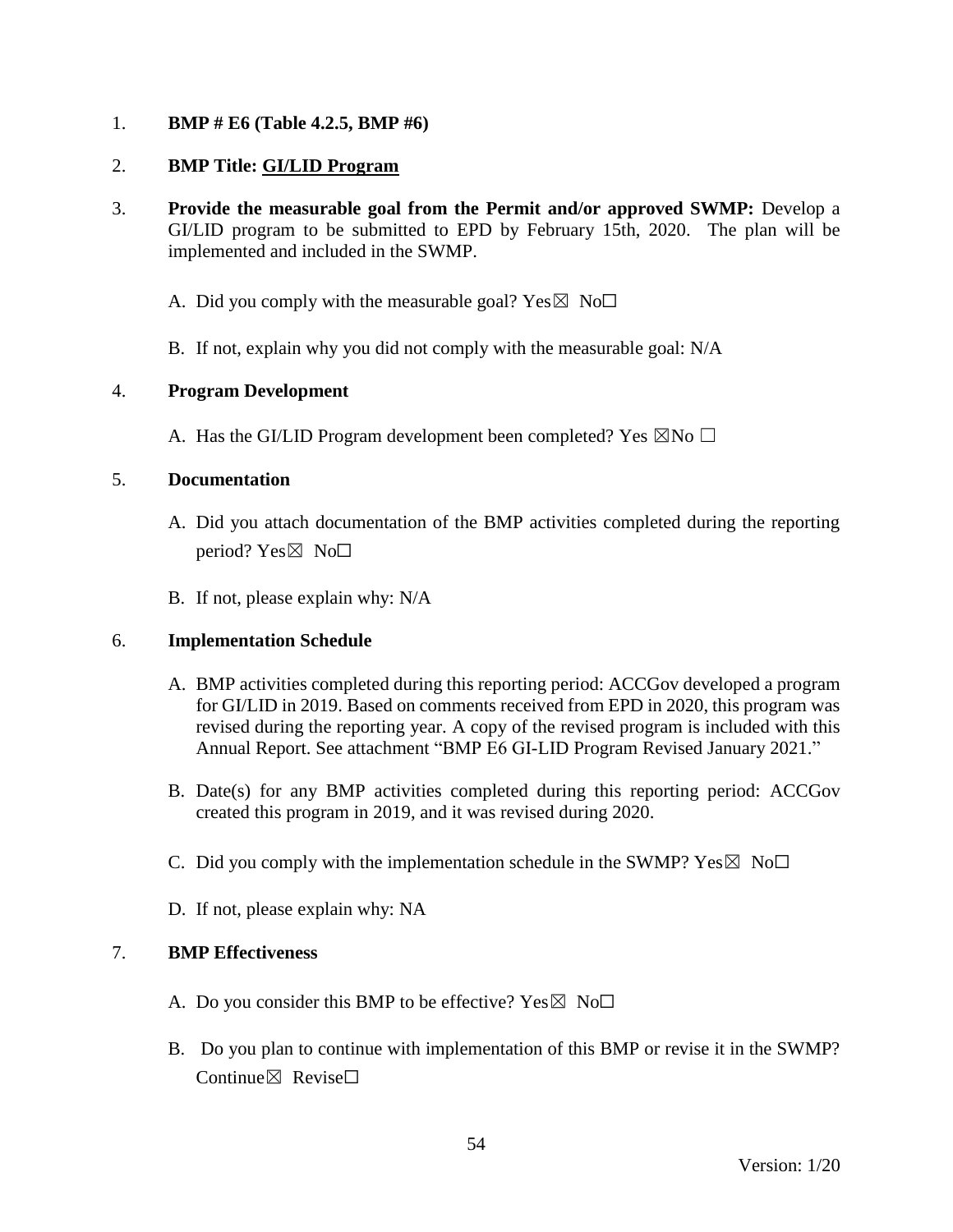- C. Do you plan to revise the BMP description, implementation schedule, or measurable goal for this BMP?  $\mathrm{Yes}\square$   $\mathrm{No}\boxtimes$
- D. If yes, please explain: N/A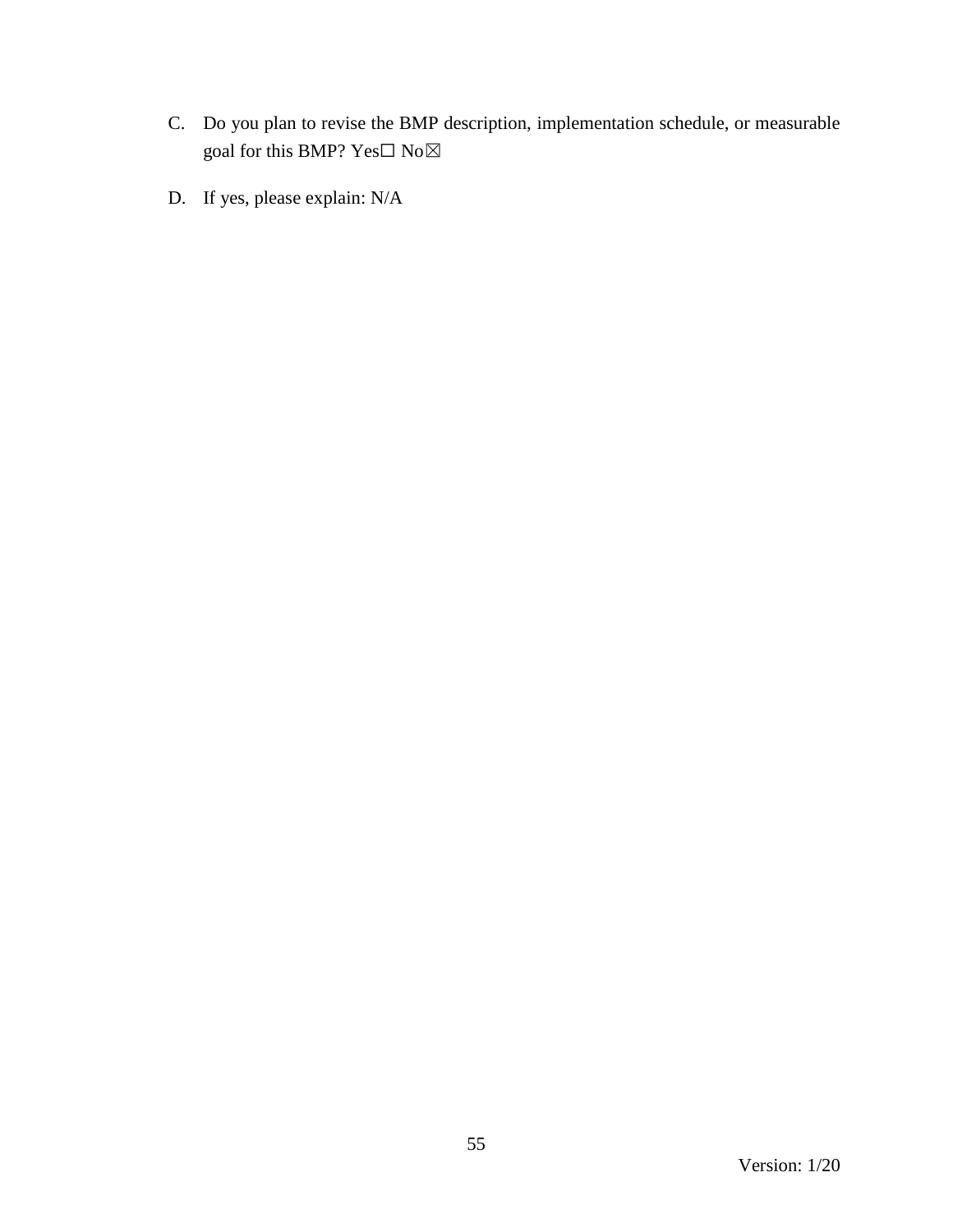## 1. **BMP # E7 (Table 4.2.5, BMP #7)**

### 2. **BMP Title: GI /LID Inspection and Maintenance Program**

- 3. **Provide the measurable goal from the Permit and/or approved SWMP:** All ACC-Owned GI/LID structures will be inspected and maintained annually and at least 5% of other publicly and privately owned non-residential GI/LID structures will be inspected annually with 100% of all structures completed within a 5 year period. All inspections of GI/LID structures will generate listed required maintenance activities that must be completed. Those reports will be sent to the owner/operator of the GI/LID structure and the maintenance agreement will be executed.
	- A. Did you comply with the measurable goal? Yes  $\boxtimes$  No $\Box$
	- B. If not, explain why you did not comply with the measurable goal: N/A

## 4. **Documentation**

- A. Did you attach documentation of the BMP activities completed during the reporting period? Yes $\boxtimes$  No $\square$
- B. If not, please explain why: N/A

### 5. **Implementation Schedule**

- A. BMP activities completed during this reporting period: ACCGov inspected 100% of the publicly owned GI/LID practices, 50% of the Publicly Owned by Other Entities, and 45% of the privately owned GI/LID practices. See attachment "BMP E3 Inspections" for inspections and required maintenance. Inspections are included in BMP E3 because all inspections regardless of stormwater management structures are completed in the same EPD approved digital application and cannot be separated based on GI/LID type at this time.
- B. Date(s) for any BMP activities completed during this reporting period: Inspections were conducted throughout 2020. ACCGov maintained all ACCGov owned structures and executed maintenance agreements for all of the other inspected GI/LID practices.
- C. Did you comply with the implementation schedule in the SWMP?  $Yes \boxtimes No\square$
- D. If not, please explain why: NA

### 6. **BMP Effectiveness**

A. Do you consider this BMP to be effective? Yes  $\boxtimes$  No $\Box$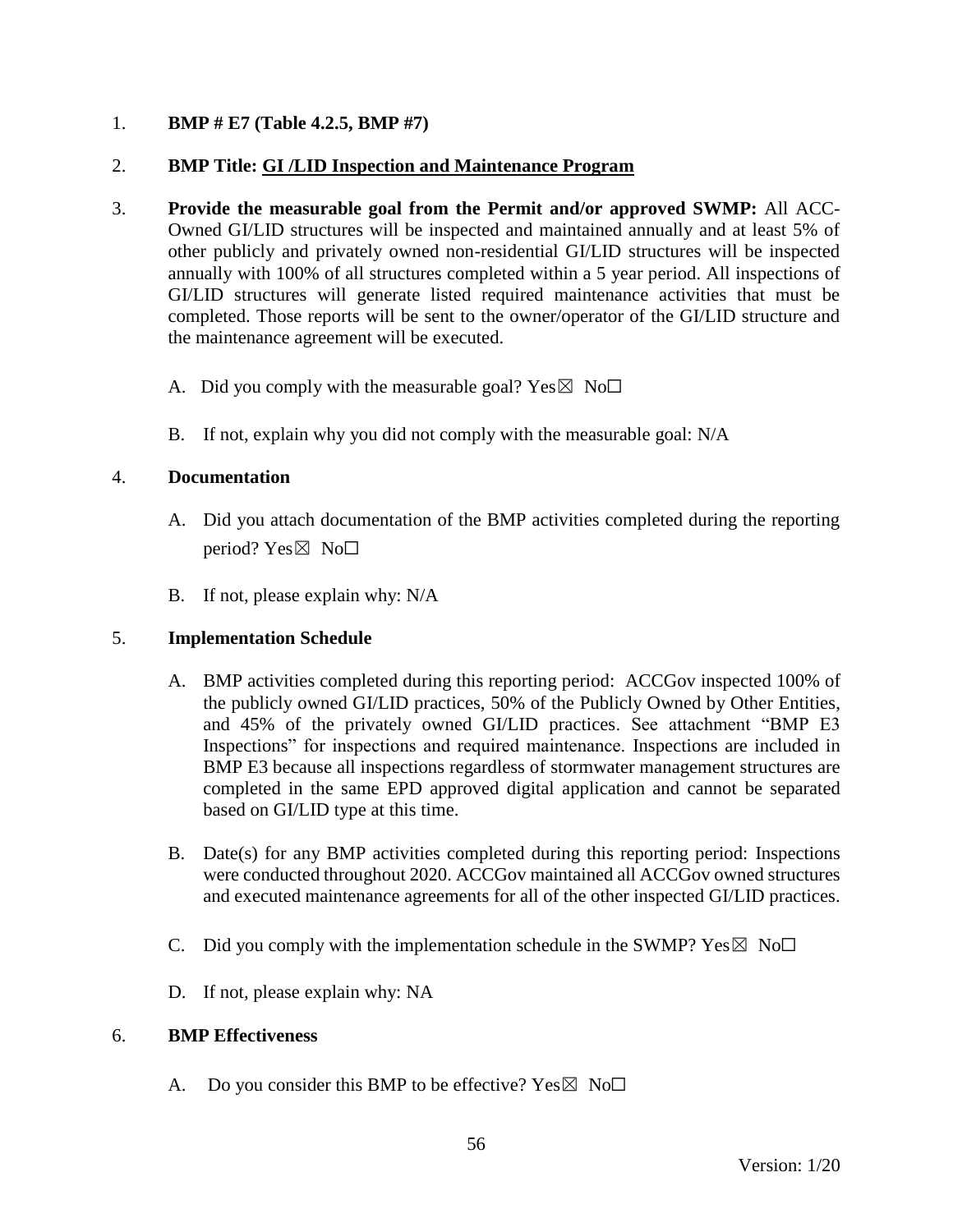- B. Do you plan to continue with implementation of this BMP or revise it in the SWMP? Continue⊠ Revise□
- C. Do you plan to revise the BMP description, implementation schedule, or measurable goal for this BMP? Yes□ No⊠
- D. If yes, please explain: NA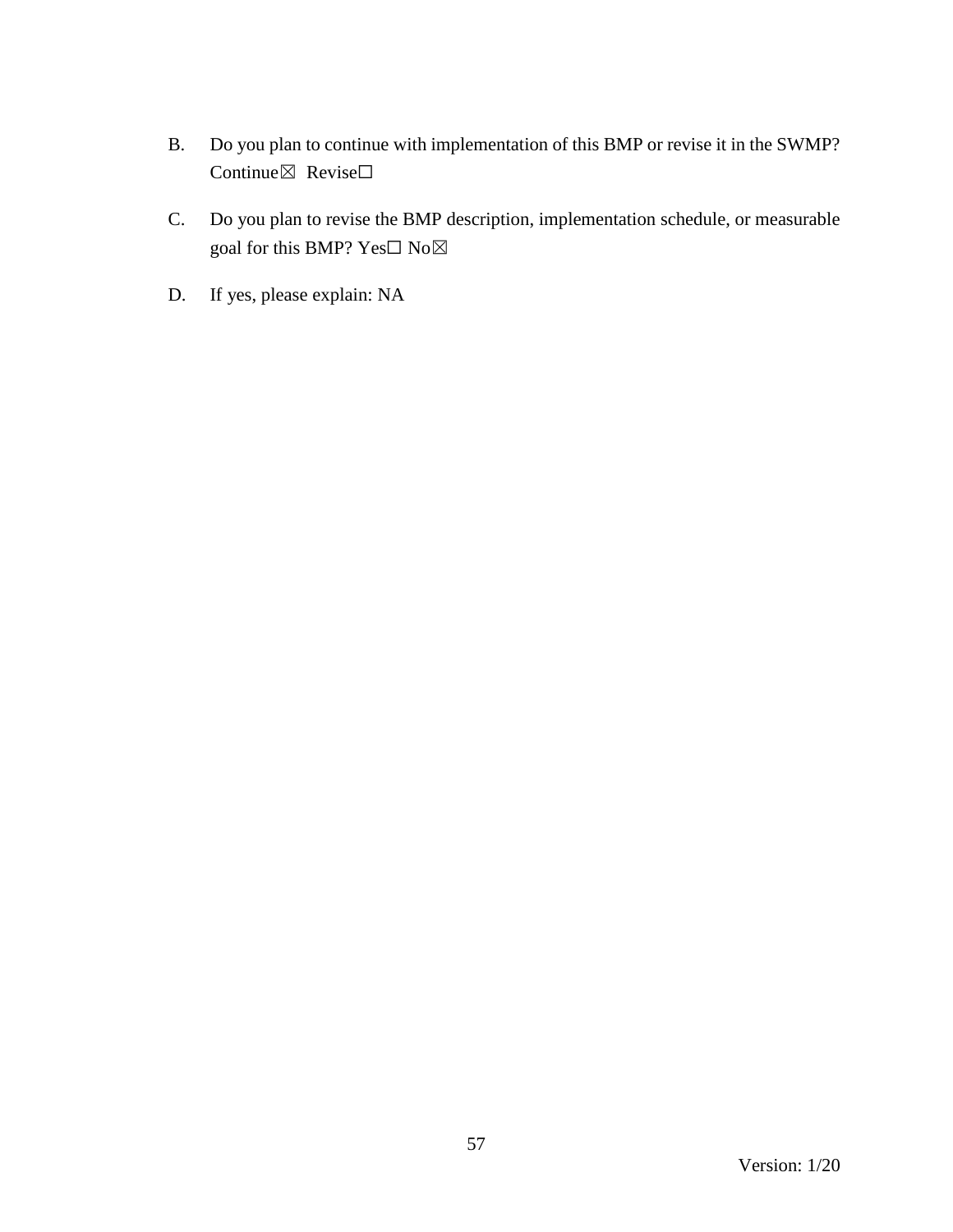### **GI/LID Ordinance Review\_(Section 4.2.5.3) (Only complete this section if the MS4 population >10,000 on December 6, 2017)**

- 1. You are required to continue to review and revise, where necessary, building codes, ordinances, and other regulations to ensure they do not prohibit or impede the use of GI/LID practices. Was an evaluation of the MS4's ordinances, codes, and regulations conducted during the reporting period? Yes $\square$  No $\boxtimes$
- 2. If an evaluation was completed during the reporting period, is documentation of the activity attached to this annual report? Yes☐ No☐NA☒
- 3. Based on the results of the evaluation, did the MS4 determine that revisions to the ordinances, codes, and regulations were necessary? Yes  $\Box$  No $\Box$  NA $\boxtimes$
- 4. If revisions to the document(s) were required, provide the name of the document(s) and the date(s) of adoption: N/A
- 5. If revisions have not yet been completed, provide the status of the document revisions and a projected completion date: N/A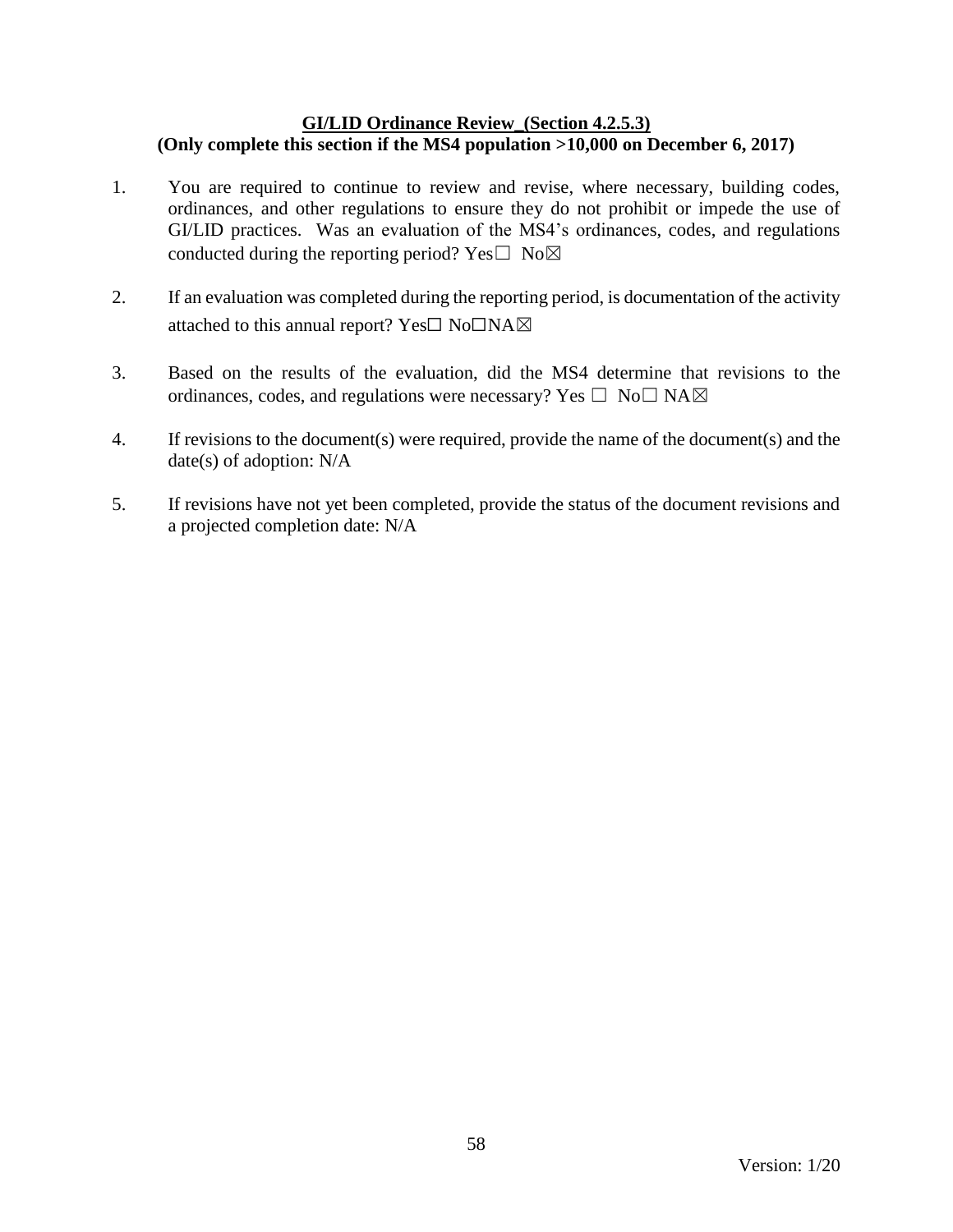## **Pollution Prevention/Good Housekeeping for Municipal Operations Minimum Control Measure (Table 4.2.6)**

## 1. **BMP # F1 (Table 4.2.6, BMP #1)**

## 2. **BMP Title: Inventory and Map of MS4 Control Structures**

- 3. **Provide the measurable goal from the Permit and/or approved SWMP:** Inventory and map of the MS4 stormwater control structures will be updated annually. The inventory and map will be completed and submitted with every annual report.
	- A. Did you comply with the measurable goal? Yes  $\boxtimes$  No $\Box$
	- B. If not, explain why you did not comply with the measurable goal: N/A

### **4. Inventory and Map Status**

- A. Provide the number of structures inventoried and mapped during the reporting period:
	- 1. Number of catch basins added: 0
	- 2. Number of ditches added (state if miles or linear feet): 0
	- 3. Number of publicly-owned detention/retention ponds added: 0
	- 4. Number of storm drain lines added (state if miles or linear feet): 0 miles
- B. Provide the number of structures inventoried and mapped to date:
	- 1. Total number of catch basins: 10,453
	- 2. Total number of ditches (state if miles or linear feet): 306.9 miles
	- 3. Total number of publicly-owned detention/retention ponds: 58
	- 4. Total number of storm drain lines (state if miles or linear feet): 214.2 miles

## 5. **Documentation**

- A. Did you attach documentation of the BMP activities completed during the reporting period? Yes $\boxtimes$  No $\square$
- B. If not, please explain why: N/A

### 6. **Implementation Schedule**

A. BMP activities completed during this reporting period: The MS4 control structure inventory and map were updated as necessary throughout the year (see attachments "BMP F1 MS4 Structure Inventory" and "BMP F1 MS4 Structure Map"). ACCGov is still undertaking an enhanced mapping program to create a more meaningful and useful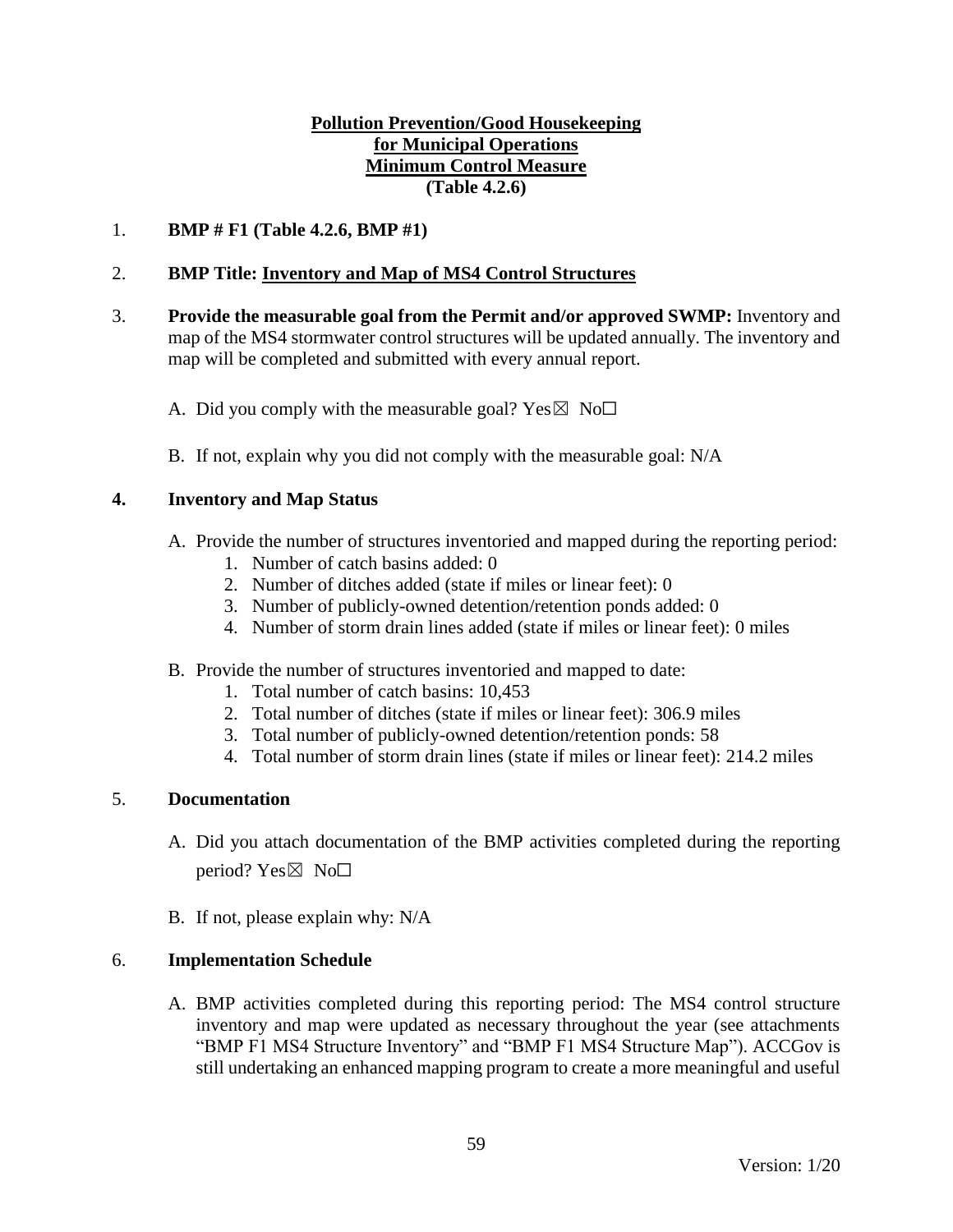MS4 database. Portions of the inventory provided will have separate tabs where structures have been covered by the enhanced inventory.

- B. Date(s) for any BMP activities completed during this reporting period: The MS4 control structure inventory and map were updated as necessary throughout the year (see attachments "BMP F1 MS4 Structure Inventory" and "BMP F1 MS4 Structure Map").
- C. Did you comply with the implementation schedule in the SWMP?  $Yes \boxtimes No \Box$
- D. If not, please explain why: N/A

- A. Do you consider this BMP to be effective? Yes  $\boxtimes$  No $\Box$
- B. Do you plan to continue with implementation of this BMP or revise it in the SWMP? Continue⊠ Revise□
- C. Do you plan to revise the BMP description, implementation schedule, or measurable goal for this BMP? Yes□ No⊠
- D. If yes, please explain: N/A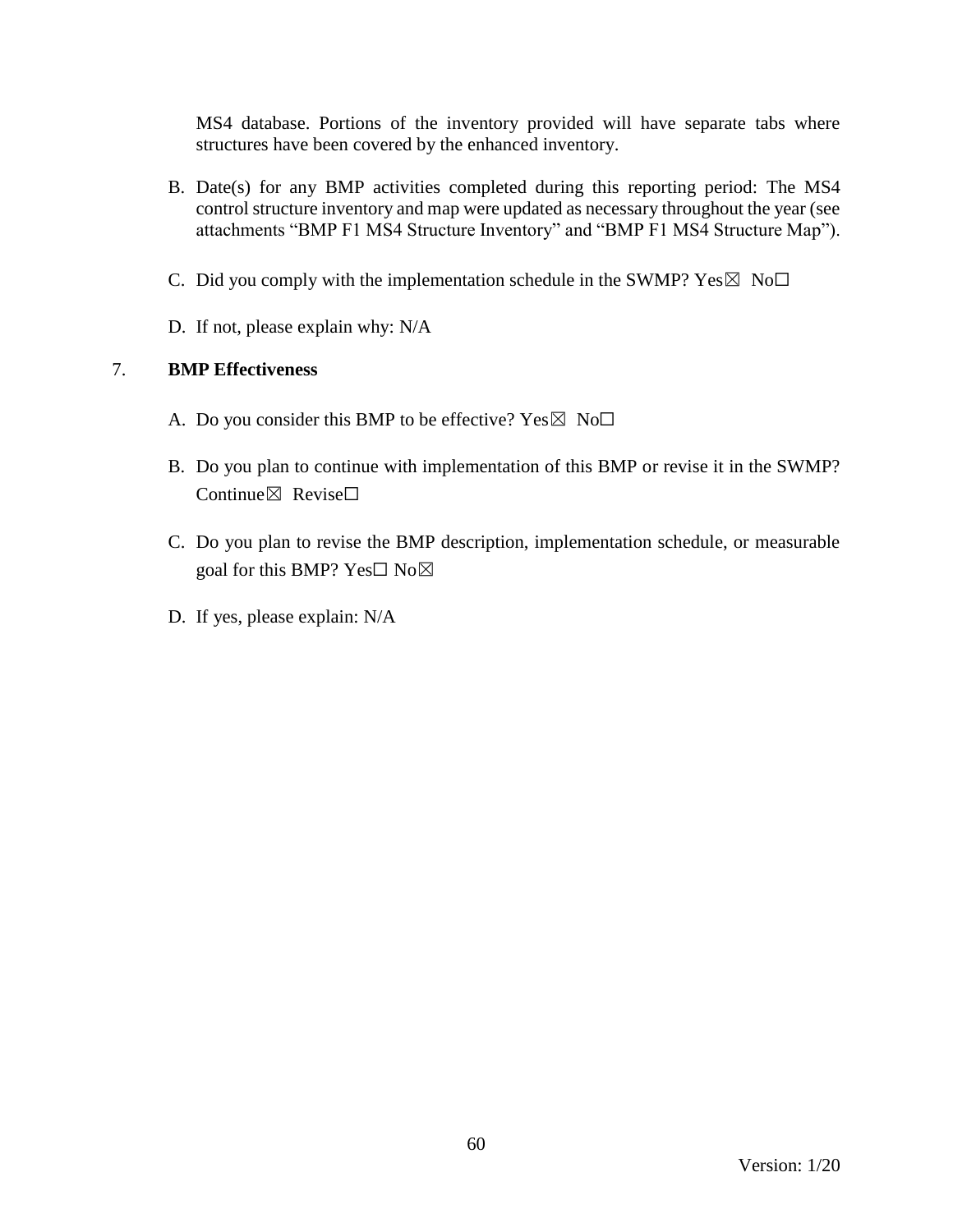- 1. **BMP # F2 (Table 4.2.6, BMP #2)**
- 2. **BMP Title: Inspection of MS4 Stormwater Control Structures**
- 3. **Provide the measurable goal from the Permit and/or approved SWMP:** Provide the number and percentage of structures inspected during the reporting period with each annual report. Inspect 100% of structures in a 5-year period.
	- A. Did you comply with the measurable goal? Yes $\boxtimes$  No $\Box$
	- B. If not, explain why you did not comply with the measurable goal: N/A
- 4. Provide the status of inspections performed between 2018-2022:

#### **Catch Basins**

| Year | <b>Total Number Catch</b><br><b>Basins</b> | <b>Number Catch Basins</b><br><b>Inspected</b> | % Inspected |
|------|--------------------------------------------|------------------------------------------------|-------------|
| 2018 | 14,234                                     | 5,690                                          | 40%         |
| 2019 | 10,998                                     | 3,379                                          | 30.7%       |
| 2020 | 10,453                                     | 3,632                                          | 34.7%       |
| 2021 |                                            |                                                |             |
| 2022 |                                            |                                                |             |

### **Pipes**

| Year | <b>Total Pipes</b><br><b>Number or Length</b><br>(specify ft. or miles) | <b>Number of Pipes or</b><br><b>Length Inspected</b><br>(specify ft. or miles) | % Inspected |
|------|-------------------------------------------------------------------------|--------------------------------------------------------------------------------|-------------|
| 2018 | $237.4$ miles                                                           | 187.3 miles                                                                    | 78.9%       |
| 2019 | $214.2$ miles                                                           | 37.8 miles                                                                     | 17.7%       |
| 2020 | $214.2$ miles                                                           | 20.2 miles                                                                     | 9.43%       |
| 2021 |                                                                         |                                                                                |             |
| 2022 |                                                                         |                                                                                |             |

#### **Ditches**

| Year | <b>Total Ditches</b><br><b>Number or Length</b><br>(specify ft. or miles) | <b>Number of Ditches or</b><br><b>Length Inspected</b><br>(specify ft. or miles) | % Inspected |
|------|---------------------------------------------------------------------------|----------------------------------------------------------------------------------|-------------|
| 2018 | 315.4 miles                                                               | $289.2$ miles                                                                    | 91.6%       |
| 2019 | $306.9$ miles                                                             | 275.6 miles                                                                      | 89.8%       |
| 2020 | 306.9 Miles                                                               | 15.1 Miles                                                                       | 4.95        |
| 2021 |                                                                           |                                                                                  |             |
| 2022 |                                                                           |                                                                                  |             |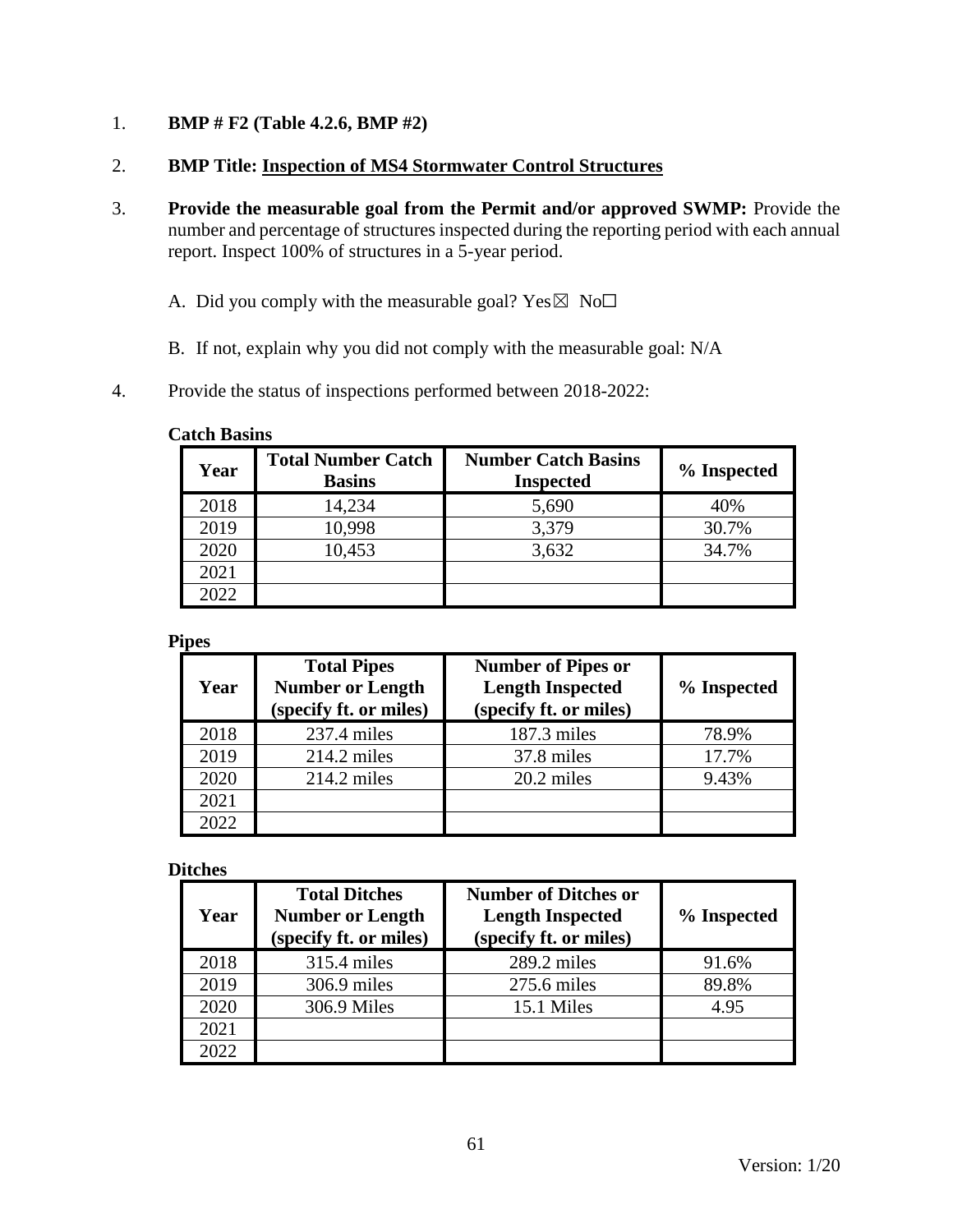| Year | <b>Total Number</b><br><b>Structures</b> | <b>Number Structures</b><br><b>Inspected</b> | % Inspected |
|------|------------------------------------------|----------------------------------------------|-------------|
| 2018 | 58                                       | 58                                           | 100%        |
| 2019 | 58                                       |                                              | 100%        |
| 2020 | 58                                       |                                              | 100%        |
| 2021 |                                          |                                              |             |
| 2022 |                                          |                                              |             |

#### **Publicly-Owned Detention/Retention Ponds**

### 5. **Documentation**

- A. Did you attach documentation of the BMP activities completed during the reporting period? Yes $\boxtimes$  No $\square$
- B. If not, please explain why: N/A

### 6. **Implementation Schedule**

- A. BMP activities completed during this reporting period: 100% of publicly-owned ponds were inspected during 2020 (see attachment "BMP E3 and E7 Inspections"). ACCGov also inspected 3,632 catch basins and manholes, 20.2 miles of stormwater pipe, and 15.1 miles of shoulder/ditch (see attachment "BMP F2 MS4 Inspections"). The maintenance conducted on catch basins, ditches, and pipes is included in BMP F3.
- B. Date(s) for any BMP activities completed during this reporting period: Pond inspection dates are included in attachment "BMP E3 Inspections" and MS4 inspection dates are included in attachment "BMP F2 MS4 Inspections."
- C. Did you comply with the implementation schedule in the SWMP?  $Yes \boxtimes No \Box$
- D. If not, please explain why: N/A

- A. Do you consider this BMP to be effective? Yes  $\boxtimes$  No $\Box$
- B. Do you plan to continue with implementation of this BMP or revise it in the SWMP? Continue $\boxtimes$  Revise $\Box$
- C. Do you plan to revise the BMP description, implementation schedule, or measurable goal for this BMP? Yes□ No⊠
- D. If yes, please explain: N/A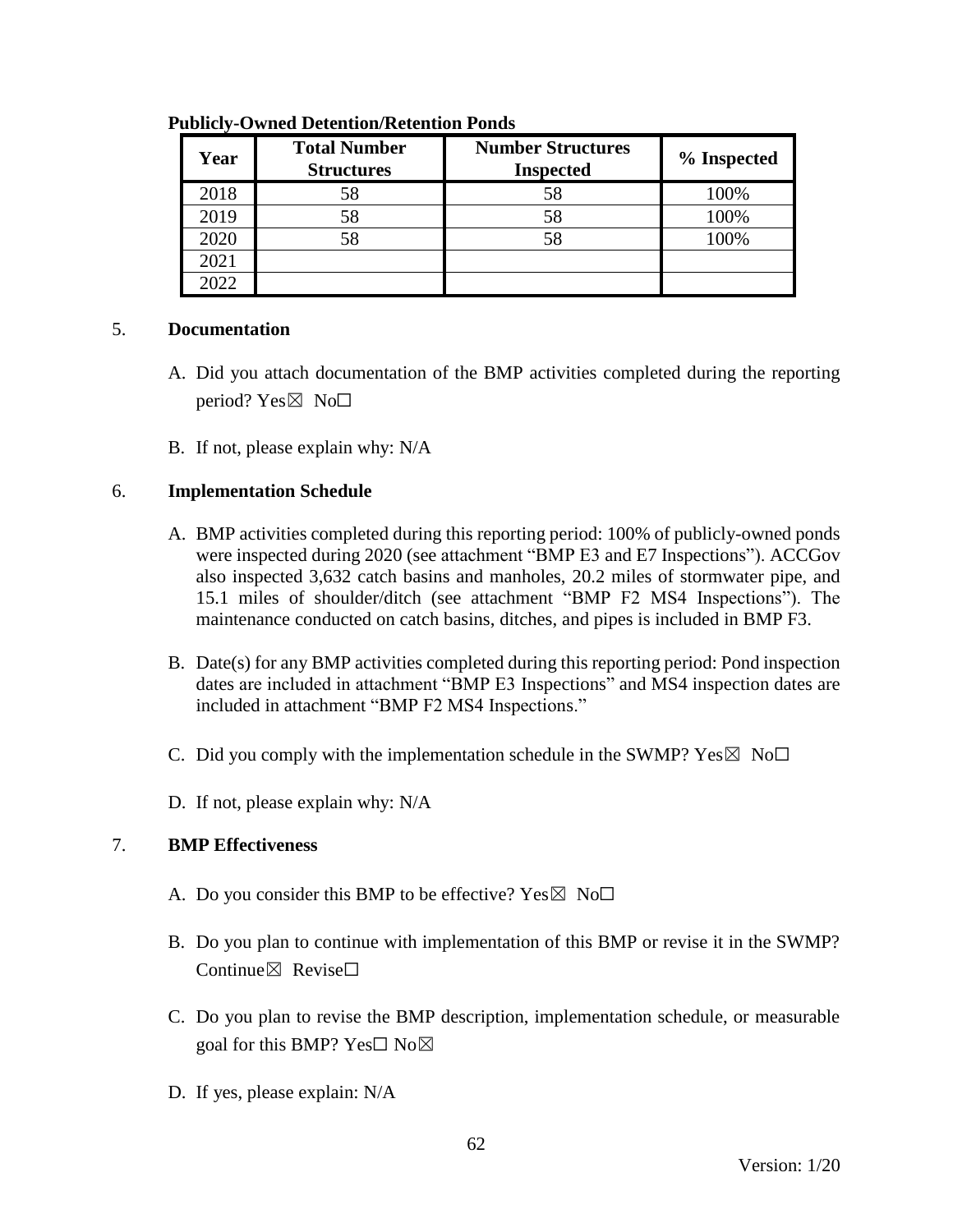## 1. **BMP # F3 (Table 4.2.6, BMP #3)**

### 2. **BMP Title: MS4 Maintenance Program**

- 3. **Provide the measurable goal from the Permit and/or approved SWMP:** Conduct maintenance on the MS4 control structures as needed. Provide the number of each type of structure maintained during the reporting period in each annual report.
	- A. Did you comply with the measurable goal? Yes  $\boxtimes$  No $\Box$
	- B. If not, explain why you did not comply with the measurable goal: N/A

## 4. **Documentation**

- A. Did you attach documentation of the BMP activities completed during the reporting period? Yes⊠ No□
- B. If not, please explain why: N/A

## 5. **Implementation Schedule**

- A. BMP activities completed during this reporting period: In 2020, ACCGov cleaned out 419 catch basins and repaired 55; cleaned out 4,817 feet of stormwater pipe and rehabilitated 1,641 feet; and cleaned out 34.93 miles of shoulder/ditch. 5,035 cubic yards of waste were removed from ACCGov's Stormwater system. Work orders were too numerous to attach, but several example work orders have been provided (see attachment "BMP F3 Example Work Orders").
- B. Date(s) for any BMP activities completed during this reporting period: Maintenance was conducted throughout the year. Works orders were too numerous to attach, but example work orders can be found in attachment "BMP F3 Example Work Orders."
- C. Did you comply with the implementation schedule in the SWMP?  $Yes \boxtimes No \Box$
- D. If not, please explain why: N/A

- A. Do you consider this BMP to be effective? Yes  $\boxtimes$  No $\Box$
- B. Do you plan to continue with implementation of this BMP or revise it in the SWMP? Continue $\boxtimes$  Revise $\Box$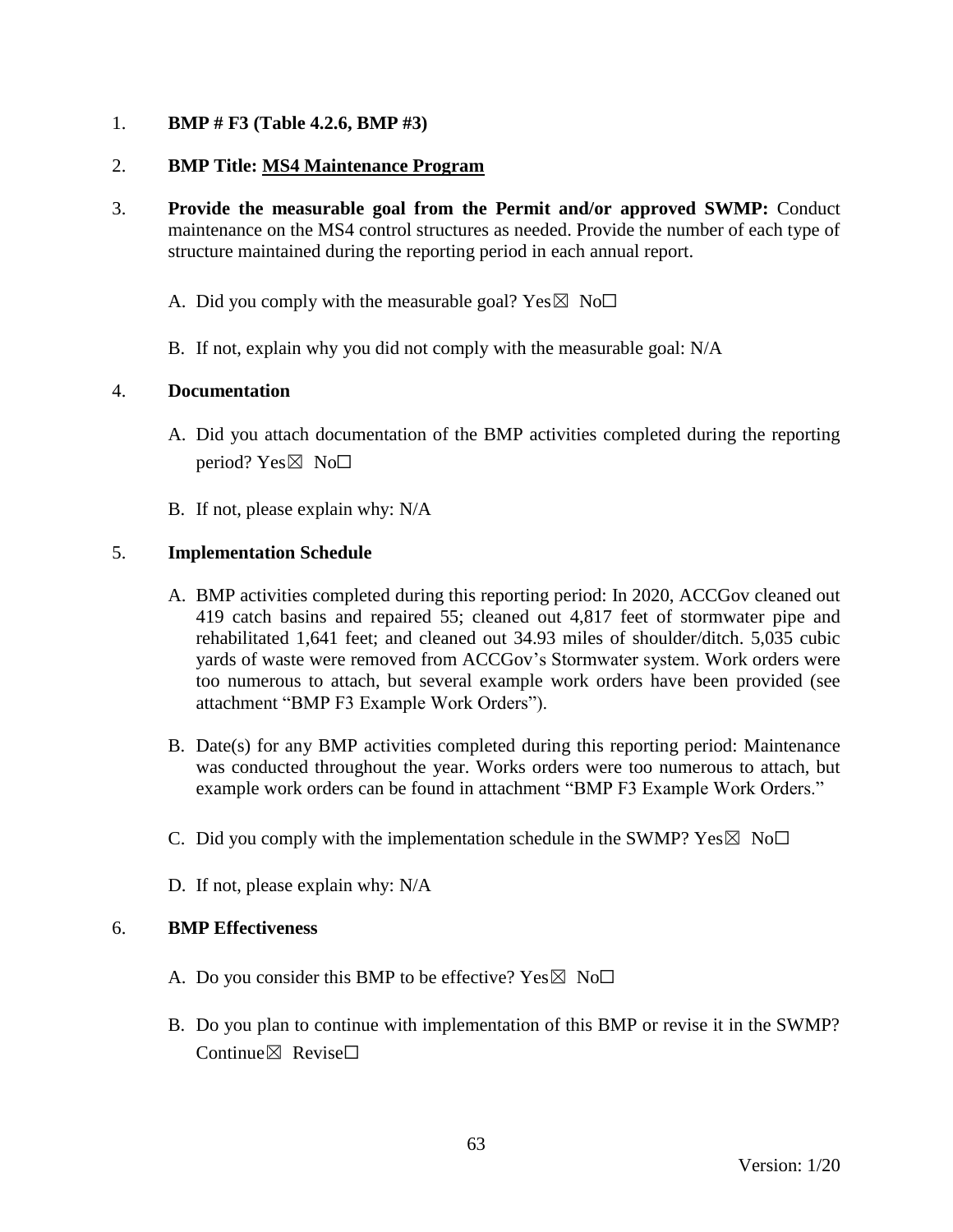- C. Do you plan to revise the BMP description, implementation schedule, or measurable goal for this BMP?  $\mathbf{Yes}\square$   $\mathbf{No}\boxtimes$
- D. If yes, please explain: N/A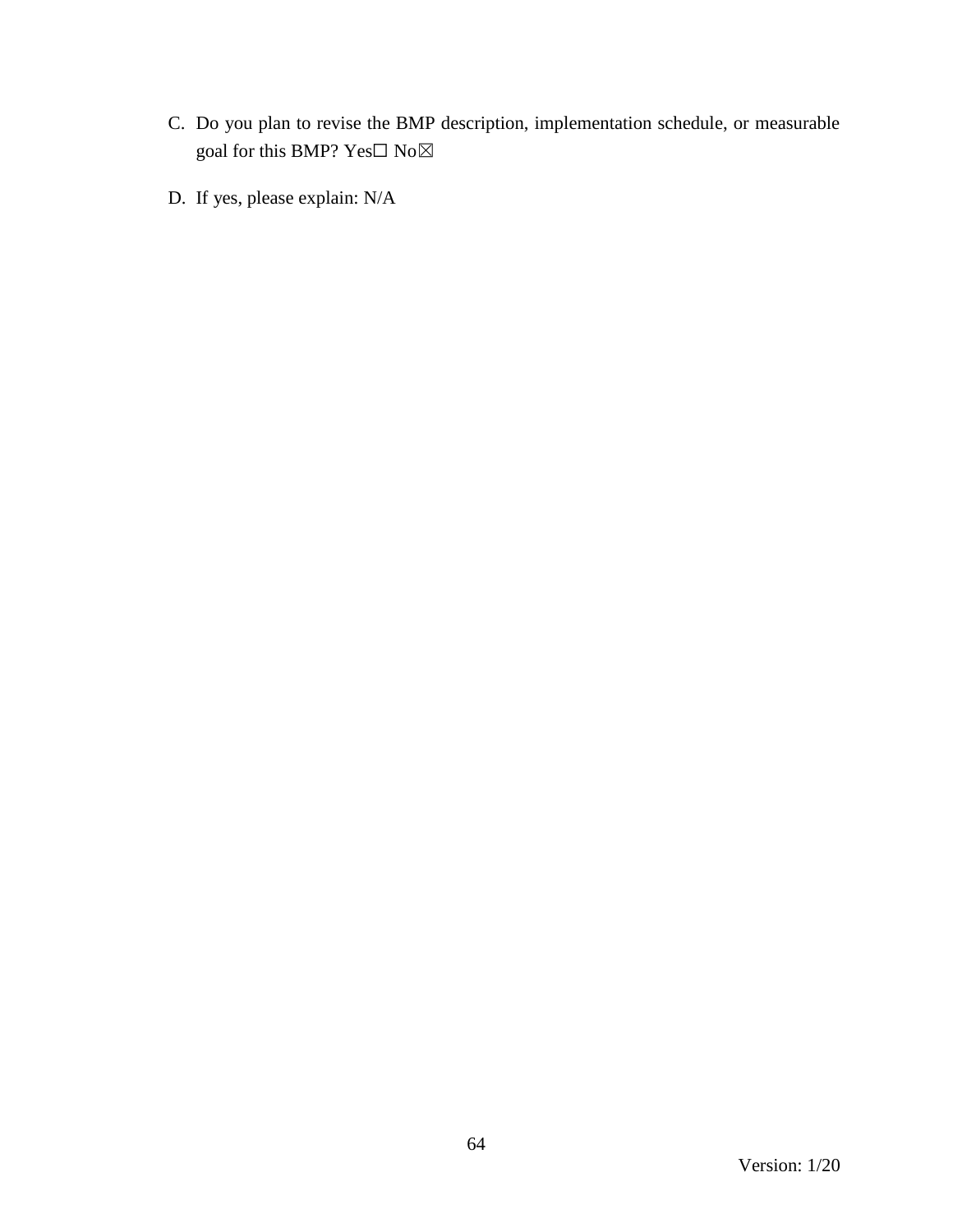## 1. **BMP # F4 (Table 4.2.6, BMP #4)**

## 2. **BMP Title: Street and Parking Lot Cleaning**

- 3. **Provide the measurable goal from the Permit and/or approved SWMP:** Sweep at least 775 miles of roadway per year. Street sweeping miles will be monitored and routes evaluated for effectiveness. Track participants and number of cleanups performed for the Adopt-A-Highway program.
	- A. Did you comply with the measurable goal? Yes  $\boxtimes$  No $\Box$
	- B. If not, explain why you did not comply with the measurable goal: N/A

### 4. **Documentation**

- A. Did you attach documentation of the BMP activities completed during the reporting period? Yes $\boxtimes$  No $\square$
- B. If not, please explain why: N/A

## 5. **Implementation Schedule**

- A. BMP activities completed during this reporting period: ACCGov contracts street sweeping services to be performed on major urban roadways and throughout the Central Business District. In 2020, approximately 806 miles of public streets were swept, resulting in 8,700 cubic feet of debris being removed from our roadways (see attachment "BMP F4 Street Sweeping Log"). See BMP B6 for a summary of Adopt-a-Highway activities.
- B. Date(s) for any BMP activities completed during this reporting period: Street sweeping dates and miles are included in the attachment "BMP F4 Street Sweeping Log." See BMP B6 for dates of Adopt-a-Highway clean-ups.
- C. Did you comply with the implementation schedule in the SWMP?  $Yes \boxtimes No \square$
- D. If not, please explain why: N/A

- A. Do you consider this BMP to be effective? Yes  $\boxtimes$  No $\Box$
- B. Do you plan to continue with implementation of this BMP or revise it in the SWMP? Continue $\nabla$  Revise $\nabla$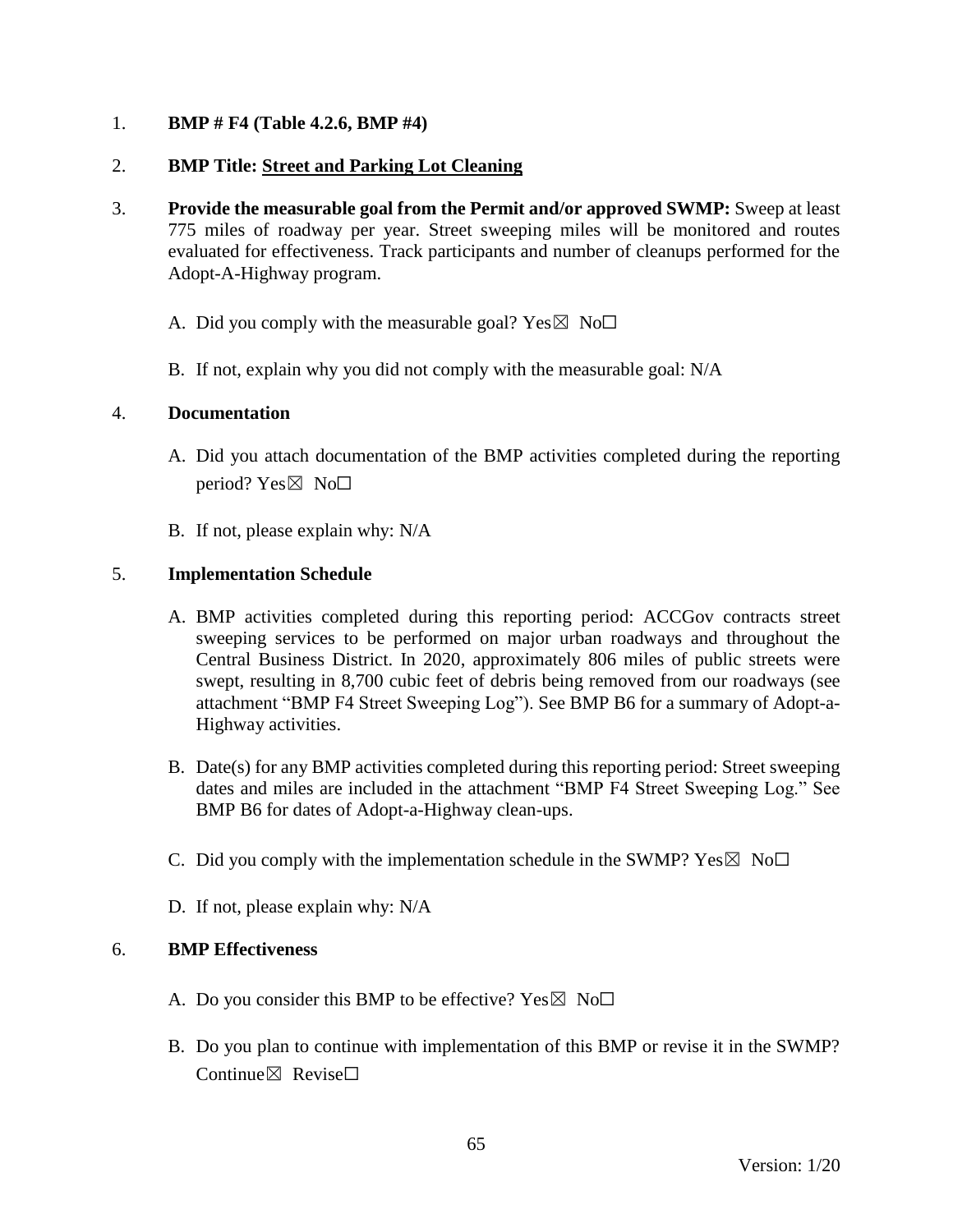- C. Do you plan to revise the BMP description, implementation schedule, or measurable goal for this BMP?  $\mathbf{Yes}\square$   $\mathbf{No}\boxtimes$
- D. If yes, please explain: N/A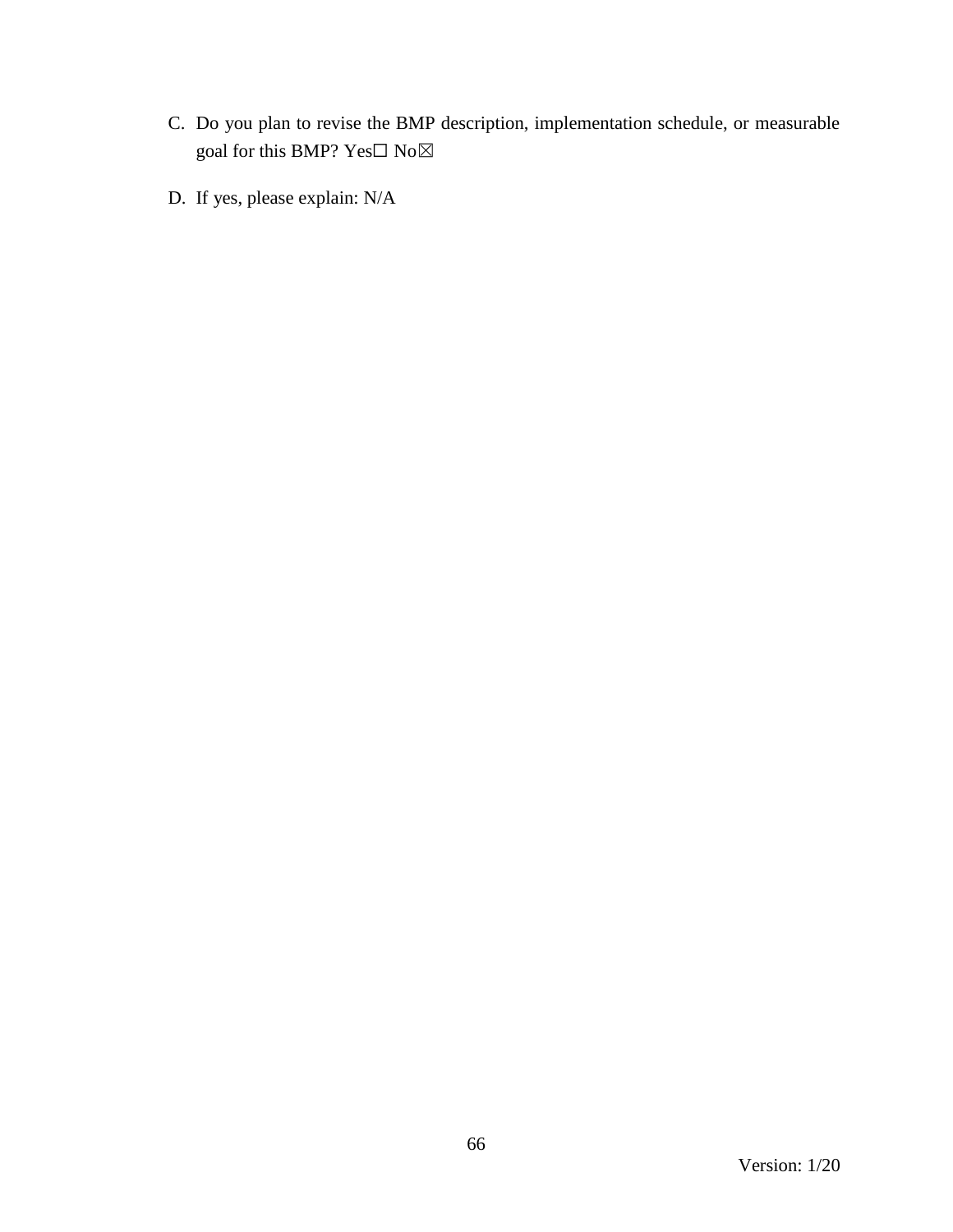## 1. **BMP # F5 (Table 4.2.6, BMP #5)**

## 2. **BMP Title: Municipal Employee Training**

- 3. **Provide the measurable goal from the Permit and/or approved SWMP:** Conduct at least 1 training program per year with an ACC department that, as part of their duties, perform activities that impact stormwater runoff on an annual basis. For departments that indirectly impact stormwater runoff, stormwater best practices will be issued at time of vehicle servicing.
	- A. Did you comply with the measurable goal? Yes  $\boxtimes$  No $\Box$
	- B. If not, explain why you did not comply with the measurable goal: N/A

### 4. **Documentation**

- A. Did you attach documentation of the BMP activities completed during the reporting period?  $Yes \boxtimes No \Box$
- B. If not, please explain why: N/A

## 5. **Implementation Schedule**

- A. BMP activities completed during this reporting period: Stormwater staff held one employee training session in 2020. Due to COVID-19, the training was virtual and took place on December 17<sup>th</sup>, 2020. 25 employees from Streets & Drainage Division participated in the training. See attachment "BMP F5 Employee Training Sign-In Sheet" and "BMP F5 Employee Training Presentation."
- B. Date(s) for any BMP activities completed during this reporting period: The virtual training took place on December  $17<sup>th</sup>$ , 2020.
- C. Did you comply with the implementation schedule in the SWMP?  $Yes \boxtimes No \Box$
- D. If not, please explain why: N/A

- A. Do you consider this BMP to be effective? Yes  $\boxtimes$  No $\Box$
- B. Do you plan to continue with implementation of this BMP or revise it in the SWMP? Continue $\boxtimes$  Revise $\Box$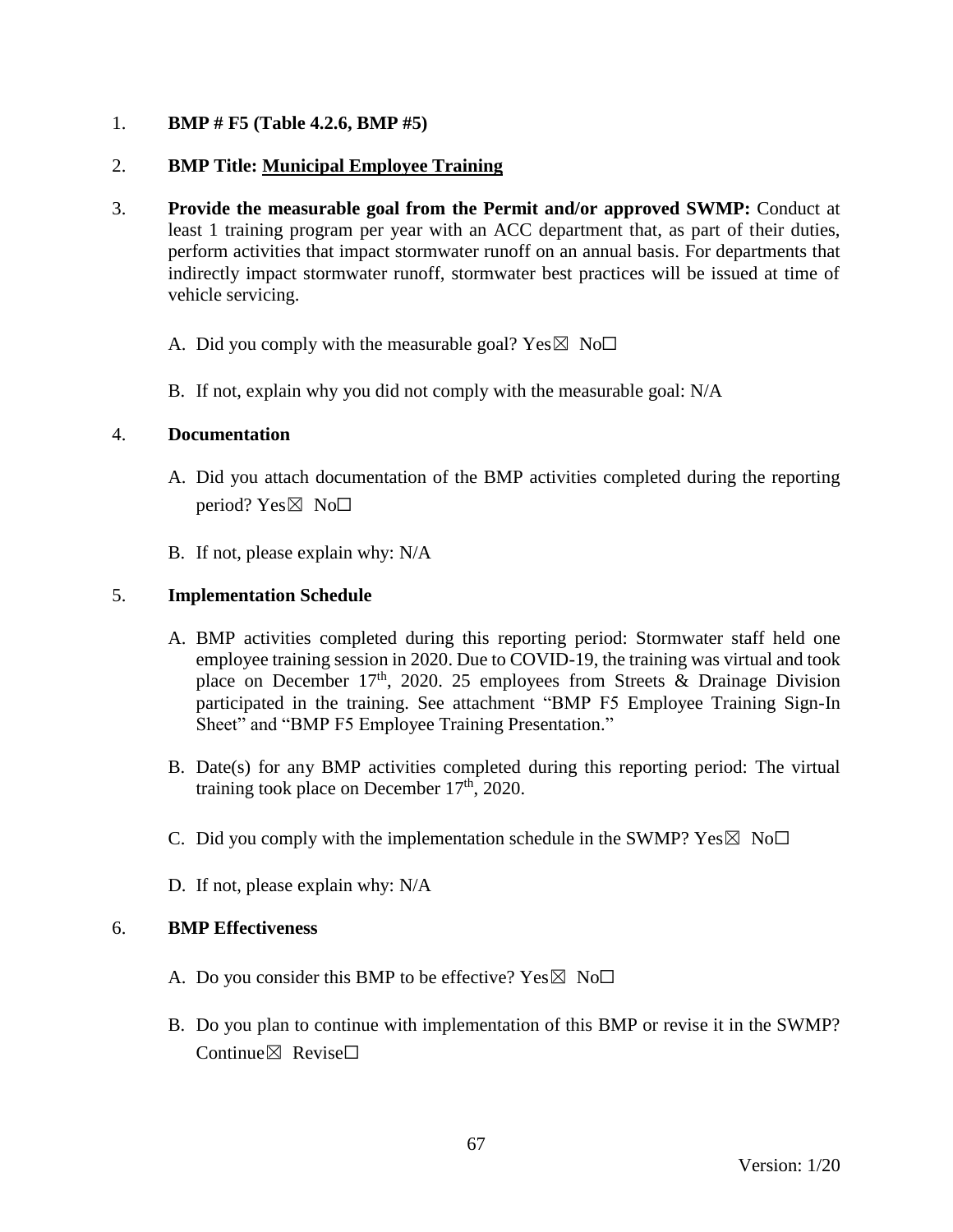- C. Do you plan to revise the BMP description, implementation schedule, or measurable goal for this BMP?  $\mathbf{Yes}\square$   $\mathbf{No}\boxtimes$
- D. If yes, please explain: N/A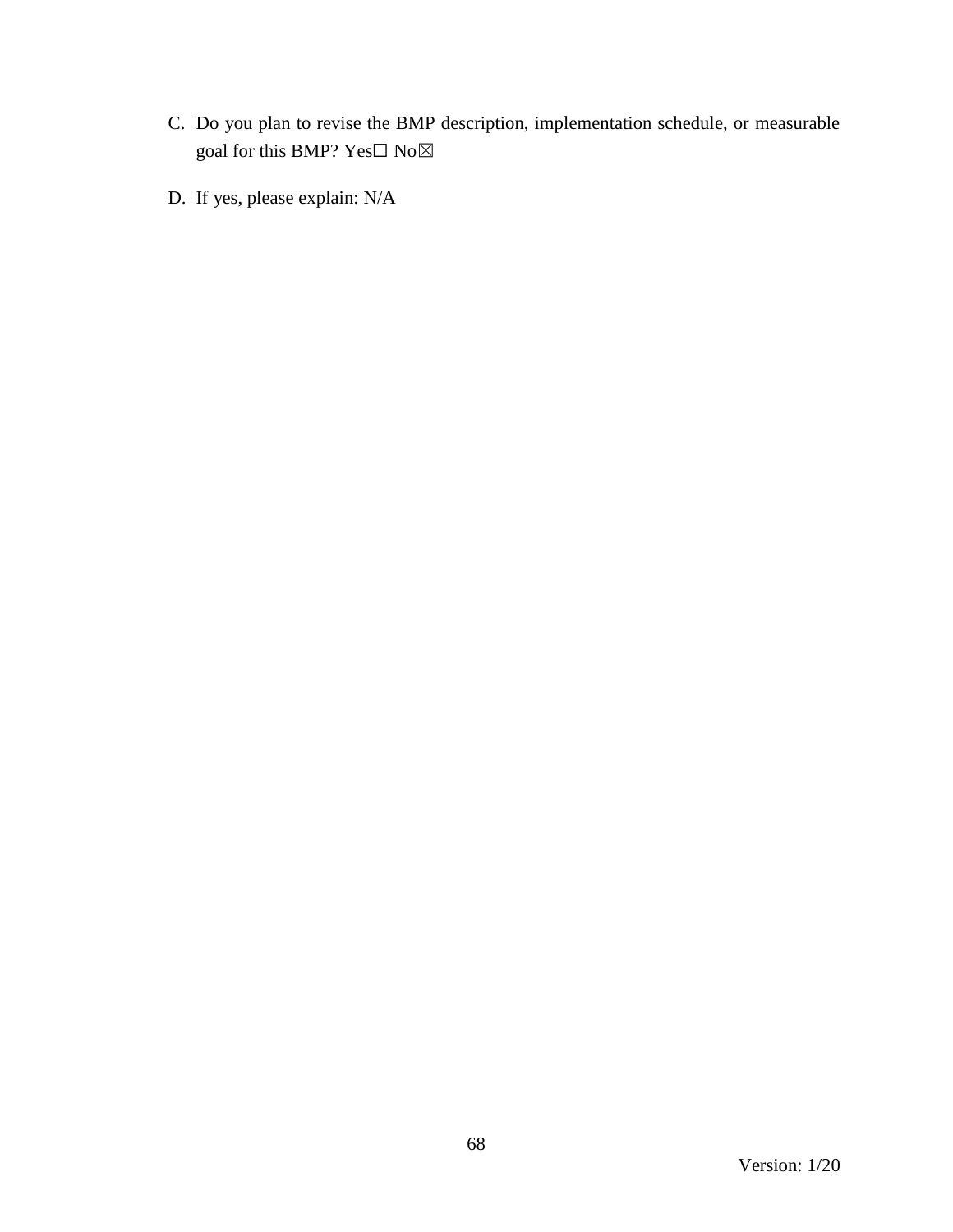## 1. **BMP # F6 (Table 4.2.6, BMP #6)**

## 2. **BMP Title: Proper Disposal of waste, focusing on MS4 waste disposal**

- 3. **Provide the measurable goal from the Permit and/or approved SWMP:** Report each year on the type and amount of debris collected through street sweeping and debris removal activities. 100% of waste removed from the stormwater system will be properly disposed of in a local landfill.
	- A. Did you comply with the measurable goal? Yes  $\boxtimes$  No $\Box$
	- B. If not, explain why you did not comply with the measurable goal: N/A

### 4. **Documentation**

- A. Did you attach documentation of the BMP activities completed during the reporting period? Yes $\boxtimes$  No $\square$
- B. If not, please explain why: N/A

## 5. **Implementation Schedule**

- A. BMP activities completed during this reporting period: Roadside trash and debris was collected by the ACCGov Landscape Management Division and properly disposed of at the landfill. Amounts for non-recyclables for 2020 was 83.33 tons (see attachment "BMP F6 Landscape Management Landfill Report"). Cleaning the stormwater system resulted in 5,030 cubic yards of waste getting removed from our MS4 by the ACCGov Streets and Drainage Division. Street sweeping activities removed 8,700 cubic yards of waste from roads.
- B. Date(s) for any BMP activities completed during this reporting period: Proper disposal of waste took place year-round. Exact dates can be seen on attachments "BMP F6 Landscape Management Landfill Report" and "BMP F4 Street Sweeping Log."
- C. Did you comply with the implementation schedule in the SWMP?  $Yes \boxtimes No \Box$
- D. If not, please explain why: N/A

- A. Do you consider this BMP to be effective? Yes  $\boxtimes$  No $\Box$
- B. Do you plan to continue with implementation of this BMP or revise it in the SWMP? Continue⊠ Revise□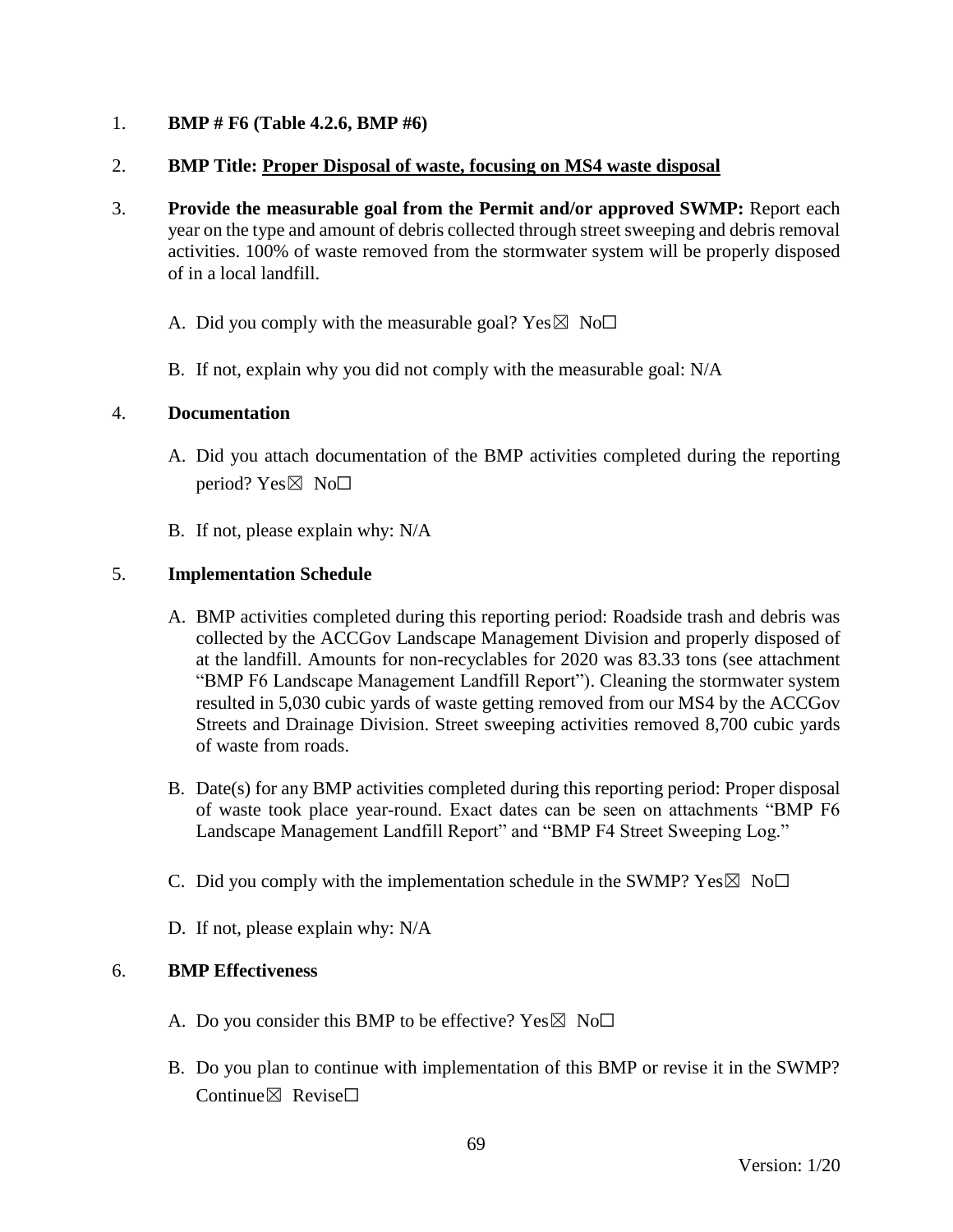- C. Do you plan to revise the BMP description, implementation schedule, or measurable goal for this BMP? Yes $\Box$  No $\boxtimes$
- D. If yes, please explain: N/A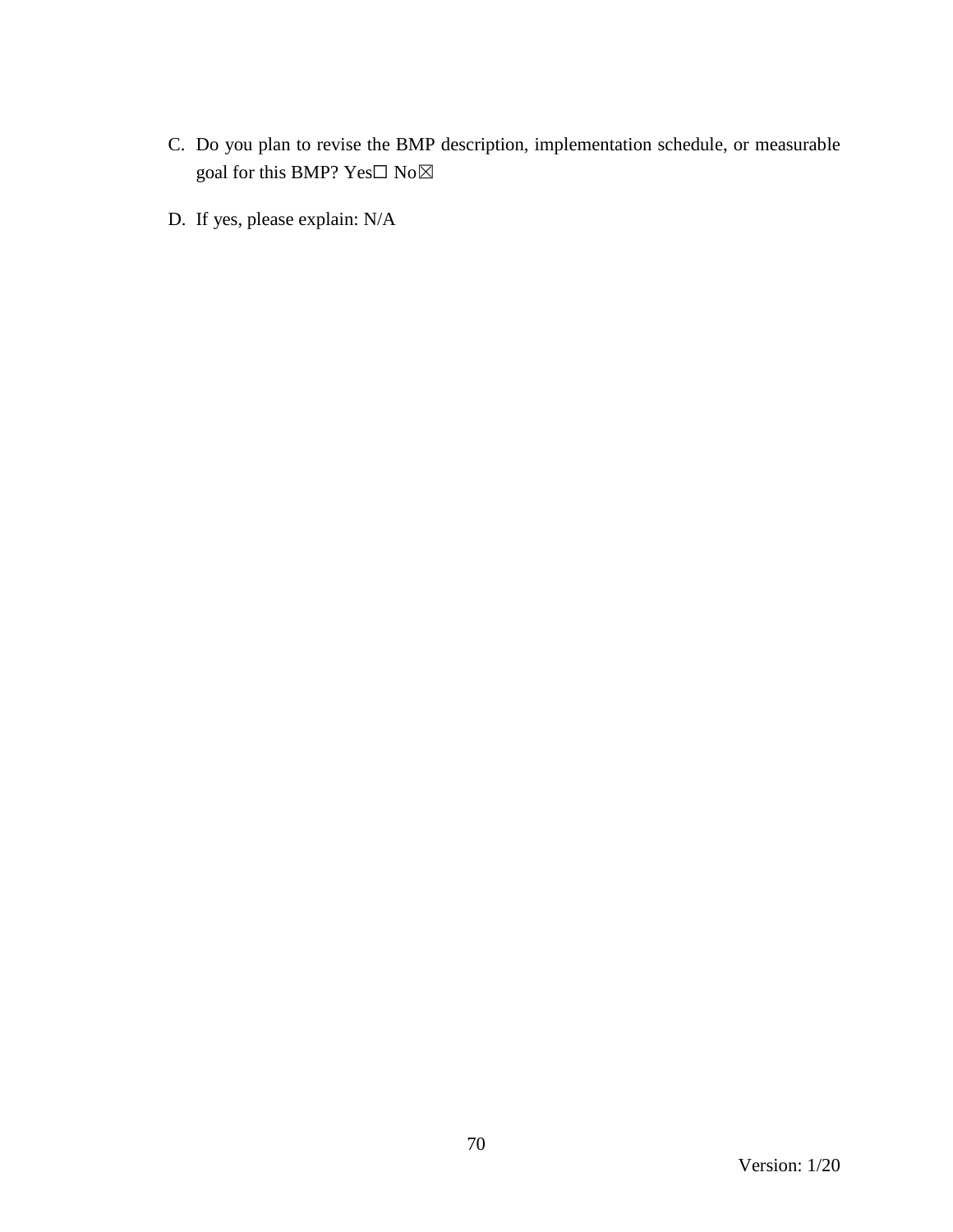## 1. **BMP # F7 (Table 4.2.6, BMP #7)**

## 2. **BMP Title: Procedures for ensuring new development containing flood management facilities are assessed for water quality impacts.**

- 3. **Provide the measurable goal from the Permit and/or approved SWMP:** Implement the procedures and update as necessary. Provide the number of concept meetings where flood management projects are assessed for water quality impacts during the reporting period in each annual report. 100% of all plans containing a flood management facility will be reviewed for water quality impacts.
	- A. Did you comply with the measurable goal? Yes  $\boxtimes$  No $\Box$
	- B. If not, explain why you did not comply with the measurable goal: N/A

### 4. **Documentation**

- A. Did you attach documentation of the BMP activities completed during the reporting period? Yes $\boxtimes$  No $\square$
- B. If not, please explain why: N/A

### 5. **Implementation Schedule**

- A. BMP activities completed during this reporting period: 34 out of 80 site plans reviewed were assessed for water quality impacts in 2020 (amounting to 85 total water quality reviews). See attachment "BMP D2 Site Plan Review List" for a complete list of those projects.
- B. Date(s) for any BMP activities completed during this reporting period: See attachment "BMP D2 Site Plan Review List." Reviews occurred throughout the year.
- C. Did you comply with the implementation schedule in the SWMP?  $Yes \boxtimes No \Box$
- D. If not, please explain why: N/A

- A. Do you consider this BMP to be effective? Yes  $\boxtimes$  No $\Box$
- B. Do you plan to continue with implementation of this BMP or revise it in the SWMP? Continue $\boxtimes$  Revise $\Box$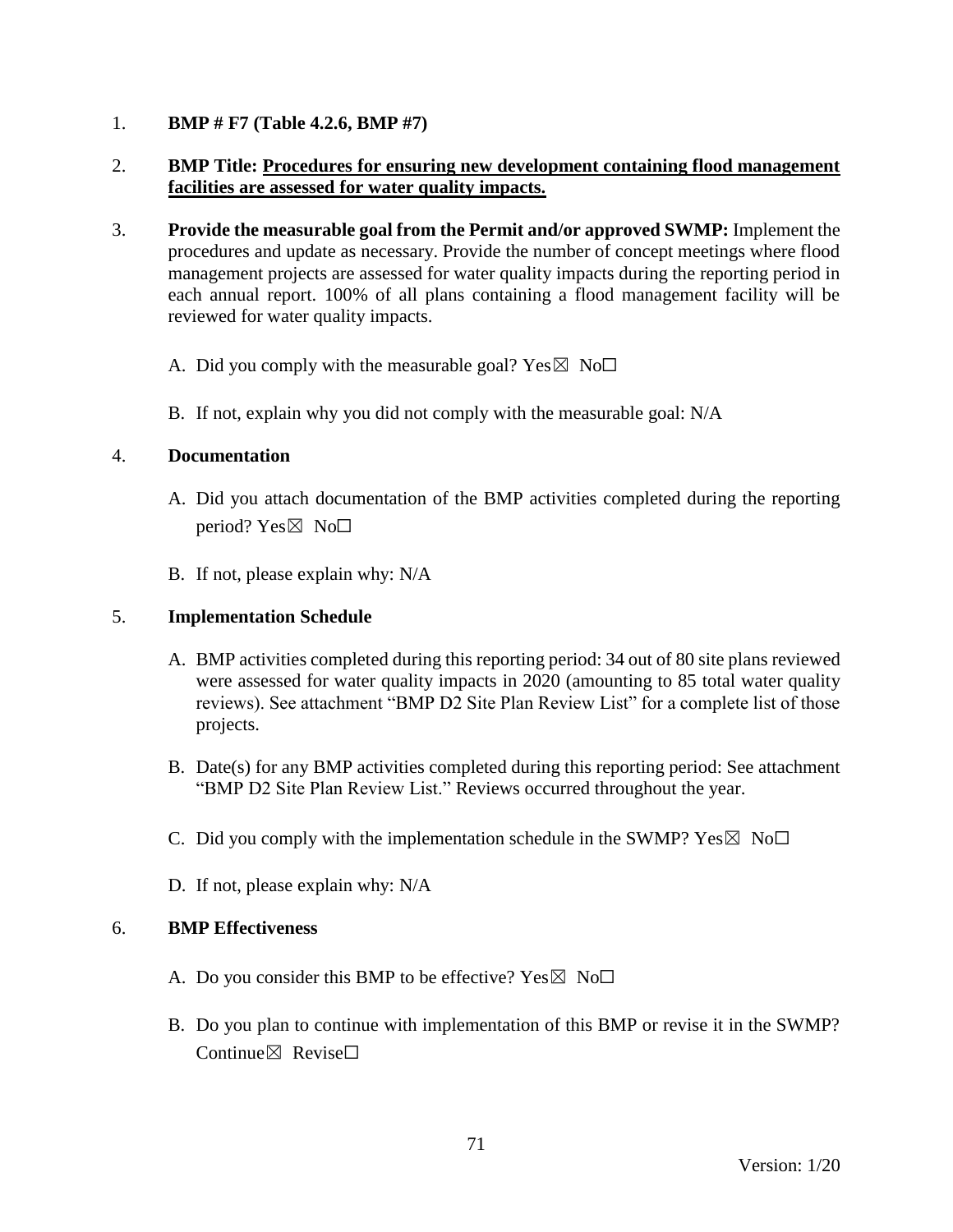- C. Do you plan to revise the BMP description, implementation schedule, or measurable goal for this BMP?  $\mathbf{Yes}\square$   $\mathbf{No}\boxtimes$
- D. If yes, please explain: N/A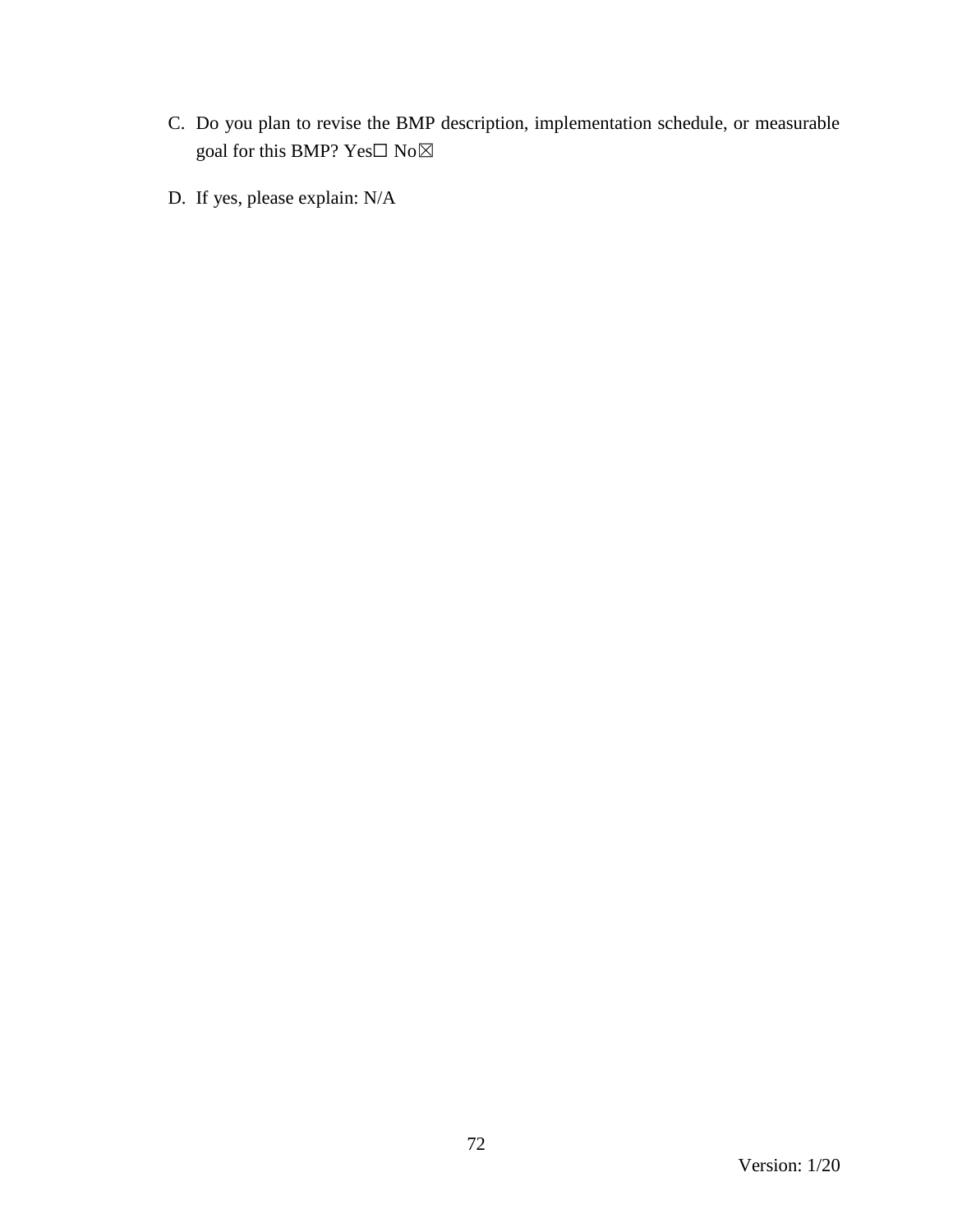## 1. **BMP # F8 (Table 4.2.6, BMP #8)**

### 2. **BMP Title: Assess Flood Management Projects for Retrofit Potential**

- 3. **Provide the measurable goal from the Permit and/or approved SWMP:** Assess at least one applicable flood management project (e.g. detention and retention ponds) each year for potential retrofitting to address water quality impacts, conduct any retrofitting activities, and provide information on any assessment and/or retrofitting activities conducted during the reporting period in each annual report. If the evaluation of a particular project component reveals a retrofit would either be too expensive to construct or not effective in achieving the desired performance targets, the retrofit may not be constructed. The retrofit construction will be undertaken only if funding is available for such a project.
	- A. Did you comply with the measurable goal? Yes  $\boxtimes$  No $\Box$
	- B. If not, explain why you did not comply with the measurable goal: N/A

#### 4. **Documentation**

- A. Did you attach documentation of the BMP activities completed during the reporting period? Yes $\boxtimes$  No $\square$
- B. If not, please explain why: N/A

#### 5. **Implementation Schedule**

- A. BMP activities completed during this reporting period: Our assessment of the underground detention basin near the intersection of the Firefly Trail and East Broad Street is that an urban watershed of about 20 acres drains to an underground structure of approximately 480 cubic yards. This could be retrofitted for water quality by adding a proprietary device. This would be an expensive project but would treat runoff from part of the central business district that is likely to produce significant pollutants. The retrofit would not meet the water quality standards outlined in the GSWMM nor would it be required by permit to do so. The plan is to have a consulting firm conduct a detailed design in the upcoming year. Undertaking a project will depend on costs. See attachment "BMP F8 Project Retrofit revised January 22 2021
- B. Date(s) for any BMP activities completed during this reporting period:
- C. Did you comply with the implementation schedule in the SWMP?  $Yes \boxtimes No \square$
- D. If not, please explain why: N/A

#### 6. **BMP Effectiveness**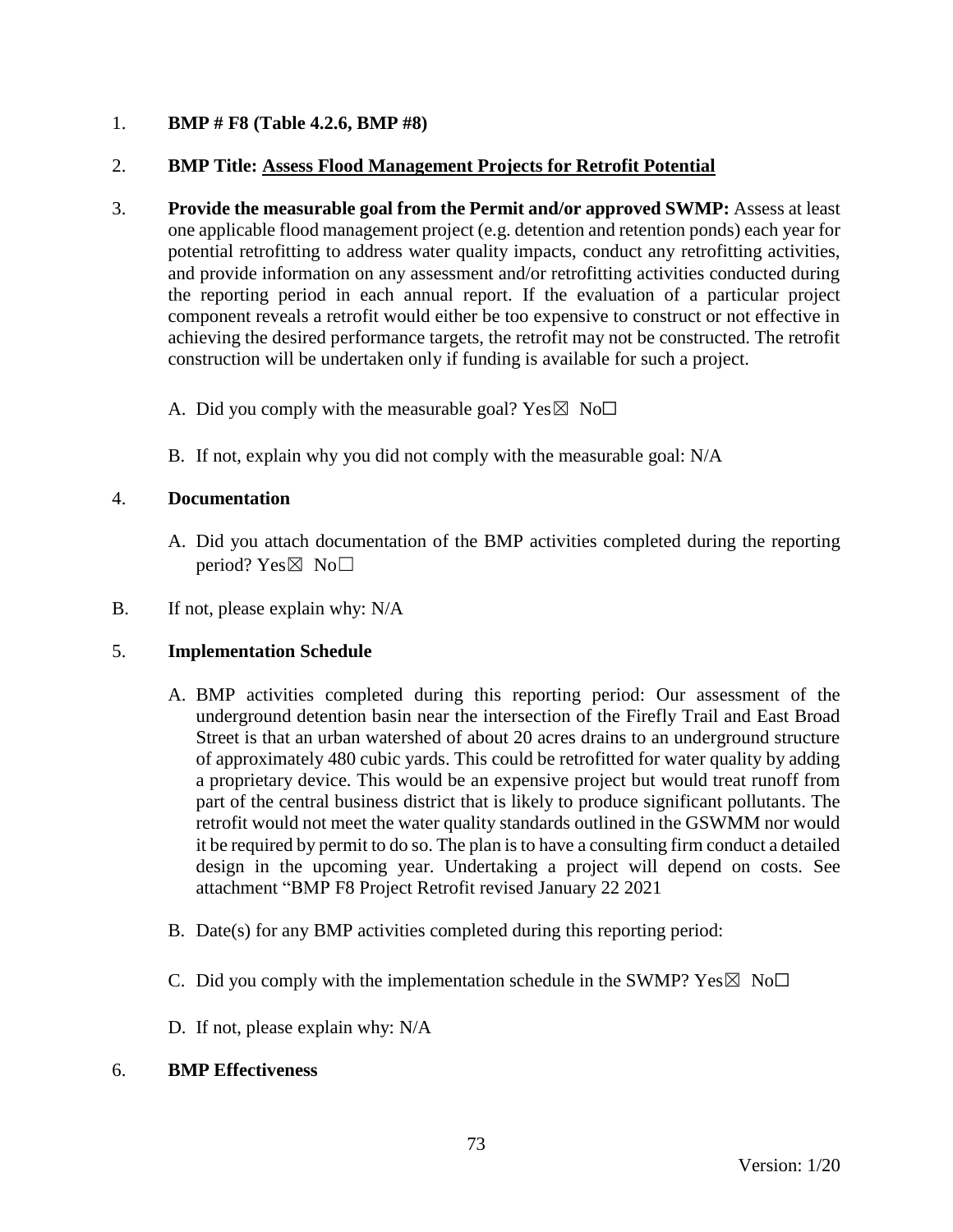- A. Do you consider this BMP to be effective?  $Yes \boxtimes No\square$
- B. Do you plan to continue with implementation of this BMP or revise it in the SWMP? Continue⊠ Revise□
- C. Do you plan to revise the BMP description, implementation schedule, or measurable goal for this BMP? Yes□ No⊠
- D. If yes, please explain: N/A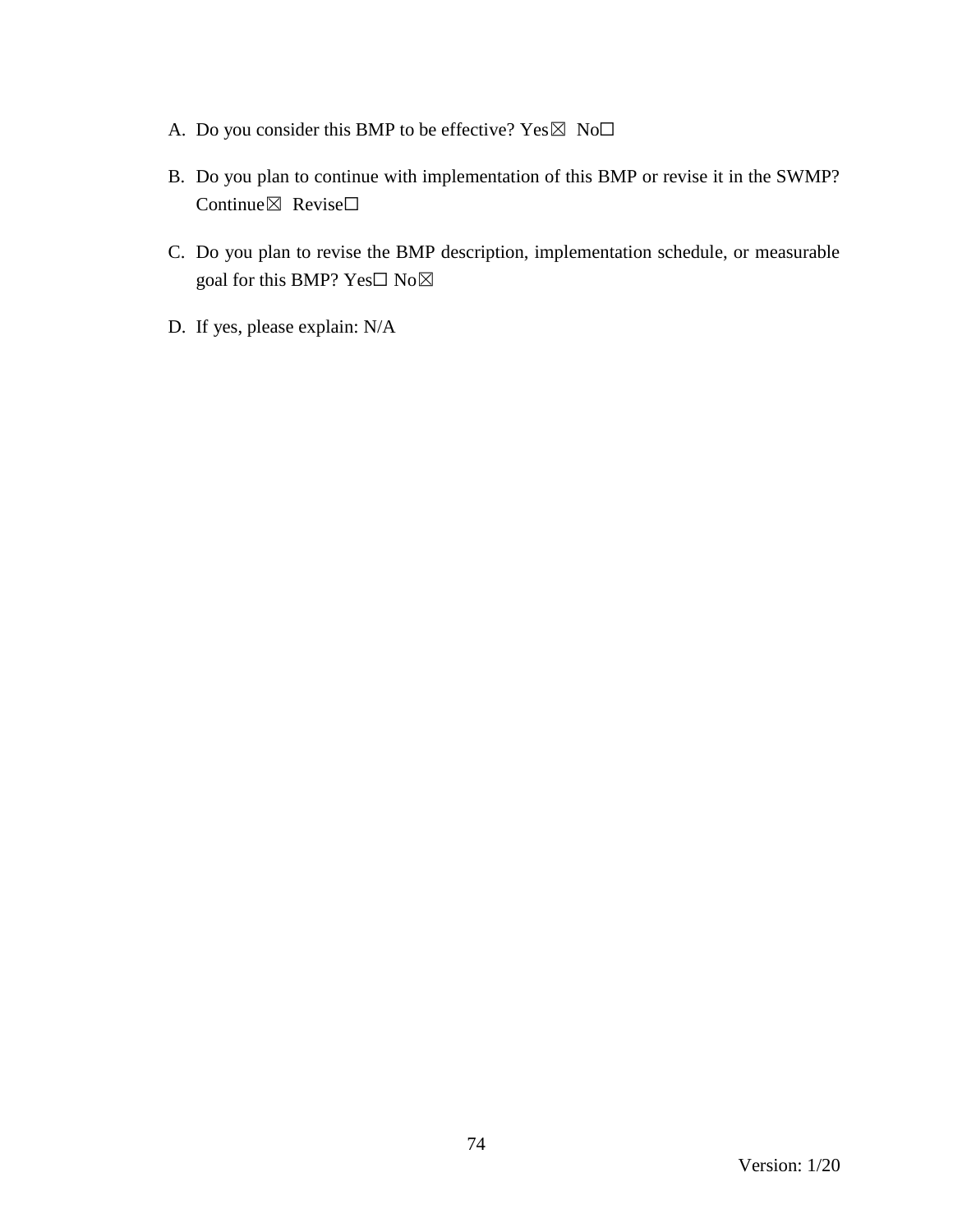## 1. **BMP # F9 (Table 4.2.6, BMP #9)**

## 2. **BMP Title: Inventory and inspection of municipal facilities with Stormwater pollution potential.**

- 3. **Provide the measurable goal from the Permit and/or approved SWMP:** Update the inventory of municipal facilities with potential to cause stormwater pollution. Submit inventory with the 2018 annual report. Update inventory annually as necessary and submit with each subsequent annual report. Conduct inspections on at least 5% of inventoried facilities annually, provide documentation of inspections with each annual report, and insure that 100% of facilities are inspected within the 5-year period.
	- A. Did you comply with the measurable goal? Yes  $\boxtimes$  No $\Box$
	- B. If not, explain why you did not comply with the measurable goal: N/A

## 4. **Inventory and Inspection**

- A. Inventory
	- 1. Was an inventory of municipal facilities with the potential to cause pollution updated during the reporting period? Yes $\square$  No $\boxtimes$
	- 2. A copy of the inventory must be submitted with the annual report. Is the inventory attached? Yes⊠ No□
	- 3. If the inventory is not attached, explain why: N/A
- B. Inspection
	- 1. Provide the total number of municipal facilities on the inventory: 20
	- 2. Provide the number of municipal facilities inspected during the reporting period: 2

# 5. **Documentation**

- A. Did you attach documentation of the BMP activities completed during the reporting period? Yes $\boxtimes$  No $\square$
- B. If not, please explain why: N/A

#### 6. **Implementation Schedule**

A. BMP activities completed during this reporting period: In 2020, the ACCGov Stormwater Inspector conducted 2 municipal inspections, representing 10% of the 20 facilities in the county. The inventory is attached as "BMP F9 Municipal Facility Inventory" and inspection forms can be found in attachment "BMP F9 Municipal Facility Inspections."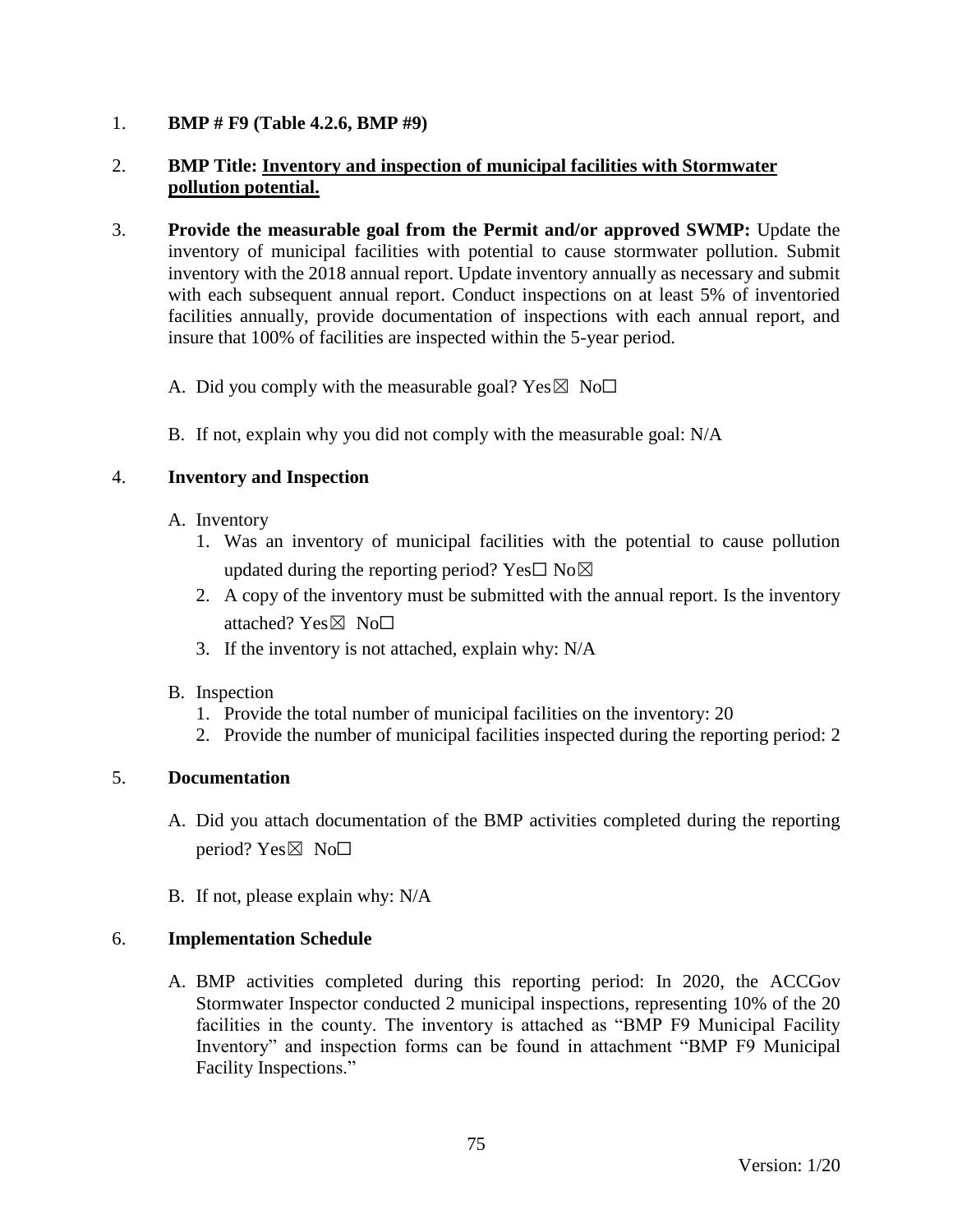- B. Date(s) for any BMP activities completed during this reporting period: Dates of inspections are included in attachment "BMP F9 Municipal Facility Inspections."
- C. Did you comply with the implementation schedule in the SWMP?  $Yes \boxtimes No \Box$
- D. If not, please explain why: N/A

# 7. **BMP Effectiveness**

- A. Do you consider this BMP to be effective? Yes  $\boxtimes$  No $\Box$
- B. Do you plan to continue with implementation of this BMP or revise it in the SWMP? Continue $\boxtimes$  Revise $\Box$
- C. Do you plan to revise the BMP description, implementation schedule, or measurable goal for this BMP? Yes□ No⊠
- D. If yes, please explain: N/A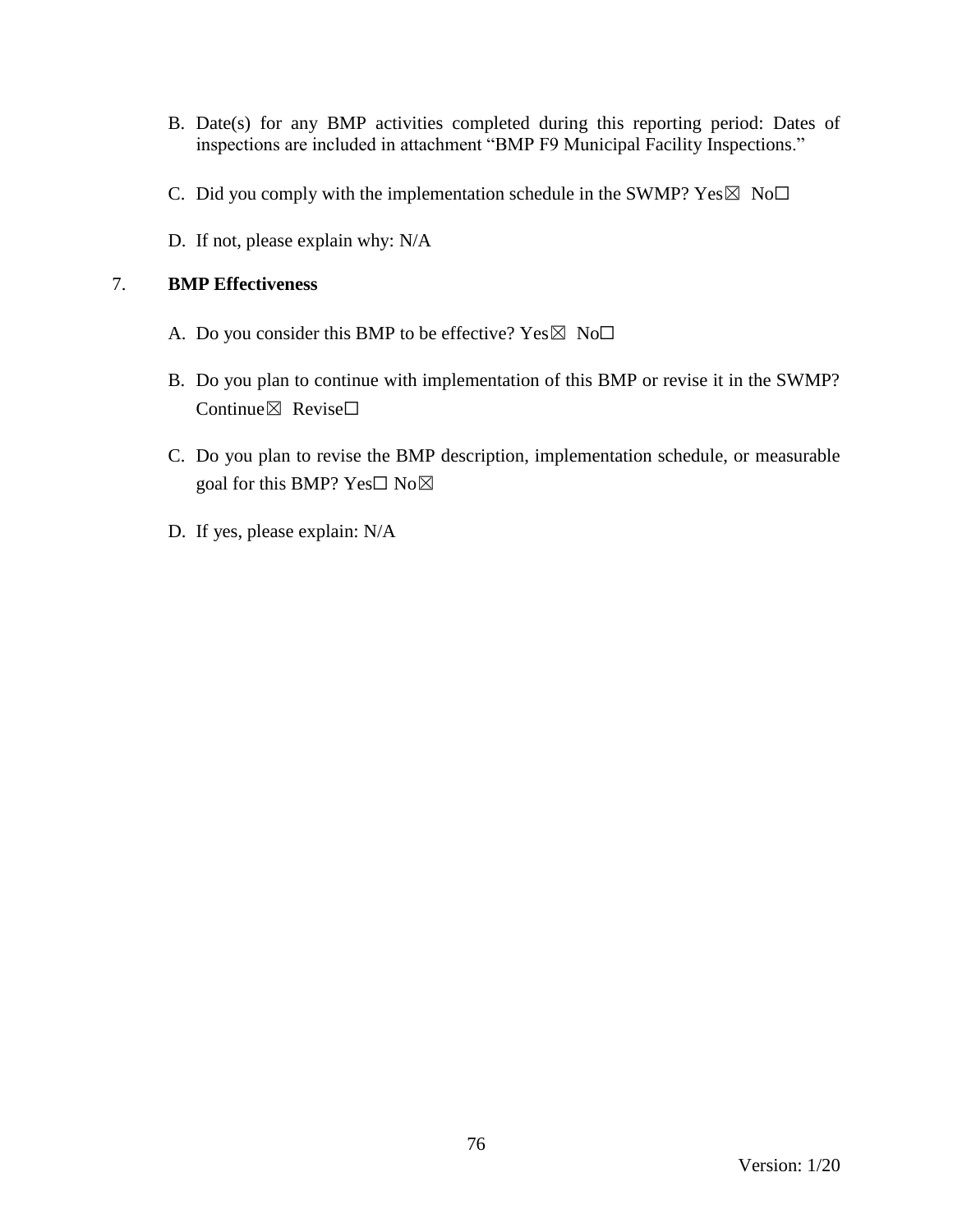# **Enforcement Response Plan Section 4.3**

- 1. You were required to develop an Enforcement Response Plan (ERP) and submit the document to EPD. Have you completed ERP development? Yes⊠ No□
- 2. If yes, provide the date of submittal to EPD: 2/15/2015
- 3. If no, explain the reason for the delay and provide the status of the ERP development: N/A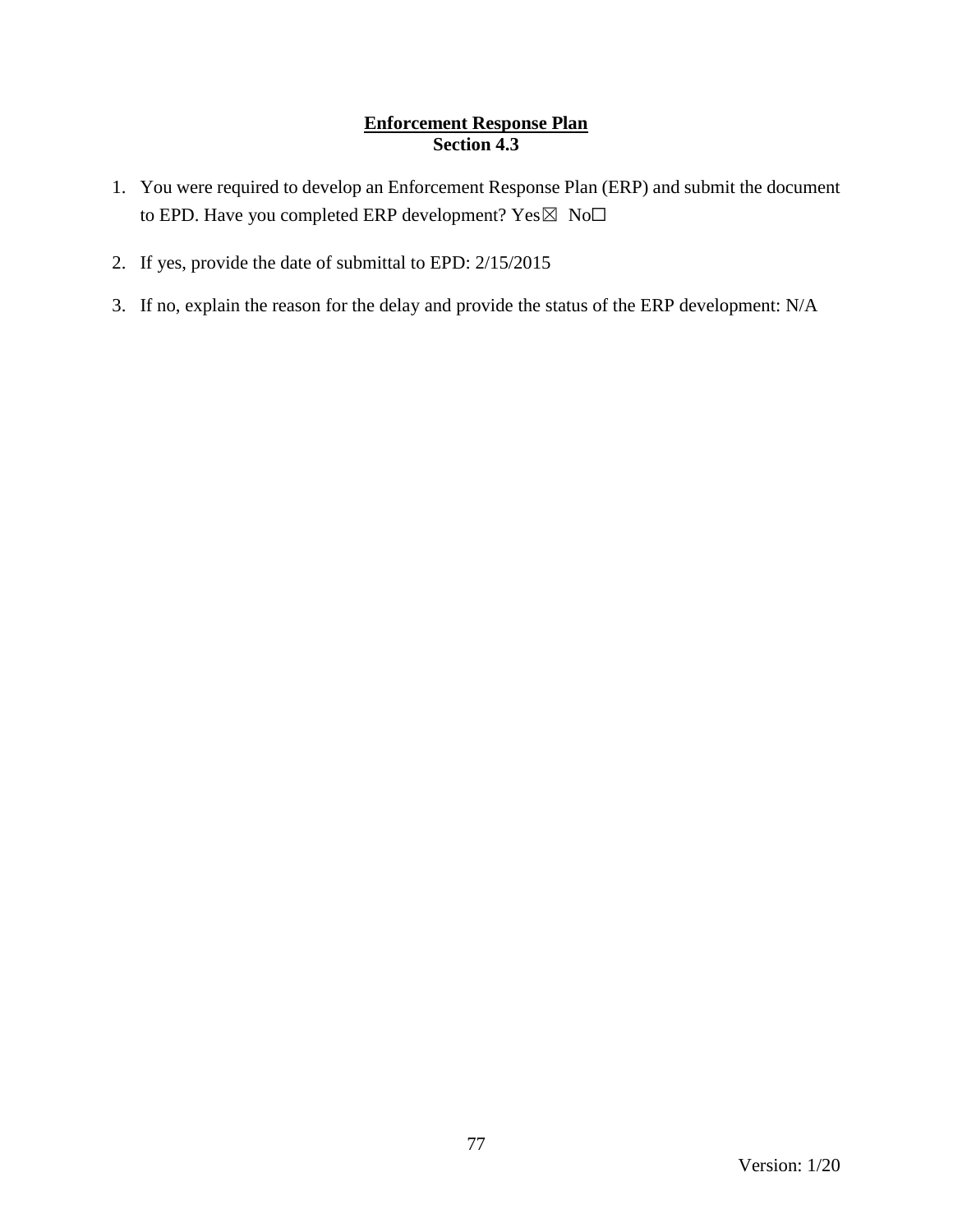### **Impaired Waters Section 4.4**

1. You are required to develop either an Impaired Waters Plan (population <10,000) or a Monitoring and Implementation Plan (population >10,000). Check which one you are required to develop:

☐Impaired Waters Plan

 $\boxtimes$  Monitoring and Implementation Plan

- 2. For existing permittees, you were required to submit the relevant Plan to EPD by February 15, 2015. For new permittees (designated on March 7, 2014), you were required to submit the relevant Plan by February 15, 2018. Have you completed development of the Plan? Yes⊠ No<sub>□</sub>
- 3. If yes, provide the date of submittal to EPD: 2/15/2015
- 4. If no, provide the status of the Plan development: N/A
- 5. You are required to check the latest 305(b)/303(d) list to determine if newly listed waters are within your jurisdiction. Have you reviewed this list?  $Yes \boxtimes No\square$
- 6. If newly listed waters have been identified, you must revise your Plan. If a Plan revision is required, provide the status and the projected date for submittal to EPD: N/A